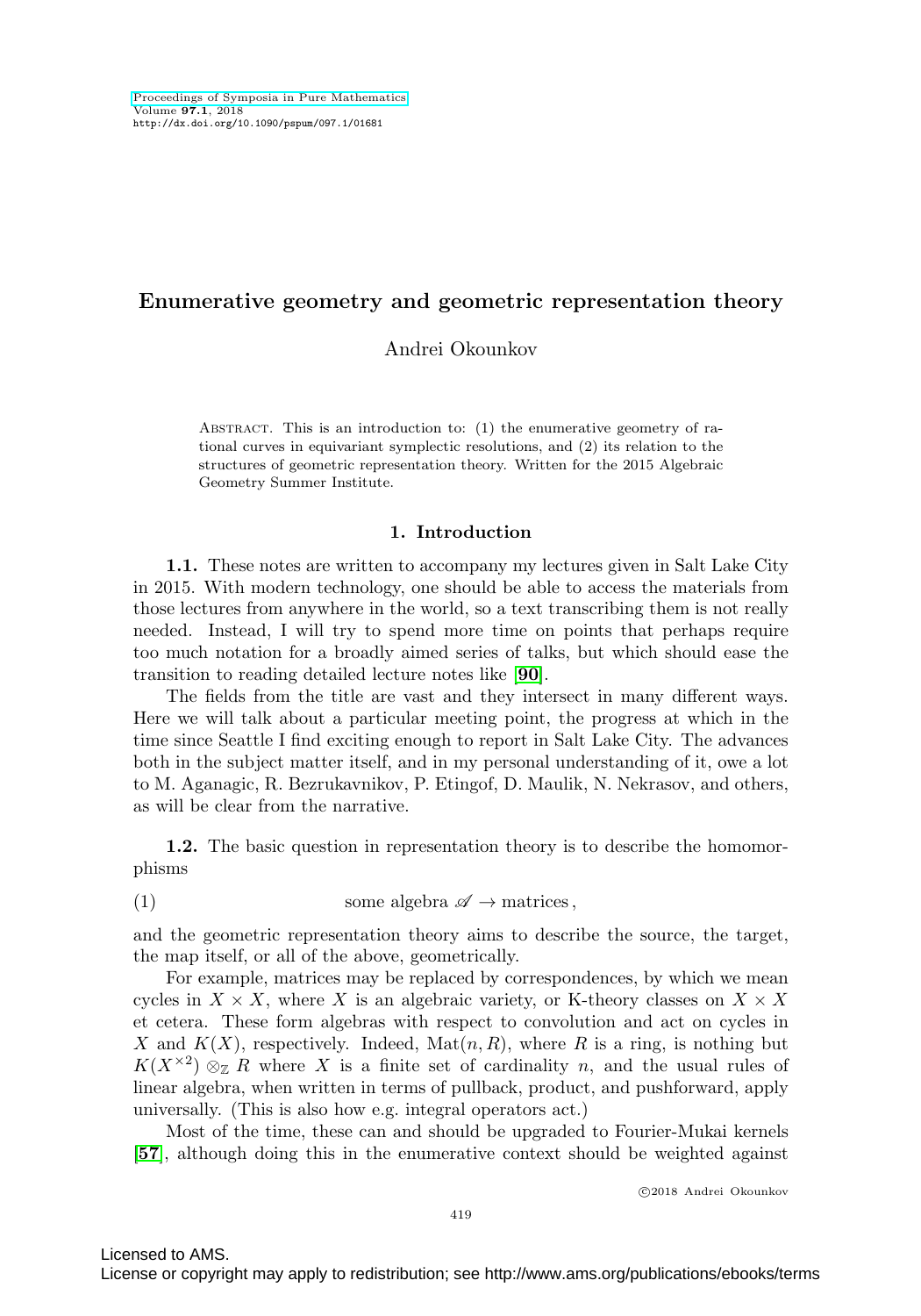the cost of losing deformation invariance — a highly prized and constantly used property of pragmatically defined geometric counts.

**1.3.** There is some base ring implicit in [\(1\)](#page-0-0) and, in real life, this ring is usually  $H_G^{\bullet}(\text{pt})$  or  $K_G(\text{pt})$ , where G is a reductive group acting on X although, of course, generalizations are possible.

In what follows, it will be natural and important to work with the maximal equivariance allowed by the problem. Among their many advantages, equivariant counts are often defined when nonequivariant aren't. Concretely, the character of an infinite-dimensional module  $V$  may be well-defined as a rational function on  $G$ , but  $1 \in G$  will typically be a pole of this function.

<span id="page-1-1"></span>**1.4.** Enumerative geometry is an endless source of interesting correspondences of the following kind. The easiest way for two distant points  $x_1, x_2 \in X$  to interact is to lie on a curve  $C \subset X$  of some degree and genus and, perhaps, additionally constrained by e.g. incidence to a fixed cycle in  $X$ . Leaving the exact notion of a curve vague for a moment, one can contemplate a moduli space  $\mathcal M$  of two-pointed curves in  $X$  with an evaluation map

$$
ev: \mathscr{M} \to X \times X.
$$

One can use this evaluation map to construct correspondences given, informally, by pairs of points  $(x_1, x_2) \in X^{\times 2}$  that lie on such and such curve. For this, one needs geometrically natural cycles or K-classes on M to push forward and, indeed, these are available in some generality.

Deformation theory provides a local description of the moduli space  $\mathcal M$  near a given curve  $C$  in  $X$ . Counting the parameters for deformations minus the number of equations they have to satisfy, one computes

<span id="page-1-2"></span>(2) expected dim 
$$
\mathcal{M} = (3 - \dim X)(g - 1) + (d, c_1(X)) + n
$$
,

where g is the genus of a curve  $C \in \mathcal{M}, d \in H_2(X, \mathbb{Z})$  is its degree, and  $n = 2$  is the number of marked points. This is only a lower bound for the actual dimension of  $\mathcal M$ and it is seldom correct. Enumerative geometers treat this as they would treat any excess intersection problem: redundant equations still cut out a canonical cycle class [M] vir of the correct dimension, known as the virtual fundamental cycle, see [**[8](#page-33-0)**]. There is a parallel construction of the virtual structure sheaf  $\mathscr{O}_{\mathscr{M},\text{vir}} \in K_{\text{Aut}(X)}(\mathscr{M}),$ see [[32](#page-35-0),[42](#page-35-1)]. As we deform X, the moduli spaces  $\mathcal M$  may jump wildly, but the curve counts constructed using  $[\mathcal{M}]_{\text{vir}}$  and  $\mathcal{O}_{\mathcal{M},\text{vir}}$  do not change.

It will seem like a small detail now, but a certain symmetrized version

<span id="page-1-0"></span>(3) 
$$
\widehat{\mathcal{O}}_{\text{vir}} = \mathcal{O}_{\text{vir}} \otimes \mathcal{K}_{\mathcal{M}, \text{vir}}^{1/2} \otimes \dots
$$

of the virtual structure sheaf has improved self-duality properties and links better with both representation theory and mathematical physics. The square-root factor in [\(3\)](#page-1-0) is the square root of the virtual canonical bundle, which exists in special circumstances [**[87](#page-37-1)**]. The importance of such twist in enumerative K-theory was emphasized by Nekrasov [[86](#page-37-2)], the rationale being that for Kähler manifolds the twist by a square root of the canonical bundle turns the Dolbeault operator into the Dirac operator. We will always use [\(3\)](#page-1-0), where the terms concealed by the dots will be specified after we specify the exact nature of  $\mathcal{M}$ .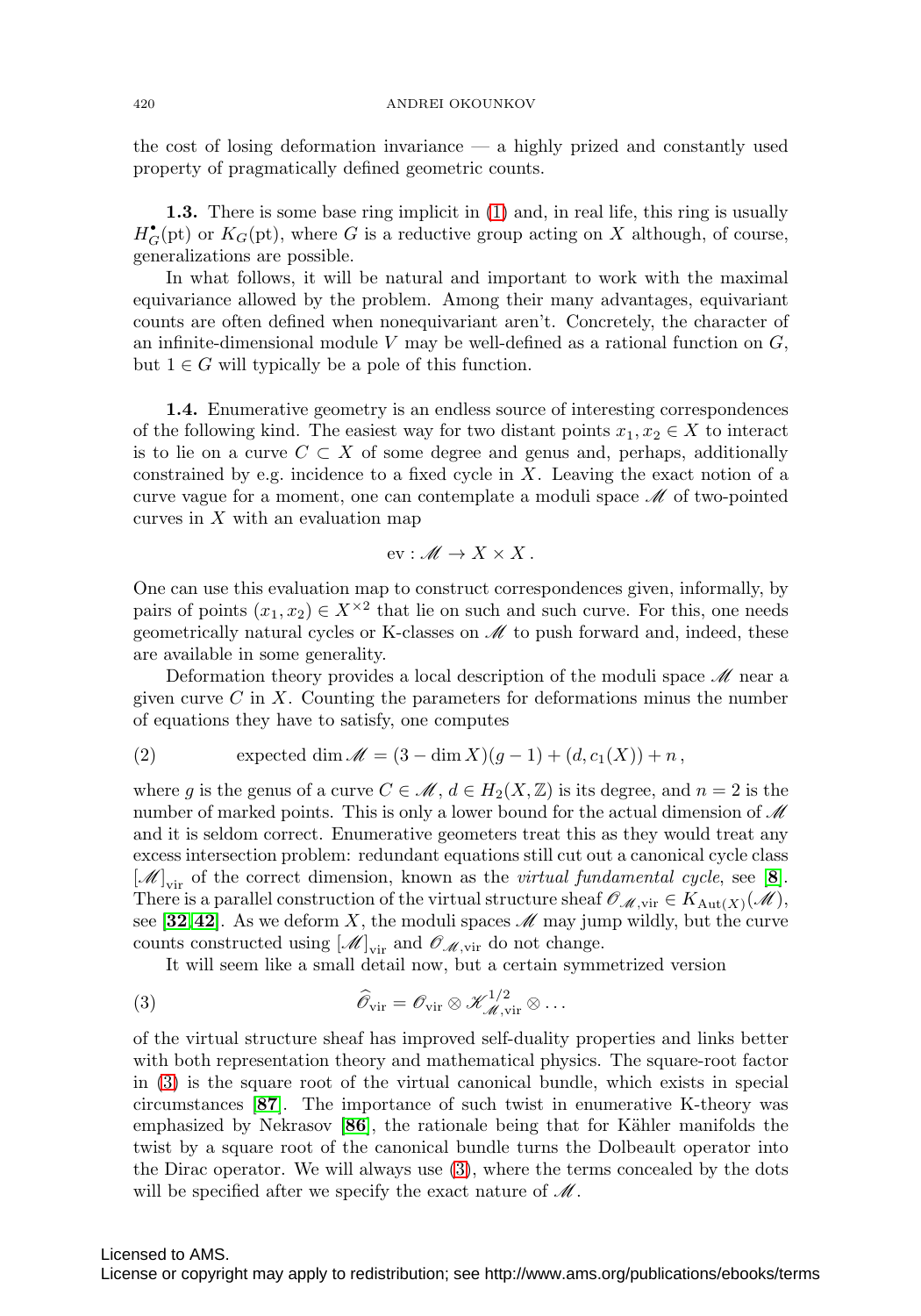**1.5.** One can talk about a representation-theoretic answer to an enumerative problem if the correspondences  $ev_*[\mathcal{M}]_{\text{vir}}$  or  $ev_*\mathcal{O}_{\text{vir}}$  are identified as elements of some sufficiently rich algebra acting by correspondences on  $X$ . Here rich may be defined pragmatically as allowing for computations or proofs.

This is exactly the same as being able to place the evolution operator of a quantum-mechanical or field-theoretic problem into a rich algebra of operators acting on its Hilbert space. A mathematical physicist would call this phenomenon integrability. Nekrasov and Shatashvili [**[88](#page-37-3)**, **[89](#page-37-4)**] were to first to suggest, in the equivalent language of supersymmetric gauge theories, that the enumerative problems discussed here are integrable.

**1.6.** My personal intuition is that there are much fewer "rich" algebras than there are interesting algebraic varieties, which means there has to be something very special about  $X$  to have a real link between curve-counting in  $X$  and representation theory. In any case, the progress in enumerative geometry that will be described in these lectures is restricted to certain very special algebraic varieties.

Ten years ago in Seattle, Kaledin already spoke about equivariant symplectic resolutions, see [**[61](#page-36-1)**] and Section [2.1,](#page-7-0) and the importance of this class of algebraic varieties has been only growing since. In particular, it was understood by Bezrukavnikov and his collaborators that the geometry of rational curves in an equivariant symplectic resolution  $X$  is tightly intertwined with the geometric structures described in [**[61](#page-36-1)**] and, specifically, with the derived autoequivalences of X and the representation theory of its quantization.

I find it remarkable that here one makes contact with a very different interpre-tation of what it means for [\(1\)](#page-0-0) to be geometric. A noncommutative algebra  $\mathscr X$  in the source of [\(1\)](#page-0-0) may be constructed geometrically as a quantization of a symplectic algebraic variety X and this very much ties  $\mathscr X$ -modules with coherent sheaves on X. We denote this noncommutative algebra  $\mathscr X$  partly to avoid confusion with some algebra  $\mathscr A$  acting on X by correspondences but, in fact, in this subject, algebras of both kinds often trade places ! This means that  $\mathscr A$  turns out to be related to a quantization of some  $X^{\vee}$ , and vice versa.

Dualities of this kind originate in supersymmetic gauge theories and are known under various names there, see e.g. [**[17](#page-34-0)**,**[27](#page-34-1)**,**[28](#page-34-2)**,**[58](#page-36-2)**], mathematicians call them symplectic duality following [**[20](#page-34-3)**], see also [**[21](#page-34-4)**–**[23](#page-34-5)**, **[80](#page-36-3)**]. Perhaps at the next summer institute someone will present a definite treatment of these dualities.

**1.7.** The relation between rational curves in X and representation theory of  $\mathscr X$  will be explained in due course below; for now, one can note that perhaps a link between enumerative geometry and representation theory exists for a class of varieties which is at least as large and about as special as equivariant symplectic resolutions.

Prototypical examples of equivariant symplectic resolutions are the cotangent bundles  $T^*G/P$  of projective homogeneous spaces<sup>[1](#page-2-0)</sup>. Perhaps equivariant symplectic resolutions form the right generalization of semisimple Lie algebras for the needs of today's mathematics ?

<span id="page-2-0"></span><sup>&</sup>lt;sup>1</sup>Quantum cohomology of  $T^*G/P$  was sorted out in [[24](#page-34-6), [103](#page-37-5)]. Arguably, it is even simpler than the beautiful story we have for  $G/P$  itself.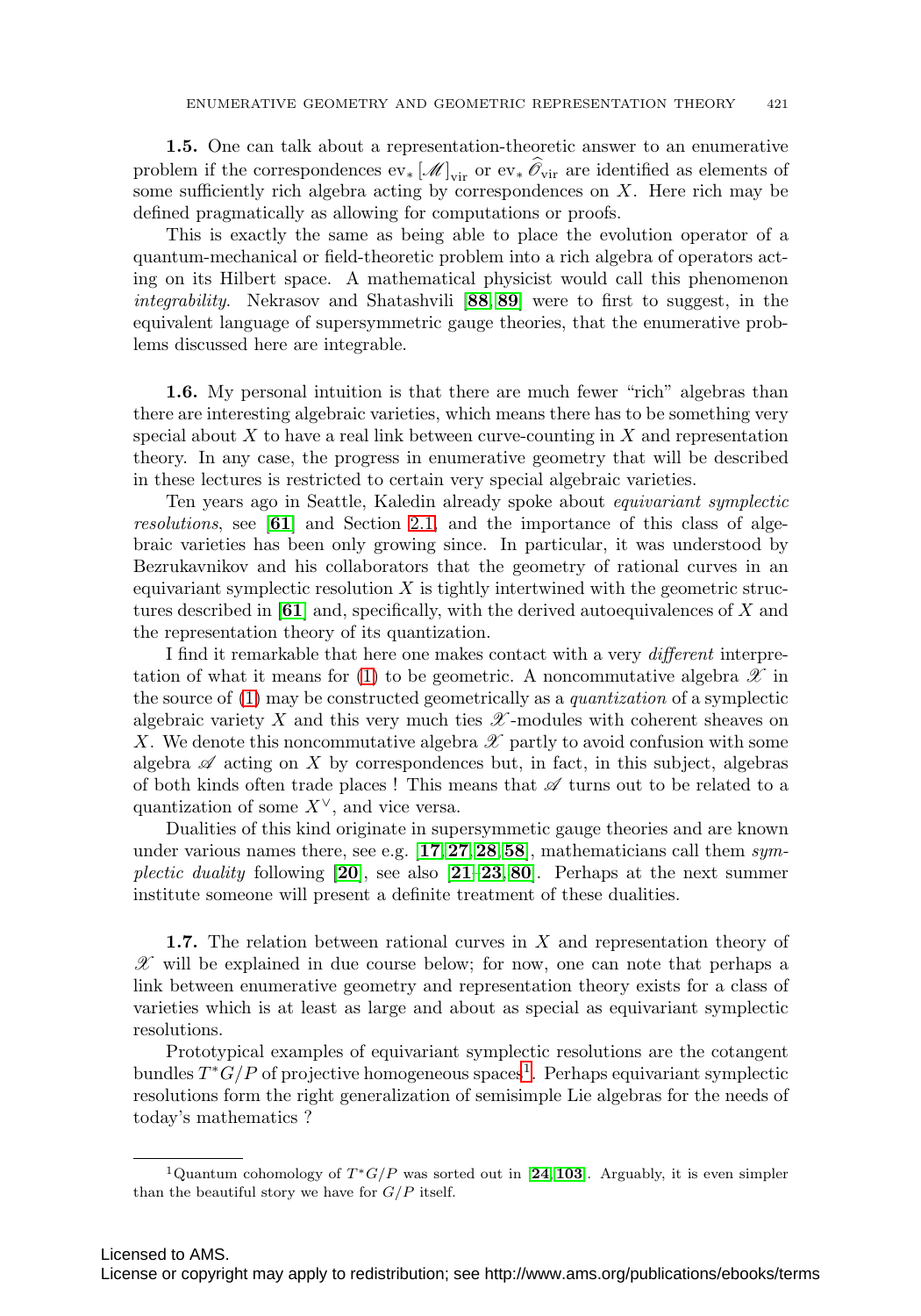#### 422 ANDREI OKOUNKOV

While equivariant symplectic resolutions await Cartan and Killing of the present day to classify them, the largest and richest class of equivariant symplectic resolutions known to date is formed by Nakajima quiver varieties [**[81](#page-37-6)**, **[82](#page-37-7)**]. These are associated to a quiver, which means a finite graph with possibly loops and multiple edges. Quivers generalize Dynkin diagrams (but the meaning of multiple edges is different). From their very beginning, Nakajima varieties played a important role in geometric representation theory; that role has been only growing since.

**1.8.** Geometers particularly like Nakajima varieties associated to affine ADE quivers, because they are moduli of framed sheaves on the corresponding ADE surfaces. In particular, Hilbert schemes of points of ADE surfaces are Nakajima varieties. By definition, a map

<span id="page-3-2"></span>(4) 
$$
f: C \to \text{Hilb}(S, \text{points}),
$$

where C is a curve and S is a surface, is the same as a 1-dimensional subscheme of  $Y = C \times S$ , flat over C, and similarly for other moduli of sheaves on S. This is the prosaic basic link between curves in affine ADE Nakajima varieties and the enumerative geometry of sheaves on threefolds, known as the Donaldson-Thomas theory.<sup>[2](#page-3-0)</sup> We are primarily interested in 1-dimensional sheaves on  $Y$ , and we will often refer to them as curves.[3](#page-3-1)

Other Nakajima varieties resemble moduli spaces of sheaves on a symplectic surface — they can be interpreted as moduli of stable objects in certain 2-dimensional Calabi-Yau categories. Correspondingly, enumerative geometry of curves in Nakajima varieties has to do with counting stable objects in 3-dimensional categories, and so belongs to the Donaldson-Thomas theory in the broad sense.

**1.9.** To avoid a misunderstanding, a threefold Y does not need to be Calabi-Yau to have an interesting enumerative geometry or enumerative K-theory of sheaves. Calabi-Yau threefolds are certainly distinguished from many points of view, but from the perspective of DT counts, either in cohomology or in K-theory, the geometry of curves in the good old projective space is at least as interesting. In fact, certain levels of complexity in the theory collapse under the Calabi-Yau assumption.

When Y is fibered over a curve in ADE surfaces, its DT theory theory may be directly linked to curves in the corresponding Nakajima variety. While this is certainly a very narrow class of threefolds, it captures the essential information about DT counts in all threefolds in the following sense.

Any threefold, together with curve counts in it, may be glued out of certain model pieces, and these model pieces are captured by the ADE fibrations (in fact, it is enough to take only  $A_0$ ,  $A_1$ , and  $A_2$  surfaces). This may be compared with Chern-Simons theory of real threefolds: that theory also has pieces, described by

<span id="page-3-0"></span><sup>&</sup>lt;sup>2</sup>It is not unusual for two very different moduli spaces to have isomorphic open subsets, and it doesn't prevent the enumerative information collected from the two from having little or nothing in common. It is important for S to be symplectic in order for the above correspondence to remain uncorrected enumeratively in cohomology. A further degree of precision is required in K-theory.

<span id="page-3-1"></span><sup>&</sup>lt;sup>3</sup>There is the following clear and significant difference between the curves in  $Hilb(S)$  and the corresponding curves in Y. The source  $C$  in [\(4\)](#page-3-2) is a fixed curve, and from the enumerative point of view, it may be taken to be a union of rational components. The "curves" in Y being enumerated can be as arbitrary 1-dimensional sheaves as our moduli spaces allow.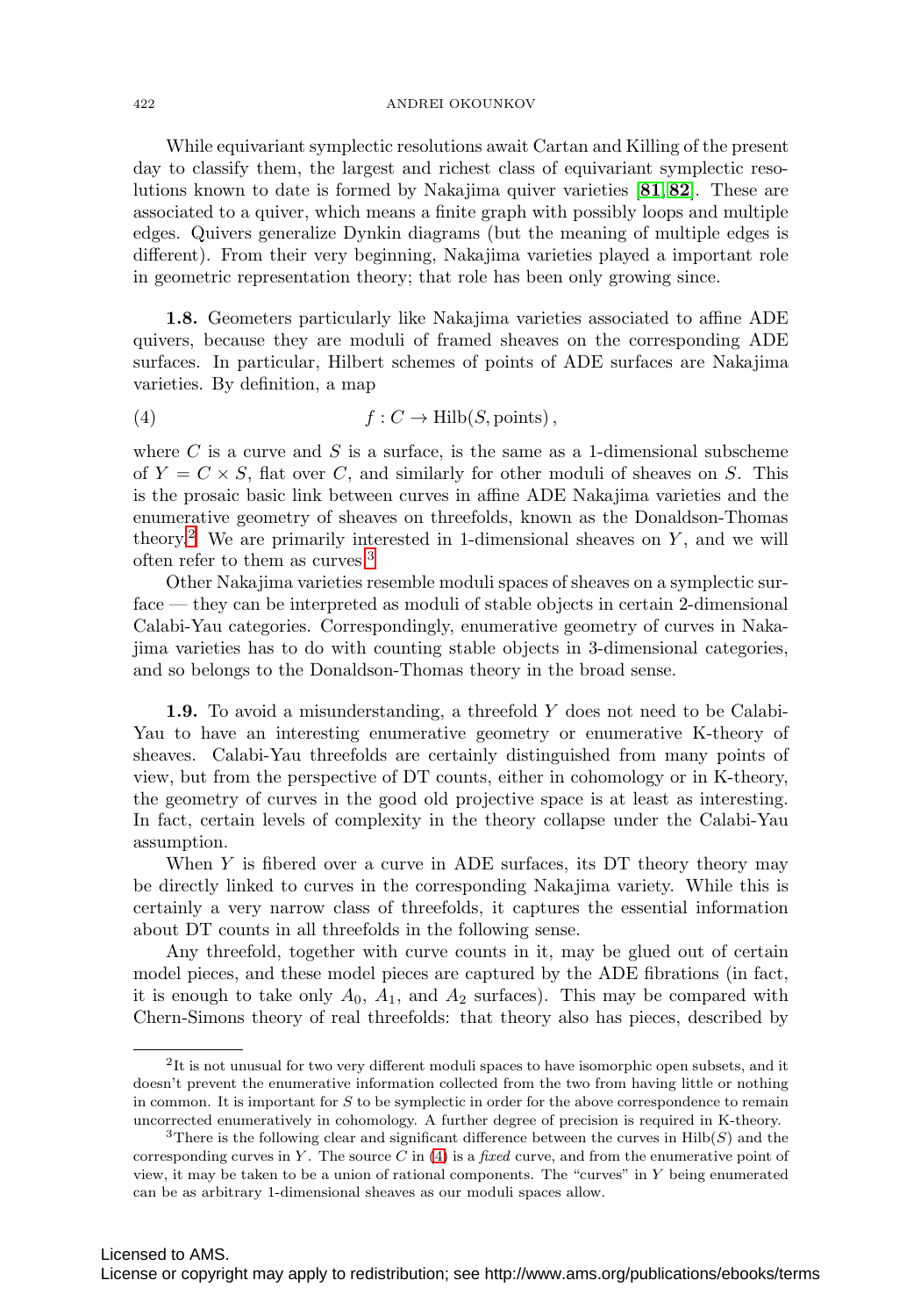the representation theory of the corresponding loop group or quantum group at a root of unity, which have to be glued to obtain invariants.<sup>[4](#page-4-0)</sup>

The algebraic version of breaking up a threefold Y we need here is the following. Assume that Y may be degenerated, with a smooth total space of the deformation, to a transverse union  $Y_1 \cup_D Y_2$  of two smooth threefolds along a smooth divisor D. Then, on the one hand, degeneration formula of Li and Wu  $[69]$  $[69]$  $[69]$  gives<sup>[5](#page-4-1)</sup> the curve counts in Y in terms of counts in  $Y_1$  and  $Y_2$  that also record the *relative* information at the divisor D. On the other hand, Levine and Pandharipande prove [**[68](#page-36-5)**] that the relation

<span id="page-4-3"></span>(5) 
$$
[Y] = [Y_1] + [Y_2] - [\mathbb{P}(\mathscr{O}_D \oplus N_{Y_1/D})]
$$

generates all relations of the algebraic cobordism, and so, in particular, any projective Y may be linked to a product of projective spaces by a sequence of such degenerations.<sup>[6](#page-4-2)</sup>

If  $Y$  is toric, e.g. a product of projective spaces, then equivariant localization may be used to break up curve counts into further pieces and those are all captured by  $Y = \mathbb{P}^1 \times A_n$  geometries, see [[73](#page-36-6)].

<span id="page-4-5"></span>**1.10.** Nakajima varieties X are special even among equivariant symplectic resolutions, in the following sense. The algebras  $\mathscr A$  acting by correspondences on X are, in fact, *Hopf algebras*, which means that there is a coproduct, that is, an algebra homomorphism

$$
\Delta: \mathscr{A} \to \mathscr{A} \otimes \mathscr{A},
$$

a counit  $\varepsilon : \mathscr{A} \to \mathsf{base}$  ring, and an antipode, satisfying standard axioms (a certain completion may be needed for infinite-dimensional  $\mathscr A$ ). More abstractly, these mean that the category  $\mathscr{C} = \mathscr{A}$ -mod has

- a tensor product  $\otimes$ , which need *not* be commutative,
- a trivial representation, given by  $\varepsilon$ , which is identity for  $\otimes$ ,
- left and right duals, compatible with ⊗.

The notion of a tensor category is, of course, very familiar to algebraic geometers, except possibly for the part that allows for

<span id="page-4-4"></span>(6) 
$$
V \otimes W \not\cong W \otimes V.
$$

This noncommutativity is what separates representation theory of quantum groups from representation theory of usual groups. Representation-theorists know that a

<span id="page-4-0"></span><sup>4</sup>In fact, Donaldson-Thomas theory was originally developed as a complex analog of the Chern-Simons theory. It is interesting to note that while representation theory of quantum groups or affine Lie algebras is so-to-speak the DNA of Chern-Simons theory, the parallel role for Donaldson-Thomas theory is played by algebras which are quantum group deformations of double loops.

<span id="page-4-2"></span><span id="page-4-1"></span><sup>5</sup>In K-theory, there is a correction to the gluing formula as in the work of Givental [**[50](#page-35-2)**].

 $6$ This does not trivialize DT counts, in particular, does not make them factor through algebraic cobordism, for the following reasons.

First, degeneration formula glues nonrelative (also known as absolute) DT counts out of *relative* counts in  $Y_1$  and  $Y_2$  and to use it again one needs a strategy for replacing relative conditions by absolute ones. Such strategy has been perfected by Pandharipande and Pixton [**[93](#page-37-8)**, **[94](#page-37-9)**]. It involves certain universal substitution rules, which can be, again, studied in model geometries and are best understood in the language of geometric representation theory [**[99](#page-37-10)**].

Second, one doesn't always get to read the equation [\(5\)](#page-4-3) from left to right: sometimes, one needs to add a component to proceed. This means one will have to solve for curve counts in  $Y_1$ in terms of those in  $Y$  and  $Y_2$ , and a good strategy for this is yet to be developed.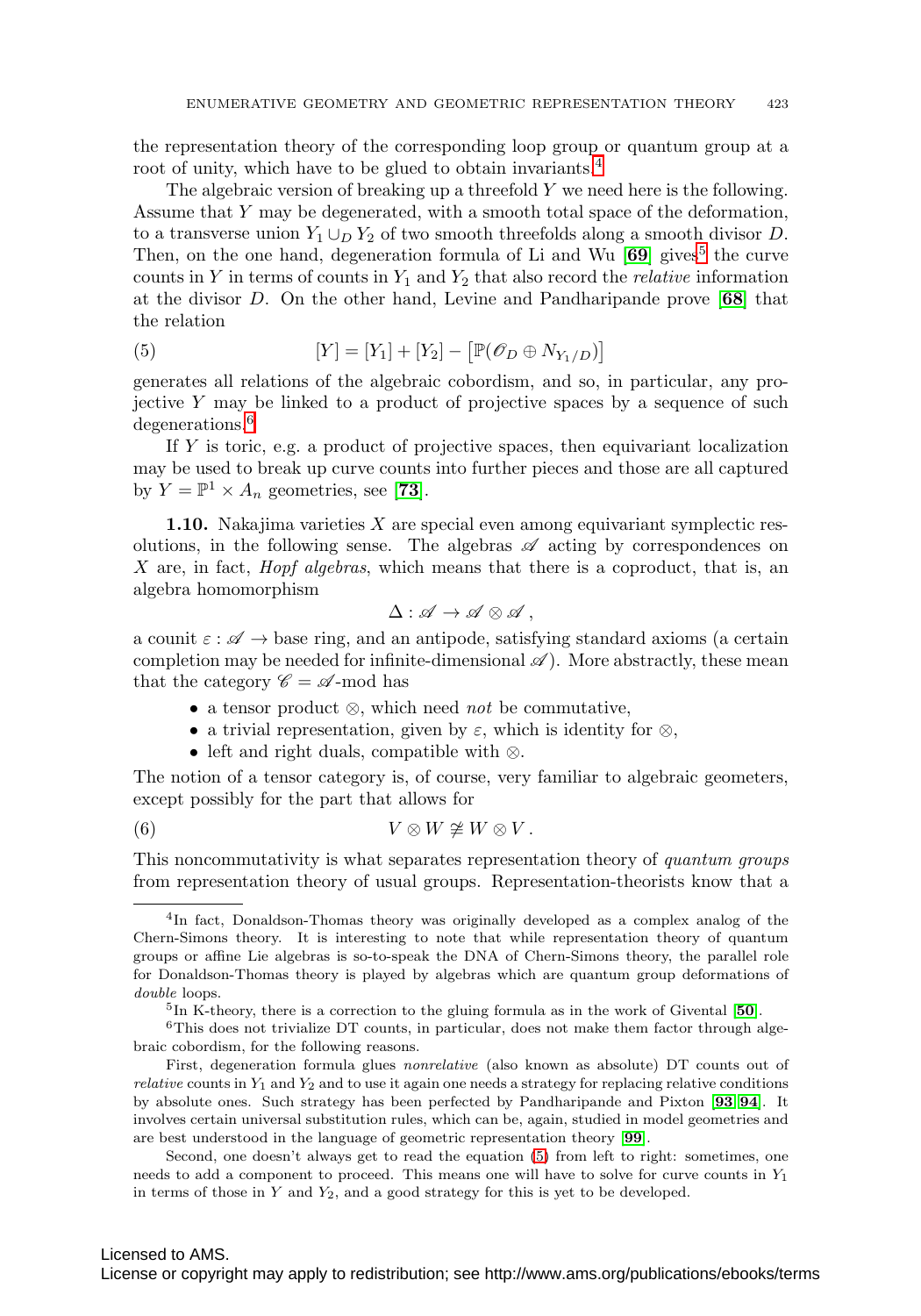mild noncommutativity makes a tensor category even more constrained and allows for an easier reconstruction of  $\mathscr A$  from  $\mathscr C$ , see e.g. [[39](#page-35-3),[40](#page-35-4)] for an excellent exposition.

The antipode, if it exists, is uniquely reconstructed from the rest of data (just like the inverse in a group). We won't spend time on it in these notes.

**1.11.** Specifically, in K-theoretic setting, we will have  $\mathscr{A} = \mathscr{U}_{\hbar}(\hat{\mathfrak{g}})$  for a certain Lie algebra  $\mathfrak g$ . This means that  $\mathscr A$  is a Hopf algebra deformation<sup>[7](#page-5-0)</sup> of  $\mathscr U(\mathfrak{gl}^{t+1}),$ where  $\mathfrak{g}[t^{\pm 1}]$  denotes the Lie algebra of Laurent polynomials with values in g.

The Lie algebra g is by itself typically infinite-dimensional and even, strictly speaking, infinitely-generated. The action of  $\mathscr{A}$  will extend the action of  $\mathscr{U}_{\hbar}(\hat{\mathfrak{g}}_{\scriptscriptstyle{\text{KM}}})$ for a certain Kac-Moody Lie algebra  $\mathfrak{g}_{\scriptscriptstyle KM} \subset \mathfrak{g}$  defined by Nakajima via an explicit assignment on generators [**[82](#page-37-7)**].

The noncommutativity [\(6\)](#page-4-4) will be mild and, in its small concentration, very beneficial for the development of the theory. Concretely, the "loop rotation" automorphism

<span id="page-5-3"></span>(7) 
$$
t \mapsto u \cdot t, \quad u \in \mathbb{C}^{\times}
$$

of  $\mathscr{U}(\mathfrak{g}[t^{\pm 1}])$  deforms, and so every  $\mathscr{A}$ -module V gives rise to a family of modules  $V(u)$  obtained by precomposing with this automorphism. As it will turn out, the commutativity in [\(6\)](#page-4-4) is restored after a generic shift, that is, there exists an  $\mathscr{A}$ intertwiner

$$
R^{\vee}(u_1/u_2): V_1(u_1) \otimes V_2(u_2) \xrightarrow{\sim} V_2(u_2) \otimes V_1(u_1)
$$

which is a rational function of  $u = u_1/u_2 \in \mathbb{C}^{\times}$ . The poles and zeros of det  $R^{\vee}$ correspond to the values of the parameter for which the two tensor products are really not isomorphic.

<span id="page-5-2"></span>**1.12.** Usually, one works with the so-called R-matrix

$$
R(u) = (12) \cdot R^{\vee} \in \text{End}(V_1 \otimes V_2) \otimes \mathbb{Q}(u),
$$

which intertwines the action defined via the coproduct  $\Delta$  and via the opposite coproduct  $\Delta_{\text{opp}} = (12)\Delta$ . We denote by  $\otimes_{\text{opp}}$  this opposite way to take tensor products.

The shortest way to reconstruction of  $\mathscr A$  from  $\mathscr C$  is through the matrix coefficients of the R-matrix.

Concretely, since  $R$  is an operator in a tensor product, its matrix coefficients in  $V_1$  give End( $V_2$ )-valued functions of u. The coefficients of the expansion of these functions around  $u = 0$  or  $u = \infty$  give us countably many operators in  $V_2$ , which starts looking like an algebra of the right size to be a deformation of  $\mathscr{U}(\mathfrak{gl}t^{\pm 1})$ . The Yang-Baxter equation satisfied by R

<span id="page-5-1"></span>(8) 
$$
R_{V_1,V_2}(u_1/u_2) R_{V_1,V_3}(u_1/u_3) R_{V_2,V_3}(u_2/u_3) =
$$
  
=  $R_{V_2,V_3}(u_2/u_3) R_{V_1,V_3}(u_1/u_3) R_{V_1,V_2}(u_1/u_2),$ 

which is an equality of rational functions with values in  $\text{End}(V_1 \otimes V_2 \otimes V_3)$ , is a commutation relation for these matrix elements.

Thus, a geometric construction of an R-matrix gives a geometric construction of an action of a quantum group.

<span id="page-5-0"></span><sup>&</sup>lt;sup>7</sup>with deformation parameter  $\hbar$ , which is the equivariant weight of the symplectic form on X in its geometric origin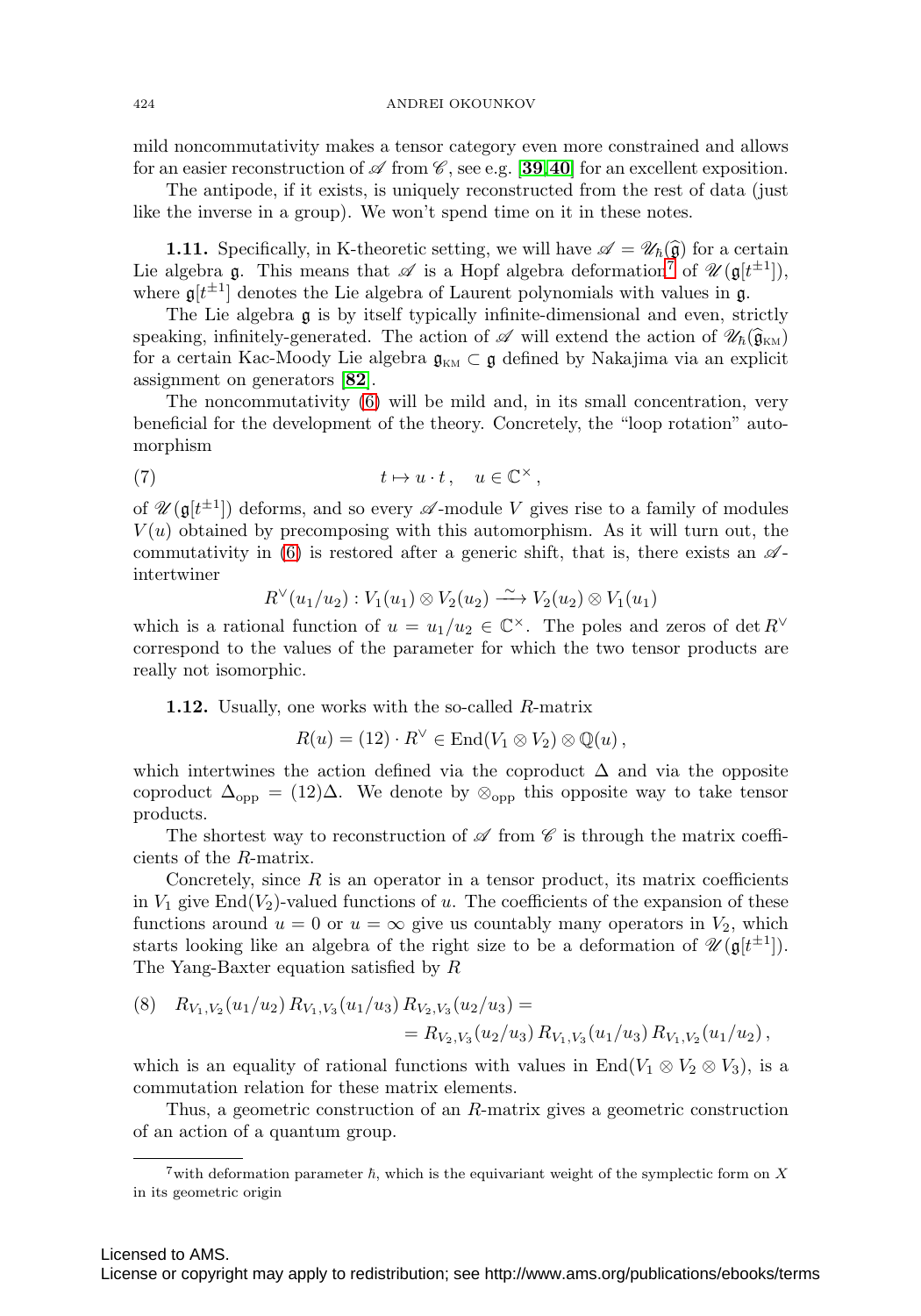**1.13.** Nakajima varieties, the definition of which will be recalled below, are indexed by a quiver and two dimension vectors  $v, w \in \mathbb{N}$ <sup>vertices</sup> and one sets

<span id="page-6-0"></span>(9) 
$$
X(\mathsf{w}) = \bigsqcup_{\mathsf{v}} X(\mathsf{v}, \mathsf{w}).
$$

For example, for framed sheaves on ADE surfaces, w is the data at infinity of the surface (it includes the rank), while v records possible values of Chern classes. In the eventual description of  $K_T(X(w))$  as an module over a quantum group, the decomposition [\(9\)](#page-6-0) will be the decomposition into the weight spaces for a Cartan subalgebra  $\mathfrak{h} \subset \mathfrak{a}$ .

To make the collection  $\{K_T(X(w))\}$  into modules over a Hopf algebra, one needs tensor product. The seed from which it will sprout is very simple and formed by an inclusion

<span id="page-6-1"></span>(10) 
$$
X(\mathsf{w}) \times X(\mathsf{w}') \hookrightarrow X(\mathsf{w} + \mathsf{w}')
$$

as a fixed locus of a torus A ≅  $\mathbb{C}^{\times}$ . For framed sheaves, this is the locus of direct sums. The pull-back in K-theory under [\(10\)](#page-6-1), while certainly a worthwhile map, is not what we are looking for because it treats the factors essentially symmetrically.

Instead, we will use a certain canonical correspondence

$$
Stab_{\mathfrak{C},\dots}: K_{\mathsf{T}}(X^{\mathsf{A}})\to K_{\mathsf{T}}(X)\,,
$$

called the *stable envelope*. It may be defined in some generality for a pair of tori  $\mathsf{T} \supset$ A acting on an algebraic symplectic manifold  $X$  so that A preserves the symplectic form. As additional input, the correspondence takes a certain cone  $\mathfrak{C} \subset \text{Lie } A$ , and other ingredients which will be discussed below. For  $A \cong \mathbb{C}^{\times}$ , the choice of  $\mathfrak{C}$  is a choice of  $\mathbb{R}_{\geqslant 0} \subset \mathbb{R}$  or, equivalently, the choice of  $\otimes$  versus  $\otimes_{\text{opp}}$ .

We demand that the two solid arrows in the diagram



are morphisms in our category. By  $K<sub>T</sub>(pt)$ -linearity, this forces the rational vertical map  $R(a)$  because stable envelopes are isomorphisms after localization.

Here  $a \in A \cong \mathbb{C}^\times$  is an automorphism which does not act on  $X^A$  but does act on vector bundles on  $X^{\mathsf{A}}$  through their linearization inherited from X. This twists the module structure by an automorphism as in Section [1.10](#page-4-5) and identifies a with the parameter  $u = u_1/u_2$  in the R-matrix.

As already discussed, the assignment of R-matrices completely reconstructs the Hopf algebra with its representations. The consistency of this procedure, in particular the Yang-Baxter equation [\(8\)](#page-5-1), follow from basic properties of stable envelopes.

**1.14.** One may note here that even if one is primarily interested in Hilbert schemes of ADE surfaces, it is very beneficial to think about framed sheaves of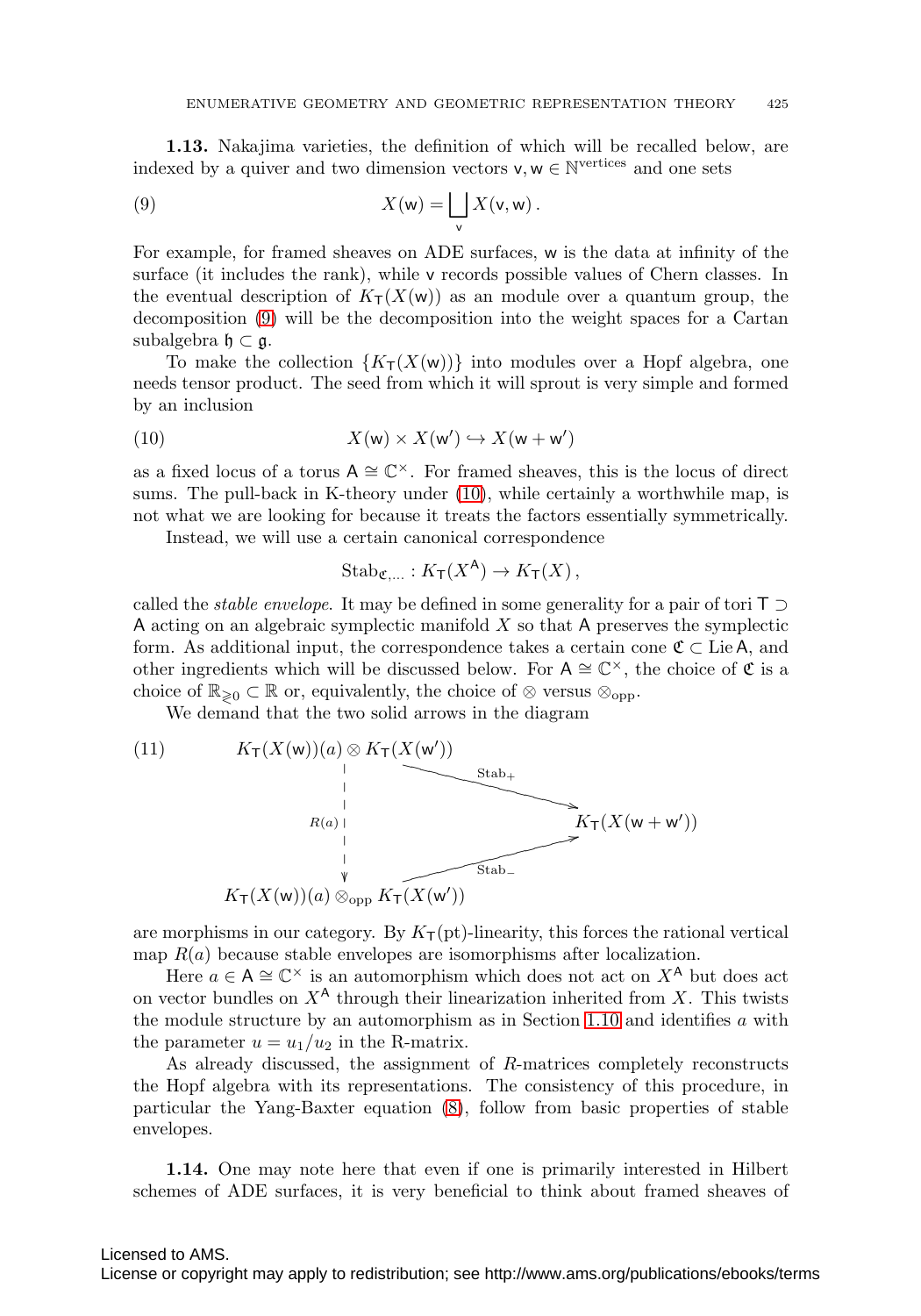higher rank. In higher rank, we have nontrivial tori A acting by changing of framing and hence the associated R-matrices.

Similarly, it will prove easier to go through enumerative K-theory of curves in the moduli spaces of higher-rank sheaves even if one is only interested in curves in the Hilbert scheme of points.

At this point, we have introduces the basic curve-counting correspondences in X and certain algebras  $\mathscr A$  acting by correspondences in X. The main goal of these note is to discuss how one identifies the former inside the latter.

# **Acknowledgments.**

This is a report about a rapidly developing field. This is certainly exciting, with the flip side that the field itself, let alone its image in the author's head, is very far from equilibrium. What I understand about the field it is very much a product of my interactions with M. Aganagic, R. Bezrukavnikov, P. Etingof, D. Maulik, I. Losev, H. Nakajima, N. Nekrasov, and others, both within the format of a joint work and outside of it. I am very grateful to all these people for what I have learned in the process.

I am very grateful to the organizers of the Salt Lake City institute for creating this wonderful event and for the honor to address the best algebraic geometers of the universe. Many thanks to the AMS, the Simons Foundation, the Clay Mathematics Institute, the NSF and other funding agencies that made it possible.

I am personally deeply grateful to the Simons Foundation for being supported in the framework of the Simons Investigator program. Funding by the Russian Academic Excellence Project '5-100' is gratefully acknowledged.

#### **2. Basic concepts**

# <span id="page-7-0"></span>**2.1. Symplectic resolutions.**

2.1.1. By definition [**[7](#page-33-1)**,**[61](#page-36-1)**], a symplectic resolution is a smooth algebraic symplectic variety  $(X, \omega)$  such that the canonical map

$$
X \longrightarrow X_0 = \operatorname{Spec} H^0(\mathscr{O}_X)
$$

is projective and birational.

For us, the focus is the smooth variety X and the singular affine variety  $X_0$ plays an auxiliary role, because, for example, there are no curves to count in  $X_0$ . Of course, there exists also an exactly complementary point of view that singularities are essential and resolutions — auxiliary.

2.1.2. A symplectic resolution  $X$  is called *equivariant* or conical if there is a  $\mathbb{C}^\times$  action on X that scales  $\omega$  and contracts  $X_0$  to a a point. In other words, there is a grading on  $\mathbb{C}[X_0]$  such that

$$
\mathbb{C}[X_0]_d = \begin{cases} \mathbb{C} \,, & d = 0 \,, \\ 0 \,, & d < 0 \,.
$$

The combination of the two requirements implies  $\mathbb{C}^{\times}$  must scale  $\omega$  by a nontrivial character and hence

$$
[\omega] = 0 \in H^2(X, \mathbb{C}),
$$

since  $H^{\bullet}(X)$  is a trivial  $Aut(X)_{\text{connected}}$ -module.

Licensed to AMS.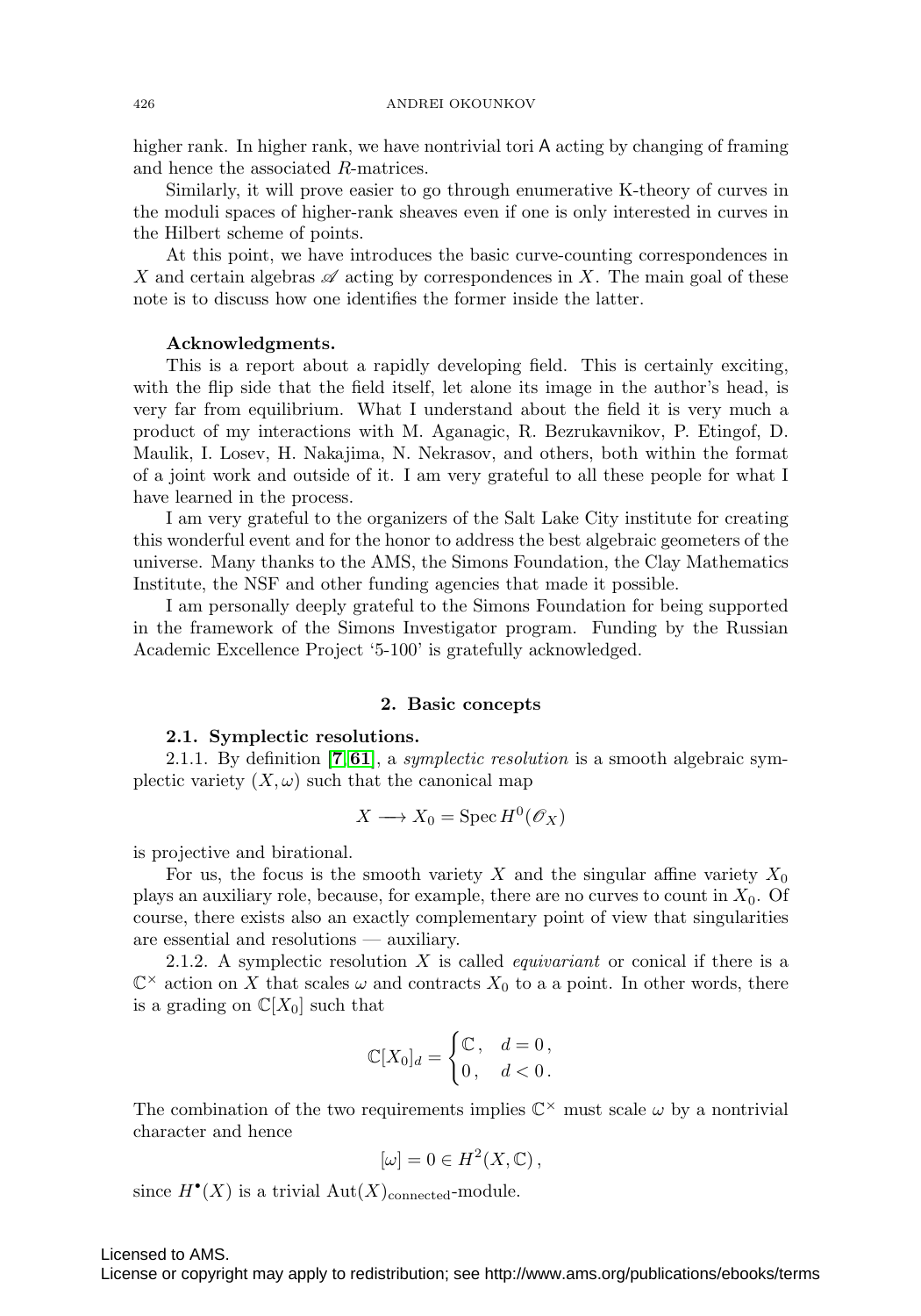2.1.3. The prototypical example of an equivariant symplectic resolution is  $T^*G/P$  where  $P \subset G$  is a parabolic subgroup of a semisimple Lie group. In particular,

<span id="page-8-2"></span>(12) 
$$
T^*G/B \xrightarrow{\text{moment map}} \text{Nilcone} \subset \mathfrak{g}^* \cong \mathfrak{g}
$$

is a famous resolution with many uses in geometric representation theory.

For an example with a less pronounced Lie-theoretic flavor one can take

$$
\text{Hilb}(\mathbb{C}^2, n \text{ points}) \xrightarrow{\text{Hilbert-Chow}} S^n \mathbb{C}^2,
$$

where the symplectic form comes from the standard  $\omega_{\mathbb{C}^2} = dx_1 \wedge dx_2$ . This is a basic example of a Nakajima variety.

#### **2.2. Nakajima quiver varieties.**

<span id="page-8-4"></span>2.2.1. Nakajima quiver varieties [**[81](#page-37-6)**, **[82](#page-37-7)**] are defined as algebraic symplectic reductions

<span id="page-8-0"></span>(13) 
$$
X = T^*M \parallel \parallel G_v
$$

$$
= \text{moment map}^{-1}(0) \parallel_{\theta} G_v,
$$

where  $G_v = \prod GL(V_i)$  and M is a linear representation of a special kind. Namely,  $M$  is a sum of the defining and so-called bifundamental representations, that is,

<span id="page-8-1"></span>(14) 
$$
M = \bigoplus_i \text{Hom}(W_i, V_i) \oplus \bigoplus_{i \leq j} \text{Hom}(V_i, V_j) \otimes Q_{ij},
$$

where  $W_i$  and  $Q_{ij}$  are certain multiplicity spaces on which  $G_v$  does not act. This gives an action

<span id="page-8-3"></span>(15) 
$$
\prod GL(W_i) \times \prod GL(Q_{ij}) \times \mathbb{C}_h^{\times} \to \text{Aut}(X),
$$

where the last factor scales the cotangent directions with weight  $\hbar^{-1}$ . This inverse is conventional, it gives weight  $\hbar$  to the symplectic form on X.

2.2.2. In the GIT quotient in [\(13\)](#page-8-0), the stability parameter  $\theta$  is a character of  $G_v$ , up to proportionality. It has to avoid the walls of a certain finite central hyperplane arrangement for the quotient to be smooth.

What is special about representations [\(14\)](#page-8-1) is that the stabilizer in  $G_v$  of any point in  $T^*M$  is cut out by linear equations on matrices and is the set of invertible elements in an associative algebra over C. Therefore, it cannot be a nontrivial finite group. In general, algebraic symplectic reductions output many Poisson orbifolds, but it is difficult to produce a symplectic resolution in this way (or in any other way, for that matter).

2.2.3. The data of a group  $G_v$  and a representation [\(14\)](#page-8-1) is encoded by a quiver Q and two dimension vectors. One sets

$$
I = \text{vertices of } Q
$$

$$
= \text{factors in } G_{\mathsf{v}}
$$

and joins two vertices  $i, j \in I$  by  $\dim Q_{ij}$  edges. The vectors

$$
\mathsf{v}=(\ldots,\dim V_i,\ldots),\quad \mathsf{w}=(\ldots,\dim W_i,\ldots)
$$

belong to  $\mathbb{N}^I$  which makes them dimension vectors in quiver terminology.

Nakajima varieties  $X(v, w)$  corresponding to the same quiver Q have a great deal in common and it is natural to group them together. In particular, it is natural to define  $X(w)$  as in [\(9\)](#page-6-0).

## Licensed to AMS.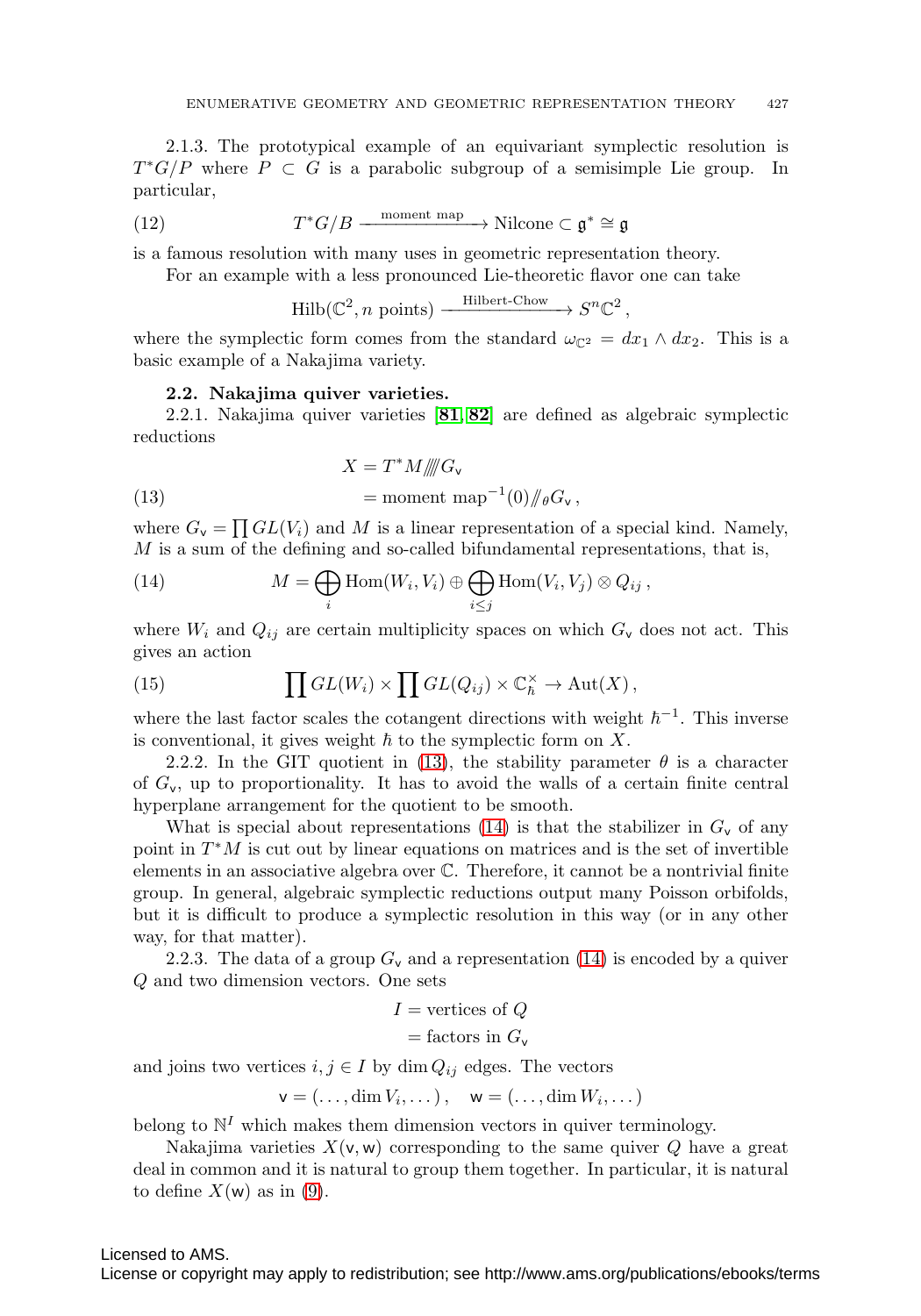2.2.4. The apparent simplicity of the definition [\(13\)](#page-8-0) is misleading. For example, let Q be the quiver with one vertex and one loop. Then  $X(\mathsf{v},\mathsf{w})$  is the moduli space of torsion-free sheaves  $\mathscr F$  on  $\mathbb P^2$ , framed along a line, with

$$
(\mathrm{rk}\,\mathscr{F},c_2(\mathscr{F}))=(\mathsf{w},\mathsf{v})\in\mathbb{N}^2\,.
$$

This variety has deep geometry and plays a very important role in mathematical physics, in particular, in the study of 4-dimensional supersymmetric gauge theories and instantons.

Nakajima varieties have other uses in supersymmetric gauge theories as they all may be interpreted as certain moduli of vacua, which is distinct from their interpretation as instanton moduli for quivers of affine ADE type.

<span id="page-9-2"></span>2.2.5. Let a rank n torus A with coordinates  $a_i \in \mathbb{C}^\times$  act on  $X(\mathsf{w})$  via

$$
W_k = \bigoplus_{i=1}^n a_i \otimes W_k^{(i)},
$$

where  $W_k^{(i)}$  are trivial A-modules. The fixed points of this action correspond to analogous gradings

$$
V_k = \bigoplus_{i=1}^n a_i \otimes V_k^{(i)},
$$

and to arrows that preserve it. Therefore

$$
X(\mathsf{w})^{\mathsf{A}} = \prod_{i=1}^{n} X(\mathsf{w}^{(i)}),
$$

with the inherited stability condition. The case  $n = 2$  with  $(a_1, a_2) = (a, 1)$  appears in [\(10\)](#page-6-1).

## **2.3. Basic facts about rational curves in** X**.**

2.3.1. Following the outline of section [1.4,](#page-1-1) but still not sewing permanently was tacked there, consider a moduli space  $\mathcal M$  of rational curves with 2 marked points in an equivariant symplectic resolution  $X$ . From formula  $(2)$ , the virtual dimension of  $\mathscr M$  equals

vir dim  $M = \dim X - 1$ ,

<span id="page-9-1"></span>independent of the degree, because  $c_1(X) = 0$ . This will be the dimension of  $\operatorname{ev}_*[\mathscr{M}]_{\text{vir}}$  in  $X \times X$ .

2.3.2. Deformations of  $(X, \omega)$  are described<sup>[8](#page-9-0)</sup> by the period map

$$
[\omega] \in H^2(X, \mathbb{C}),
$$

see [[61](#page-36-1)]. In particular, a generic deformation X' will have no classes  $\alpha \in H_2(X',\mathbb{Z})$ such that  $\int_{\alpha} \omega_{X'} = 0$  and hence no algebraic curves of any kind (in fact, X' will be affine). Therefore any deformation-invariant curve counts in  $X$  must vanish.

To avoid such trivialities, we consider equivariant curve counts, where we must include the action of the  $\mathbb{C}_{\hbar}^{\times}$  factor that scales the symplectic form. It scales nontrivially the identification of  $H^2(X,\mathbb{C})$  with the base of the deformation, hence there are no  $\hbar$ -equivariant deformations of X.

Reflecting this, we have

$$
\left[\mathscr{M}\right]_{\mathrm{vir}} = \hbar \left[\mathscr{M}\right]_{\mathrm{vir, reduced}}
$$

<span id="page-9-0"></span><sup>8</sup>For Nakajima varieties, these deformations may be described explicitly by changing the value of moment map in [\(13\)](#page-8-0).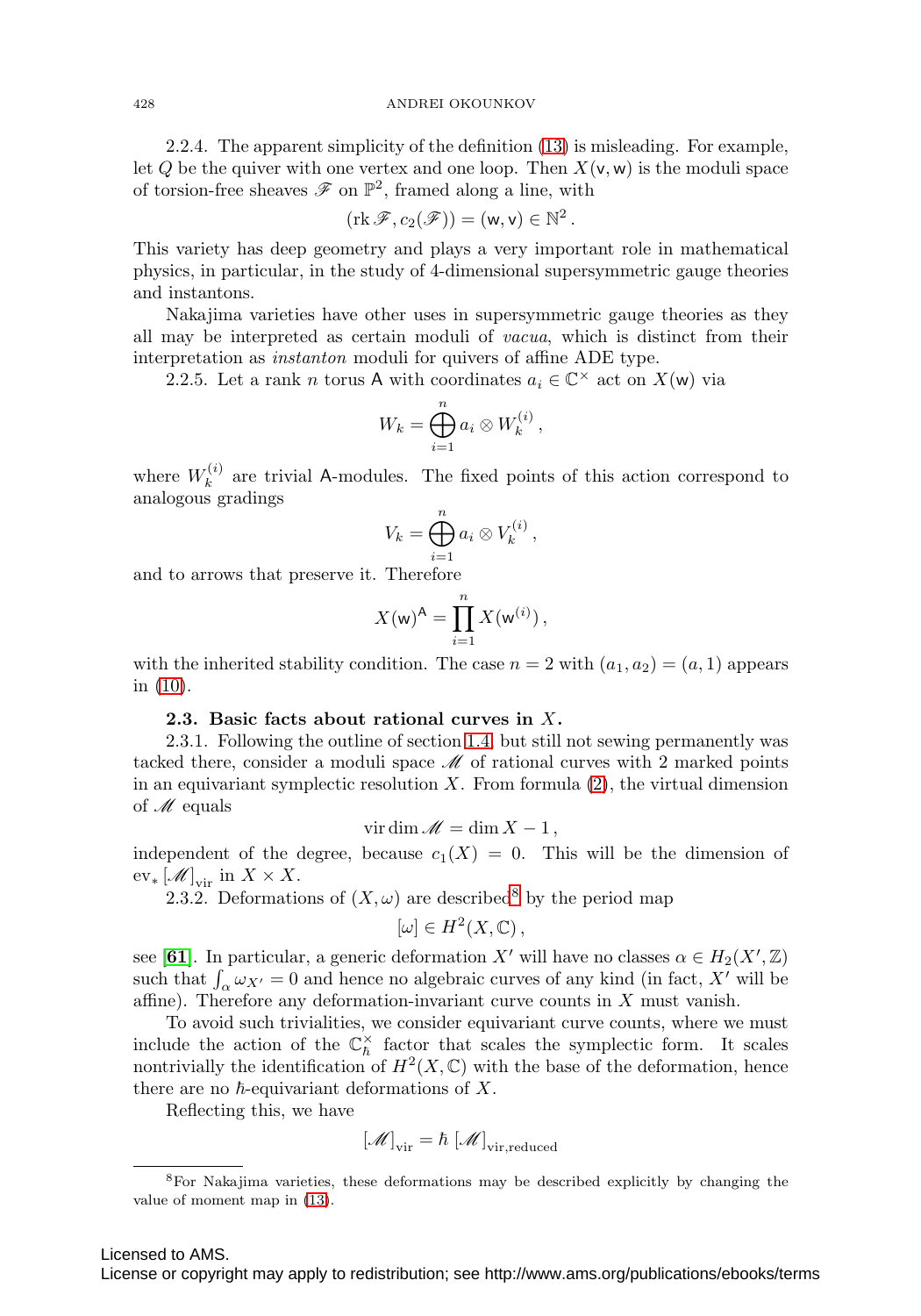where  $\hbar \in H_{\text{Aut}(X)}^{\bullet}(\text{pt})$  is the weight of the symplectic form and

$$
\dim [\mathscr{M}]_{\rm vir, reduced} = \dim X.
$$

2.3.3. Clearly,

$$
\mathrm{ev}(\mathscr{M}) \subset X \times_{X_0} X
$$

and by a fundamental property of symplectic resolutions, see [**[62](#page-36-7)**,**[83](#page-37-11)**],

<span id="page-10-0"></span>
$$
(16) \t\t\t\tSt = X \times_{X_0} X \subset X \times X
$$

is at most half-dimensional with Lagrangian half-dimensional components. In the example  $(12)$ , the subscheme  $(16)$  is known as the *Steinberg* variety, and it is convenient to extend this usage to general X.

Putting two and two together, we have the following basic

<span id="page-10-1"></span>LEMMA 2.1 ([[24](#page-34-6)]). For any degree,  $ev_*[\mathcal{M}]_{vir, reduced}$  is a Q-linear combination of Lagrangian components of the Steinberg variety.

Rational coefficients appear here because  $[\mathcal{M}]_{\text{vir}}$  is defined with Q-coefficients, due to automorphisms of objects parametrized by  $\mathcal M$ . Intuitively, it seems unlikely that that the coefficients in Lemma [\(2.1\)](#page-10-1) really depend on the details of the construction of  $\mathcal{M}$ , as long as it has a perfect obstruction theory. In fact, for Nakajima varieties, all possible flavors of curve counting theories give the same answer in cohomology.

2.3.4. One can make a bit more progress on basic principles. If  $d \in H_2(X,\mathbb{Z})_{\text{eff}}$ is a degree of a rational curve, we denote by  $z<sup>d</sup>$  the corresponding element of the semigroup algebra of  $H_2(X,\mathbb{Z})_{\text{eff}}$ . The spectrum of this semigroup algebra is an affine toric variety; it is a toric chart corresponding to  $X$  is the so-called Kähler moduli space  $\mathfrak{K}$ , see e.g. [[33](#page-35-5)] for a discussion of the basic terminology of quantum cohomology.

For a Nakajima variety  $X$ ,

$$
\mathfrak{K}=\overline{H^2(X,\mathbb{C})/H^2(X,\mathbb{Z})}
$$

is a toric variety corresponding to the fan in  $H^2(X,\mathbb{Z})$  formed by the ample cones of all flops of X. By surjectivity theorem of [**[79](#page-36-8)**], these are the cones of nonsingular values of the stability parameter  $\theta$ .

We consider the operator of quantum multiplication in  $H^{\bullet}_{\mathsf{T}}(X)$  by  $\lambda \in H^2(X)$ 

<span id="page-10-2"></span>(17) 
$$
\lambda \star \cdot = \lambda \cup \cdot + \hbar \sum_{d} (\lambda, d) z^{d} \operatorname{ev}_{*} [\mathscr{M}_{d}]_{\text{vir,reduced}},
$$

where  $\mathcal{M}_d$  is the moduli space of curves of degree d. Here  $\lambda \cup \cdot$  is the operator of cup product by  $\lambda$ , it is supported on the diagonal of  $X \times X$  as a correspondence. On very general grounds, the operators [\(17\)](#page-10-2) commute and, moreover, the quantum, or Dubrovin, connection with operators

<span id="page-10-3"></span>(18) 
$$
\nabla_{\lambda} = \varepsilon \frac{\partial}{\partial \lambda} - \lambda \star \cdot , \quad \frac{\partial}{\partial \lambda} z^{d} = (\lambda, d) z^{d}
$$

is flat for any  $\varepsilon$ .

For equivariant symplectic resolutions, one conjectures that after a shift

(19) 
$$
z^d \mapsto (-1)^{(\kappa_X, d)} z^d
$$

Licensed to AMS.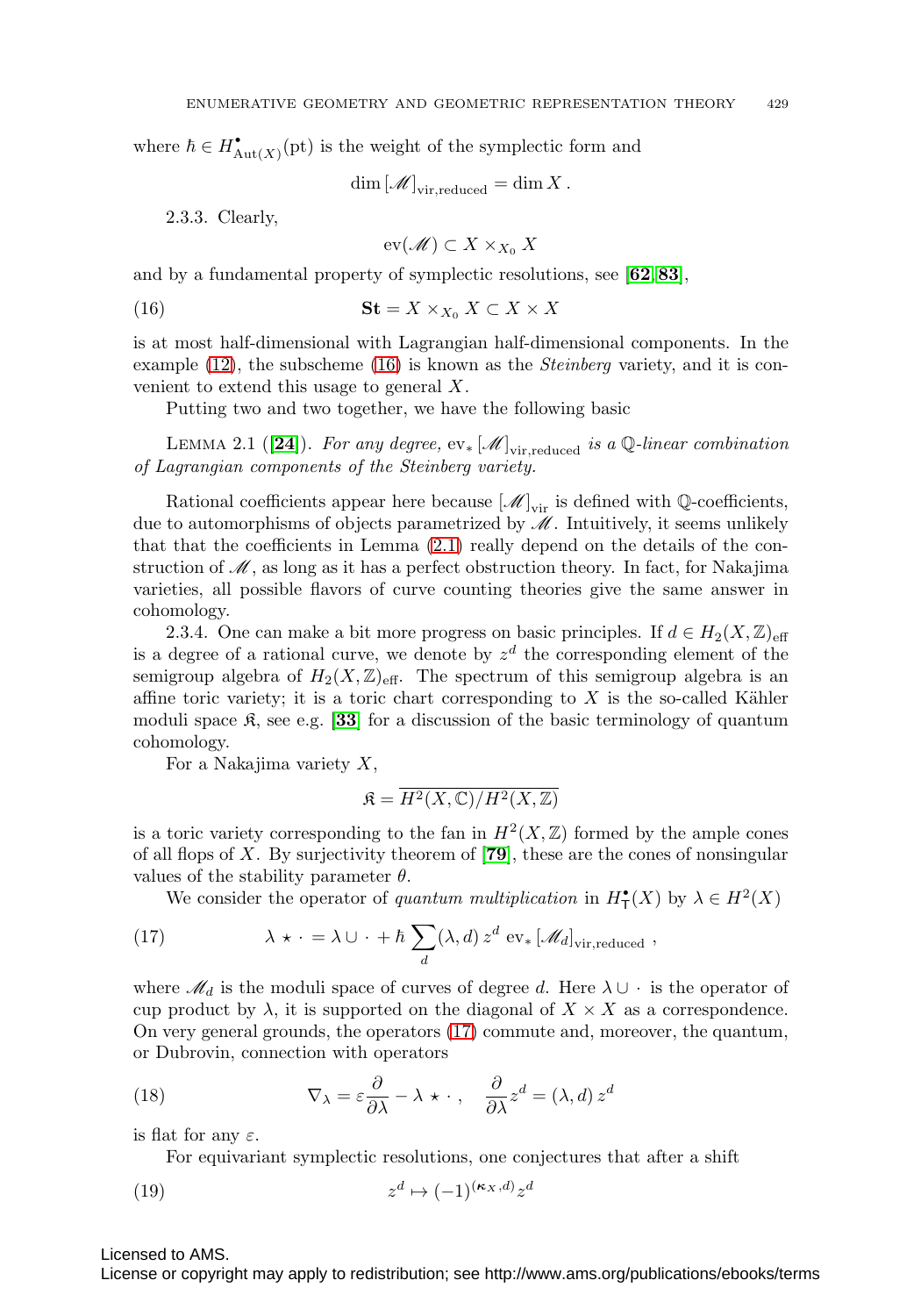by a certain canonical element  $\kappa_X \in H^2(X,\mathbb{Z}/2)$  called the canonical theta characteristic in [**[75](#page-36-9)**], the quantum connection takes the following form:

<span id="page-11-0"></span>(20) quantum part in (17) 
$$
\stackrel{?}{=} \hbar \sum_{\alpha} (\lambda, \alpha) \frac{z^{\alpha}}{1 - z^{\alpha}} L_{\alpha} + \dots, \quad L_{\alpha} \in H_{\text{top}}(\mathbf{St}),
$$

where dots stand for a multiple of the diagonal component of **St**, that is, for a scalar operator.

Such scalar ambiguity is always present in this subject and is resolved here by the fact that

$$
\forall \gamma \in H^{\bullet}(X) \, , \quad 1 \star \gamma = \gamma \, ,
$$

and so the operator [\(20\)](#page-11-0) annihilates  $1 \in H^0(X)$ . The sum (20) is over a certain finite set of effective classes  $\alpha$ .

It is clear from  $(20)$  that  $(18)$  is a connection on  $\mathfrak K$  with regular singularities. Conjecture [\(20\)](#page-11-0) is known for all concrete  $X$  discussed in these notes<sup>[9](#page-11-1)</sup> and will be assumed in what follows.

Let  $\mathscr{A}_{\mathrm{min}}$  be the algebra of endomorphisms of  $H^\bullet_\mathsf{T}(X)$  generated by the operators of cup product and  $H_{\text{top}}(\mathbf{St})$ . Clearly, the operators [\(17\)](#page-10-2) lie in  $\mathscr{A}_{\text{min}}[[z]]$ . In all analyzed examples, these have a simple spectrum for generic  $z$  and thus generate the full algebra of operators of quantum product by  $\gamma \in H^{\bullet}_{\mathsf{T}}(X)$ ; one expects this to happen in general. It would mean  $(17)$  generate a family, parametrized by z, of maximal commutative subalgebras of  $\mathscr{A}_{\text{min}}$  which deforms the algebra of cup products for  $z=0$ .

In examples, this matches very nicely with known ways to produce maximal commutative subalgebras. For instance, for Nakajima varieties, the operator [\(17\)](#page-10-2) lie in what is known as *Baxter* maximal commutative subalgebra in a certain  $\mathscr A$  as a corollary of the main result of [**[75](#page-36-9)**].

One can imagine the above structures to be extremely constraining for general equivariant symplectic resolutions.

2.3.5. Now, in K-theory, the only thing that carries over from the preceding discussion is that, for any group  $G$ ,

<span id="page-11-2"></span>(21) 
$$
\mathrm{ev}_*: K_G(\mathscr{M}) \to K_G(\mathbf{St}),
$$

where there right-hand side denotes K-classes with support in **St**  $\subset X^{\times 2}$ . This is an algebra under convolution.

The best case scenario is when one has a complete control over  $K_G(\mathbf{St})$ . For example, one of the main results of [**[30](#page-34-7)**], see Chapter 7 there, shows

$$
K_{G\times\mathbb{C}_h^\times}(\mathbf{St}) = \text{affine Hecke algebra}\,,
$$

for  $X = T^*G/B$ . This is a beautiful algebra with a beautiful presentation; perhaps it would be too much to expect an equally nice description in general. The approach explained in these notes doesn't assume any knowledge about  $K_G(\mathbf{St})$  as a prerequisite.

<span id="page-11-1"></span><sup>&</sup>lt;sup>9</sup>Concretely, it is known for Nakajima varieties by [**[75](#page-36-9)**], for  $T$ <sup>\*</sup> $G/P$  by [[103](#page-37-5)], and for hypertoric varieties by [**[77](#page-36-10)**].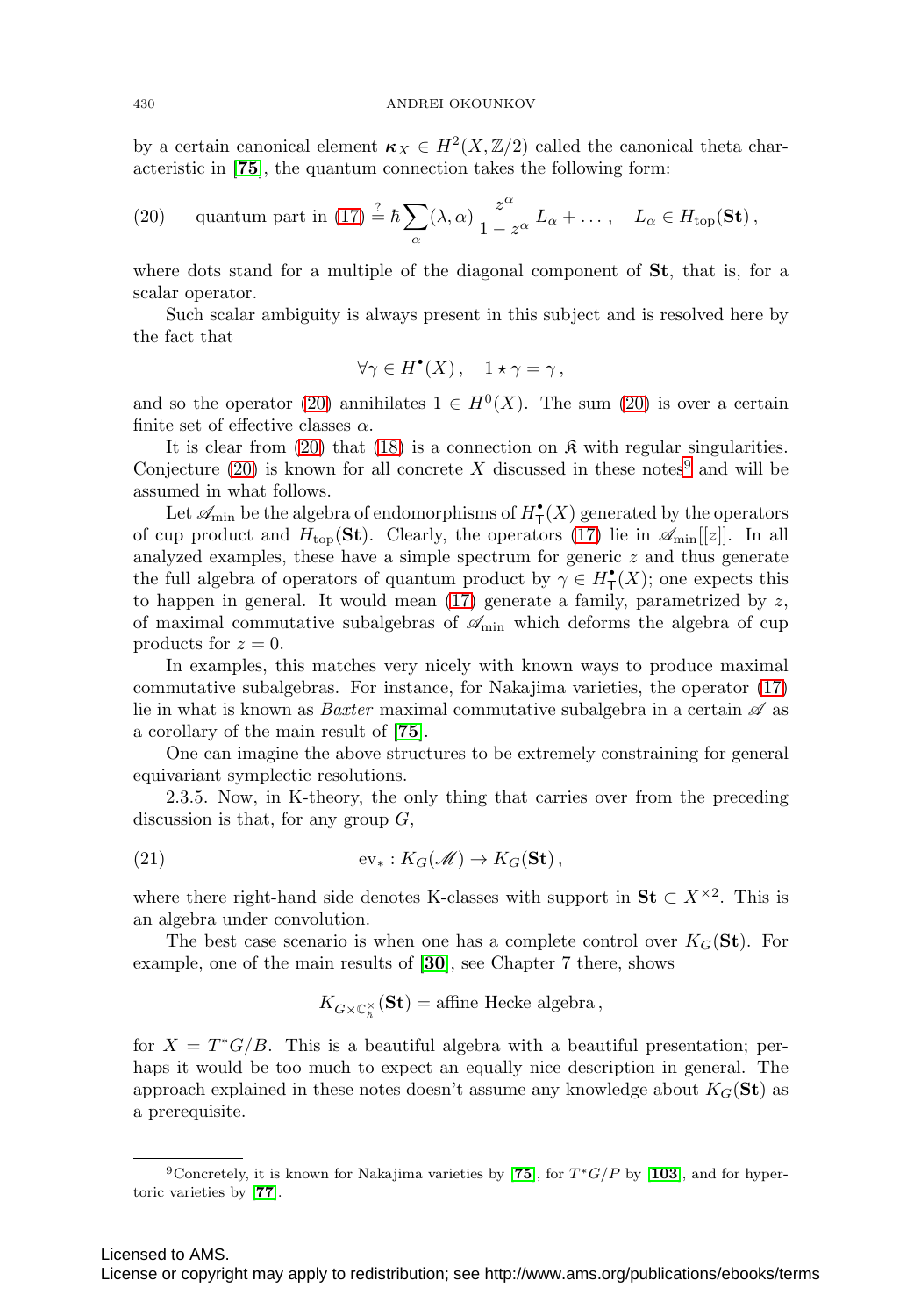2.3.6. Even when the target of the map [\(21\)](#page-11-2) is under control, it is not so easy to identify, say,  $ev_* \mathscr{O}_{\mathscr{M},\text{vir}}$  in it. The dimension argument, which identifies ev<sup>∗</sup> [M] vir,reduced with linear combinations of component of **St** obviously does not apply in K-theory, so new ideas are needed. There exists a body of work, notably by Givental and his collaborators [**[51](#page-35-6)**–**[53](#page-35-7)**], that aims to lift the general structures of quantum cohomology to quantum K-theory of an equally general algebraic variety X. This theory has been studied for  $G/B$  itself and also, for example, for toric varieties. It would be interesting to see what it outputs for  $T^*G/B$ .

A different strategy for dealing with the complexities of K-theory works only for special X and is based on a systematic use of rigidity and self-duality arguments, see for example [**[90](#page-37-0)**] for an introduction. For them to be available, one needs the obstruction theory of  $\mathcal M$  to have a certain degree of self-duality in the first place and to work with symmetrized K-classes on  $\mathcal M$  such as [\(3\)](#page-1-0).

2.3.7. Let

$$
f:(C,p_1,p_2)\to X
$$

be a map of a 2-pointed rational curve to  $X$ , which we assume is symplectic, and so its tangent bundle  $TX$  is self-dual up-to the weight of the symplectic form

$$
(TX)^{\vee} = \hbar T X.
$$

This makes the obstruction theory

$$
\text{Def } f - \text{Obs } f = H^{\bullet}(C, f^*TX)
$$

self-dual up to a certain correction

<span id="page-12-1"></span>(22) 
$$
(\text{Def} - \text{Obs})^{\vee} + \hbar (\text{Def} - \text{Obs}) = \hbar H^{\bullet}(C, f^*TX \otimes (\mathscr{O}_C - \mathscr{K}_C)).
$$

For an irreducible curve, we have  $\mathscr{O}_C - \mathscr{K}_C = \mathscr{O}_{p_1} + \mathscr{O}_{p_2}$ , equivariantly with respect to Aut $(C, p_1, p_2)$ , and we can use marked points to compensate <sup>[10](#page-12-0)</sup> for the correction in  $(22)$ . But this breaks down when C is allowed to break and we get

$$
\mathscr{O}_C-\mathscr{K}_C\neq \mathscr{O}_{p_1}+\mathscr{O}_{p_2}
$$

away from the locus of chains of rational curves joining  $p_1$  and  $p_2$ .

The moduli space  $\overline{\mathcal{M}}_{0,2}(X)$  of stable rational maps to X allows arbitrary trees as domains of the map, and so it appears problematic to make its virtual structure sheaf self-dual. As an alternative, one can use the moduli space  $\mathsf{QM}(X)$  of stable quasimaps to X. This has its origin in supersymmetric gauge theories and and is known to geometers in various flavors. The version best suited for our needs has been designed by Ciocan-Fontanine, Kim, and Maulik in [**[31](#page-35-8)**]. It requires a GIT presentation

<span id="page-12-2"></span>
$$
(23)\t\t\t X = \widetilde{X}/\!\!/G
$$

where G is reductive and  $\widetilde{X}$  is an affine algebraic variety with at worst locally complete intersection singularities in the unstable locus. It remains to be seen which of the equivariant symplectic resolutions can be presented in this way; for Nakajima varieties, it is provided by their construction. When available, quasimaps spaces have marked advantages in enumerative K-theory.

Licensed to AMS.

<span id="page-12-0"></span><sup>10</sup>These contributions at the marked points are the dots in [\(3\)](#page-1-0), see [**[90](#page-37-0)**] for more details.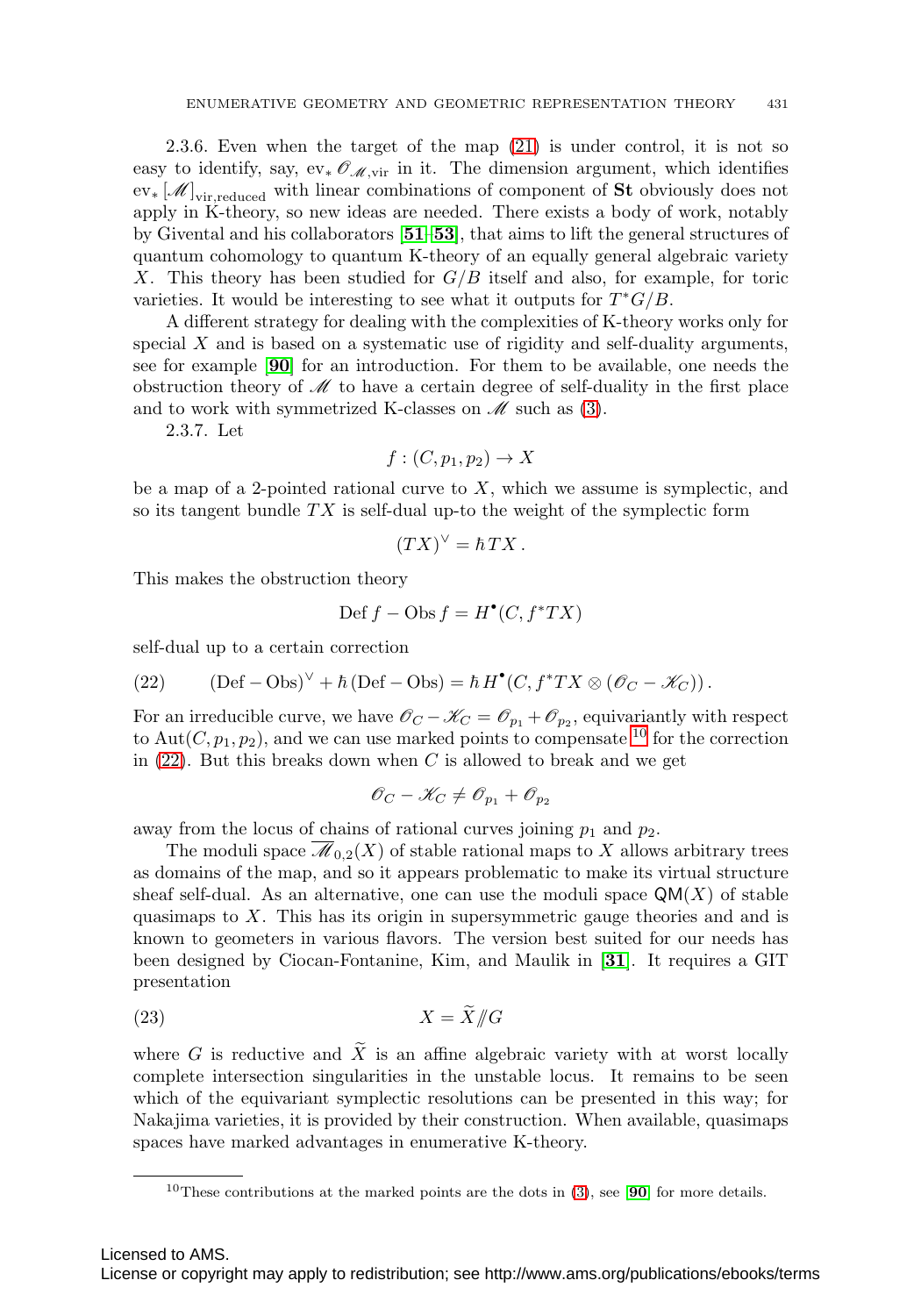2.3.8. For example, for  $X = \text{Hilb}(\mathbb{C}^2, \text{points})$ , the quasimaps from a fixed curve  $C$  to  $X$  are naturally identified with stable pairs or points in Pandharipande-Thomas moduli spaces [[95](#page-37-12)] for  $Y = C \times \mathbb{C}^2$ . A stable pair is a pure 1-dimensional sheaf  $\mathscr F$  on Y with a section

$$
\mathscr{O}_Y \stackrel{s}{\longrightarrow} \mathscr{F}
$$

such that dim Coker  $s = 0$ . These moduli spaces have several advantages over other DT moduli spaces, including the Hilbert schemes of curves, and are used very frequently. Marked points  $p_1, p_2 \in C$  introduce a *relative* divisor

$$
D = D_1 \sqcup D_2 \subset Y
$$

where  $D_i$  is the fiber over  $p_i$ . To have an evaluation map at these marked points, the curve C is allowed to develop a chain of rational components at each  $p_i$ ; note that the whole curve  $C$  remains a chain in this process. To have a moduli space of maps from a nonrigidified rational curve, we must quotient the above by  $Aut(C, p_1, p_2)$ . These are known affectionately as *accordions* among the practitioners.

Quasimaps to a general Nakajima variety behave in a very similar way, see [**[90](#page-37-0)**] for an elementary introduction.

2.3.9. In fact, for quasimaps from either a rigid 2-pointed curve  $C$  or from pure accordions to a Nakajima variety  $X$ , one gets the *same* answer

<span id="page-13-0"></span>(24) 
$$
\mathbf{G} = \mathrm{ev}_* \mathscr{O}_{\mathsf{QM}(X)} \in K_{\mathrm{Aut}\,X}(\mathbf{St})
$$

known as the glue matrix, see Theorem 7.1.4 in [**[90](#page-37-0)**]. There is also a q-difference connection generalizing  $(18)$ . The geometric meaning of the increment q in this q-difference equation is

$$
q \in \mathbb{C}^{\times} = \text{Aut}(C, p_1, p_2), \quad (C, p_1, p_2) \cong (\mathbb{P}^1, 0, \infty).
$$

In fact, the variable  $\varepsilon$  in [\(18\)](#page-10-3) belongs to Lie Aut(C,  $p_1, p_2$ ) from its geometric origin. In contrast to cohomology, the operator of the quantum  $q$ -difference equation is much more involved than  $(24)$ . In particular, the matrix of the q-difference equation depends on  $q$ , whereas the glue matrix doesn't. The glue matrix  $(24)$  may be obtained from the quantum difference equation by a certain limit.

Quantum difference equations for all Nakajima varieties have been determined in [**[92](#page-37-13)**]. The description is representation-theoretic and a certain language needs to be developed before we can state it.

# **3. Roots and braids**

## **3.1. K¨ahler and equivariant roots.**

3.1.1. If equivariant symplectic resolutions are indeed destined to generalize semisimple Lie algebras, one should be able to say what becomes of the classical root data in this more general setting.

For a semisimple Lie group  $G$ , we have:

- roots, which are the nonzero weights of a maximal torus  $A \subset G$  in the adjoint representation,
- coroots, which have to do with special maps  $SL(2) \rightarrow G$ .

The resolution  $X = T^*G/B$  by itself does not distinguish between locally isomorphic groups. It is the adjoint group  $G_{\text{ad}}$  that acts naturally by symplectic automorphisms of  $X$ . On the other hand,

$$
H_2(X,\mathbb{Z}) = \text{coroot lattice of } G_{\text{sc}},
$$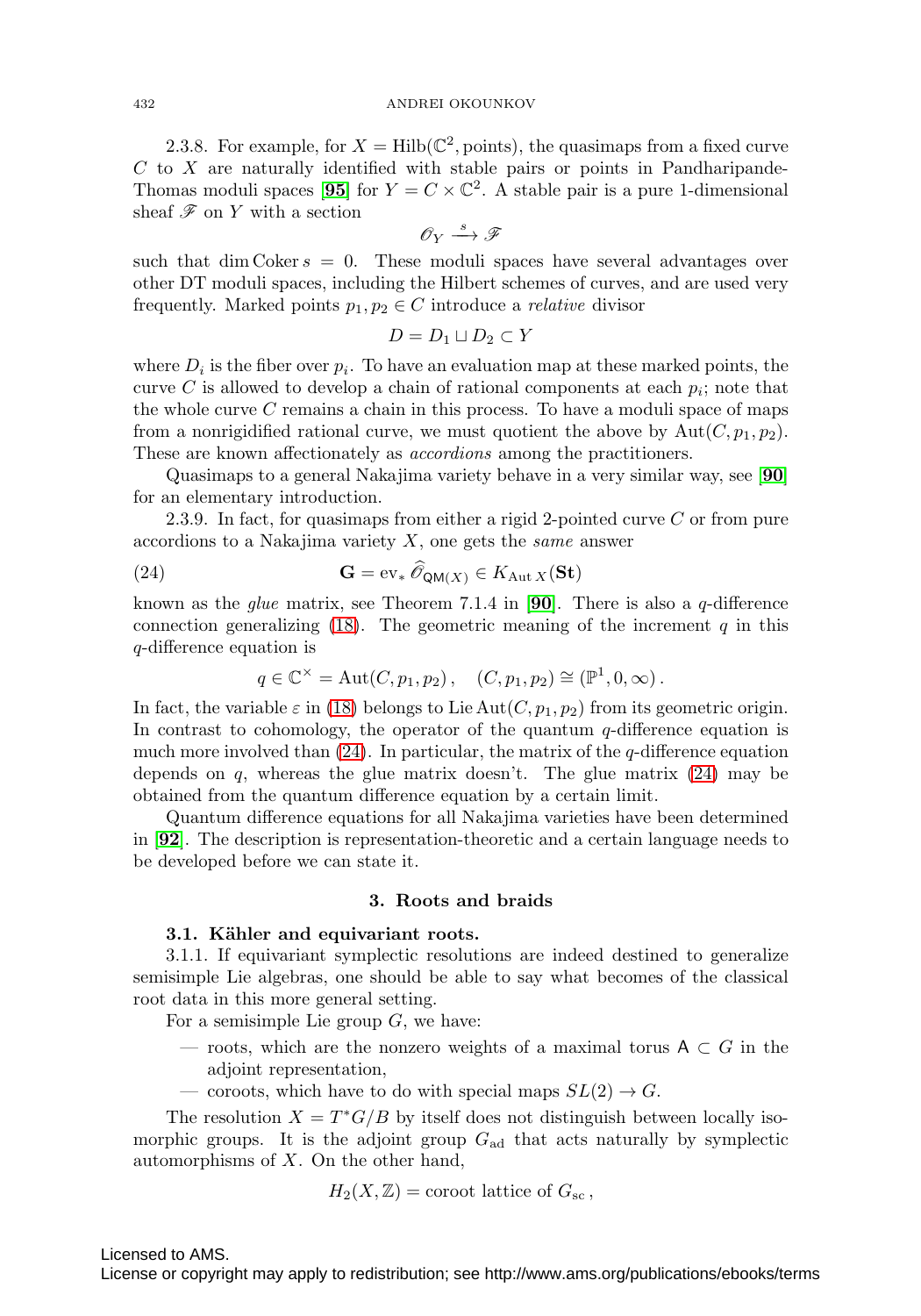where  $G_{\rm sc}$  is the simply-connected group and this lattice is spanned by the images

$$
\mathbb{P}^1 = SL(2)/B_{SL(2)} \xrightarrow{\text{coroot}} G/B \subset X.
$$

The equivariant and Kähler roots of symplectic resolutions will generalize the roots and coroots for  $X = T^*G/B$ , respectively. They capture the weights of torus action and special rational curves in  $X$ , respectively.

3.1.2. Let

$$
A\subset \mathrm{Aut}(X,\omega)
$$

be a maximal torus in the group of symplectic automorphisms of an equivariant symplectic resolution X.

DEFINITION 3.1. The *equivariant* roots of X are the weights of a maximal torus A in the normal bundle  $N_{X/X}$ <sup>A</sup> to its fixed locus  $X^A$ .

For  $X = T^*G/B$ , this gives the roots of the adjoint group. For  $X = Hilb(\mathbb{C}^2, n)$ , the torus A is the maximal torus in  $SL(\mathbb{C}^2)$ . We have

 $X^{\mathsf{A}} = \{\text{monomial ideals}\}\$ 

and the weights of A in the tangent space to these points are classically computed in terms of the hook-lengths for the corresponding partitions of  $n$ . Therefore

equivariant roots of Hilb $(\mathbb{C}^2, n) = {\pm 1, \ldots, \pm n}$ .

We see that, in contrast to finite-dimensional Lie theory, roots may be proportional for symplectic resolutions.

<span id="page-14-0"></span>3.1.3. As in the classical Lie theory, equivariant roots define root hyperplanes in LieA and these partition the real locus into a finite set of chambers C. Once a chamber is fixed, it divides equivariant roots into positive and negative.

Geometrically, this means splitting normal directions to  $X^{\mathsf{A}}$  into attracting and repelling directions with respect to a generic 1-parameter subgroup in A.

In these notes, we will see arrangements of both linear and affine rational hyperplanes and the components into which the hyperplanes partition the real locus will play an important role. In both linear (or central) and affine situations, these components are often called chambers or regions. To distinguish between the two, we will call the regions of central and affine arrangements cones and alcoves, respectively.

We call a codimension 1 stratum a *wall*. A wall is a part of a hyperplane of the arrangement that separates two regions.

3.1.4. The best definition of Kähler root of  $X$  currently known to me is:

DEFINITION 3.2. An effective curve class  $\alpha$  is a positive Kähler root of X if it appears in the sum [\(20\)](#page-11-0).

It would be clearly desirable to have a more direct definition of a root. One may try to define

$$
\bigcup_{\alpha>0}\mathbb{N}\alpha\subset H_2(X,\mathbb{Z})_{\text{eff}}
$$

as those classes that remain effective in a codimension one deformation of X as in Section [2.3.2.](#page-9-1) There seems to be no simple way to pick out the roots among all of their multiples using this approach.

Roots are also related to hyperplanes in  $Pic(X)\otimes_{\mathbb{Z}}\mathbb{R}$  along which stable envelope jump, see below and in particular [\(42\)](#page-23-0). This approach requires a torus action which may not exist in general, and so cannot be used as a definition.

## Licensed to AMS.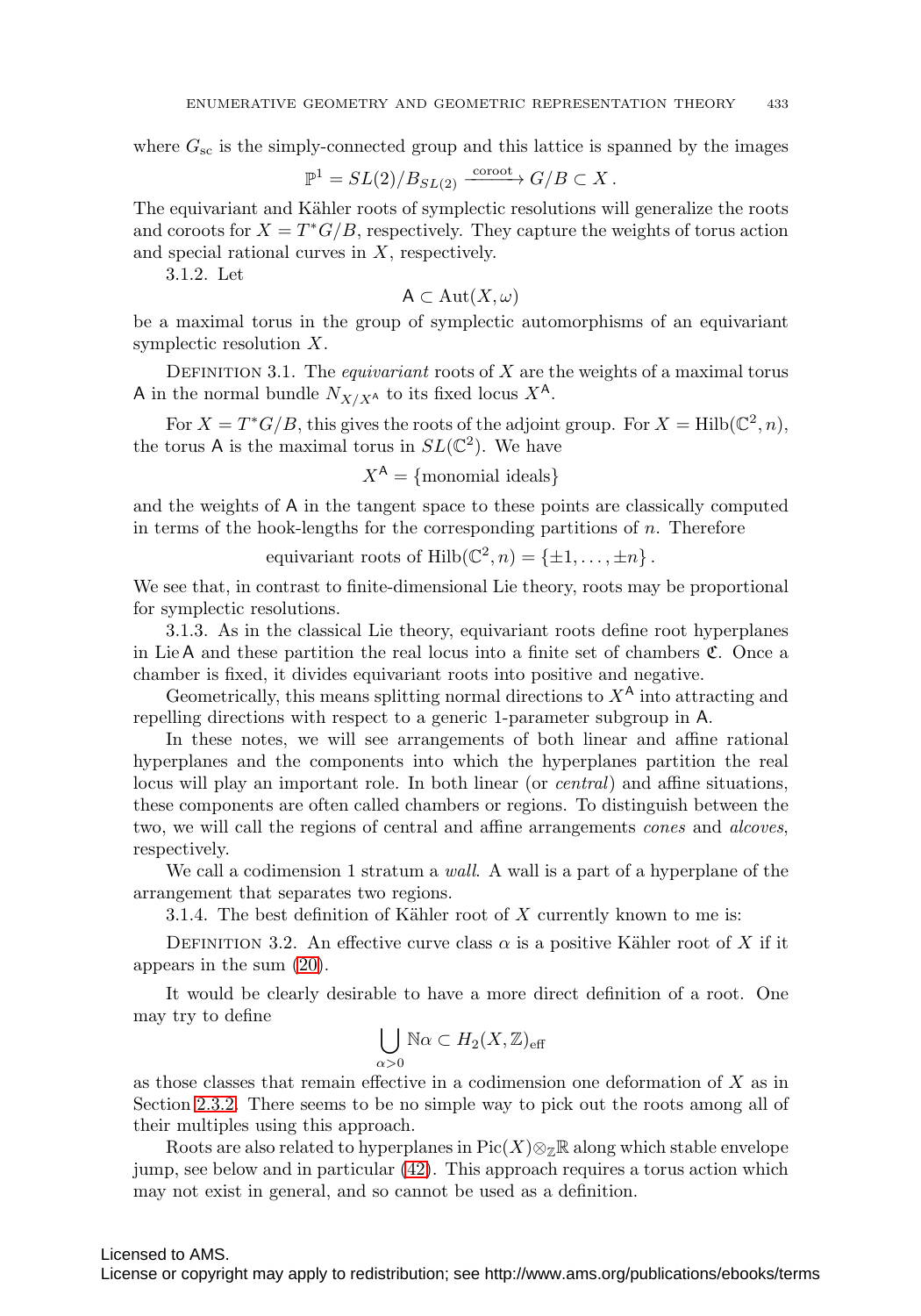3.1.5. For  $X = T^*G/B$ , the components of the Steinberg variety

$$
\mathbf{St} = \bigcup_{w \in W(G)} L_w
$$

are indexed by elements of the Weyl group of  $G$ . By the main result of  $[24]$  $[24]$  $[24]$ , Kähler roots  $\alpha$  of X are the coroots of  $G_{\rm sc}$  with

$$
L_{\alpha}=L_{s_{\alpha}},
$$

where  $s_{\alpha}$  is the corresponding reflection.

3.1.6. Let  $X = X<sub>O</sub>(v, w)$  be a Nakajima variety associated to a quiver Q with vertex set I. The construction of [**[75](#page-36-9)**], the main points of which will be explained below, associates to  $X$  a certain Lie algebra with a Cartan decomposition

<span id="page-15-1"></span>(25) 
$$
\mathfrak{g}_Q = \mathfrak{h}_Q \oplus \bigoplus_{\alpha} (\mathfrak{g}_Q)_{\alpha} ,
$$

in which the root subspaces are finite-dimensional and are indexed by roots  $\alpha \in \mathbb{Z}^{I}.$ Additionally

<span id="page-15-2"></span>(26) 
$$
(\mathfrak{g}_Q)_{-\alpha} = (\mathfrak{g}_Q)^\vee_\alpha
$$

with respect to an invariant bilinear form on  $\mathfrak{g}_Q$ .

For example, for the quiver Q with one vertex and one loop one has  $\mathfrak{g}_Q = \mathfrak{gl}(1)$ and the roots of this algebra are all nonzero integers  $\mathbb{Z} \setminus \{0\}.$ 

As a corollary of the main result of [**[75](#page-36-9)**], we have

(27) Kähler roots of 
$$
X_Q(\mathsf{v}, \mathsf{w}) = \text{roots } \alpha
$$
 of  $\mathfrak{g}_Q$  such that  $\pm \alpha \leq \mathsf{v}$ ,

assuming  $X_O(\mathsf{v},\mathsf{w}) \neq \emptyset$ . Here  $\alpha \leq \mathsf{v}$  means that  $\mathsf{v} - \alpha \in \mathbb{N}^I$ . In particular,

Kähler roots of 
$$
Hilb(\mathbb{C}^2, n) = \{\pm 1, \ldots, \pm n\}
$$
.

3.1.7. In exceptional situations, it may turn out that the presentation of the form [\(20\)](#page-11-0) is not unique because of special linear dependences that can exist between  $L_{\alpha}$  and the identity operator. An example is

<span id="page-15-0"></span>(28) 
$$
\text{Hilb}(\mathbb{C}^2, 2) \cong T^* \mathbb{P}^1 \times \mathbb{C}^2,
$$

in which an attentive reader will notice that the two results just quoted give  $\{\pm 1, \pm 2\}$  and  $\{\pm 1\}$  as roots, respectively.

Perhaps such nonuniqueness is always an indication of nonuniqueness of a lift to K-theory ? For example, the two points of view in [\(28\)](#page-15-0) lead to different lifts to K-theory, with different sets of singularities, matching the different sets of roots.

3.1.8. There is a remarkable partial duality on equivariant symplectic resolutions which extends

$$
T^*G/B \xleftarrow{\text{Langlands}} T^{*L}G/\,{}^L\!B\,.
$$

It has its origin in supersymmetric gauge theories, see e.g. [**[20](#page-34-3)**, **[28](#page-34-2)**] for a recent treatment, and is known in mathematics under the name of symplectic duality. Among other things, it should exchange equivariant and Kähler roots. For example, the Hilbert schemes of points in  $\mathbb{C}^2$  are self-dual.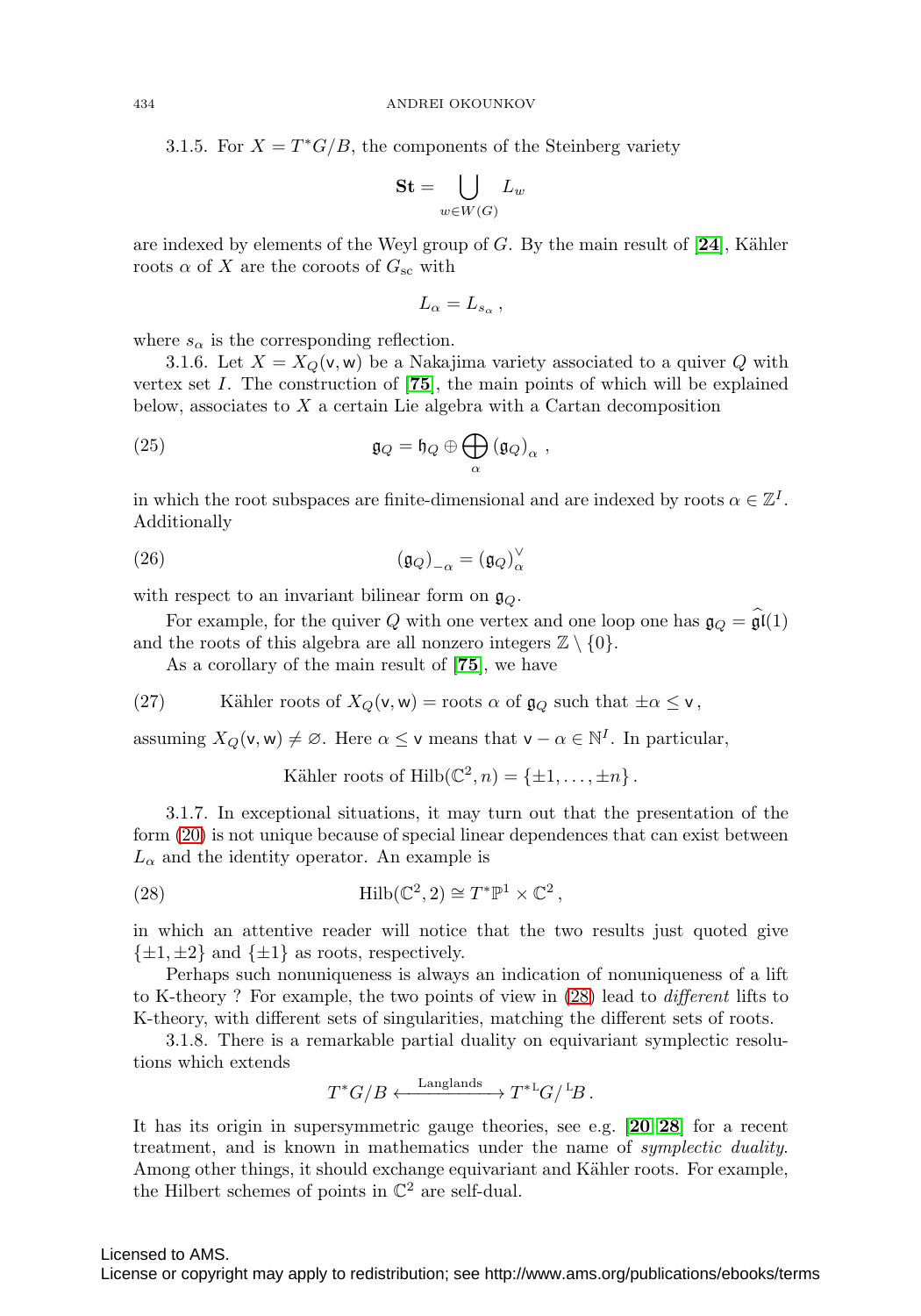#### **3.2. Braid groupoid.**

3.2.1. In classical Lie theory, a central role is played by the Weyl group of a root system. It is a natural group of symmetries which is large enough to act transitively on the set of cones. Further, the alcoves of the affine arrangement

<span id="page-16-1"></span>
$$
(29) \t\t\t \langle \alpha, x \rangle \in \mathbb{Z}
$$

are permuted transitively by the affine Weyl group.

There are natural finite groups of symmetries for both equivariant and Kähler roots. On the equivariant side, we have the Weyl group

$$
Weyl(A) = \text{Normalizer}(A)/A
$$

where the normalizer is taken inside  $Aut(X, \omega)$ . On the Kähler side, there is an analog of the Weyl group constructed by Y. Namikawa in [**[84](#page-37-14)**], see also e.g. the discussion of the topic in Section 2.2 of [**[19](#page-34-8)**]. In the affine case, one can take the semidirect product of this finite group with a suitable lattice.

However, roots of either kind are intrinsically just not symmetric enough, e.g. for  $X = \text{Hilb}(\mathbb{C}^2, n)$ , the alcoves are separated by the walls

$$
\left\{\frac{a}{b}\right\} \subset \mathbb{R}, \quad a \in \mathbb{Z}, b \in \{1, \ldots, n\}
$$

and they are very far from being transitive under  $\{\pm\} \ltimes \mathbb{Z}$ .

It is best to embrace the idea that different chambers and alcoves are different entities that only become related in some deeper way. In this new paradigm, the place of a transitive symmetry group of a real hyperplane arrangement will be taken by the fundamental groupoid of the same arrangement. I learned this point of view from R. Bezrukavnikov.

3.2.2. A groupoid is a category in which every morphism is invertible. The fundamental groupoid  $\pi_1(U)$  of a topological space U is formed by paths, taken up to homotopy that fixes endpoints. Let  $U = \mathbb{C}^n \setminus \bigcup H_i$  be the complement of a complexification of a real hyperplane arrangement. Here

$$
H_i = \{f_i(z) = 0\},\,
$$

where  $f_i$  is a real affine-linear function. The groupoid  $\pi_1(U)$  was studied by Deligne [**[35](#page-35-9)**], Salvetti [**[96](#page-37-15)**], and many others. As in the survey [**[108](#page-38-0)**], define

$$
\mathbb{C}^{\times}=\mathbb{C}_{>} \sqcup \mathbb{C}_{<} \sqcup \mathbb{C}_{\uparrow} \sqcup \mathbb{C}_{\downarrow}
$$

where

$$
\mathbb{C}_{\geqslant} = \{ \Re x \geqslant 0 \}, \quad \mathbb{C}_{\uparrow \downarrow} = \{ \Re x = 0, \Im x \geqslant 0 \}.
$$

For any sequence  $*_1, *_2, \ldots$  of symbols from  $\{>, <, \uparrow, \downarrow\}$ , we set

<span id="page-16-0"></span>(30) 
$$
U_{*1,*2,...} = \bigcap f_i^{-1}(\mathbb{C}_{*i}).
$$

Nonempty intersections of the form  $(30)$  decompose U. The Salvetti complex is, by definition, dual to this decomposition. It is a deformation retract of U.

We get 0-cells of the Salvetti complex when we choose  $*_i \in \{\geqslant\}$  for all i; these corresponds to the alcoves of  $\mathbb{R}^n \setminus \bigcup H_i$  and give the objects of  $\pi_1(U)$ . The morphisms in  $\pi_1(U)$  are generated by 1-cells of the Salvetti complex and those correspond to a wall between two alcoves plus a choice of over- or under-crossing, that is, a choice of  $\uparrow$  versus  $\downarrow$  for the corresponding equation  $f_i$ .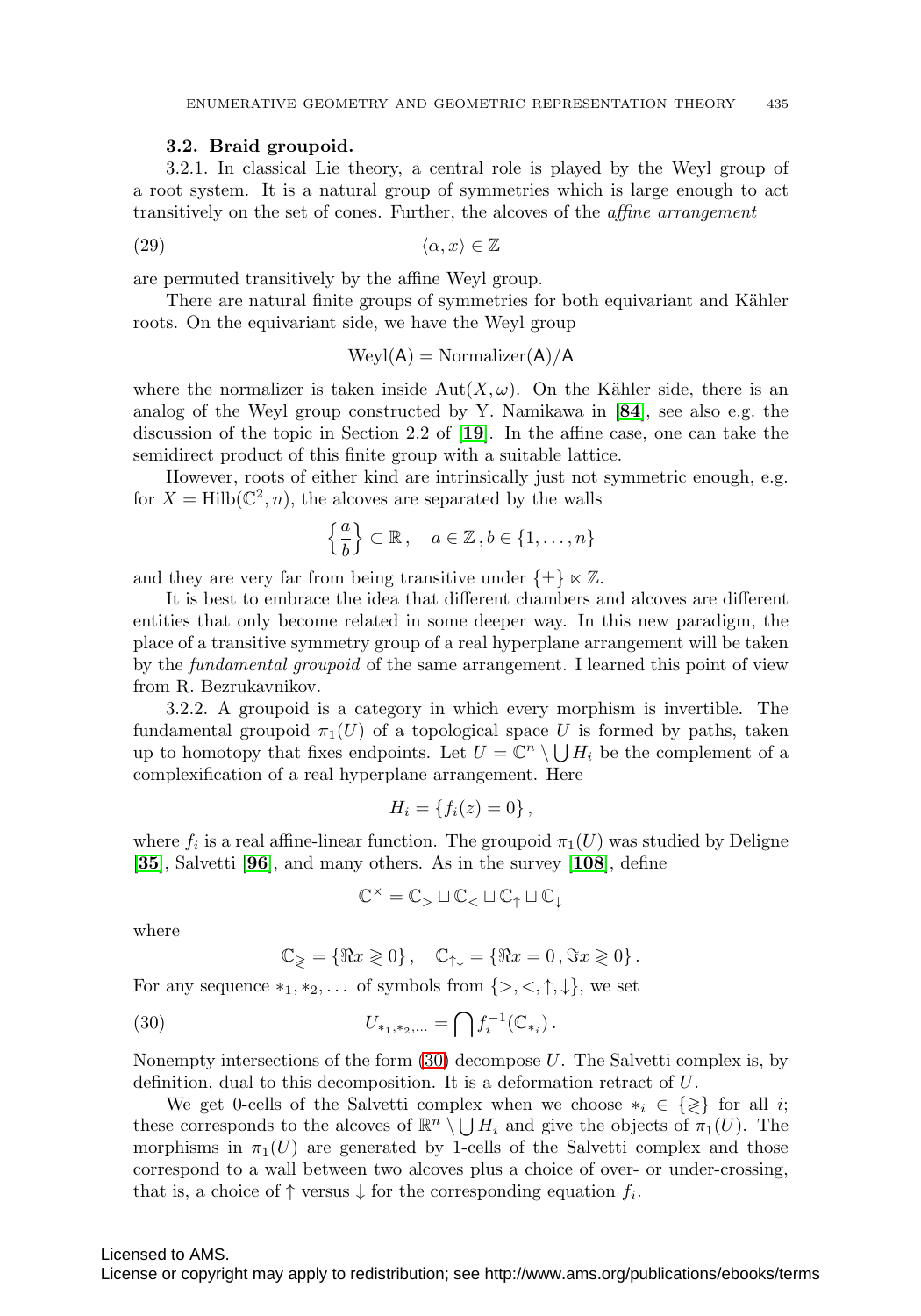The relations correspond to 2-cells and those correspond an alcove  $\nabla$  meeting several others along a stratum  $S$  of codimension 2, as in Figure [1.](#page-17-0) We set

$$
*_i = \begin{cases} \geqslant, & f_i(S) \geqslant 0 \,, \\ \uparrow \downarrow, & f_i(S) = 0, f_i(\nabla) \geqslant 0 \,. \end{cases}
$$

The corresponding  $U_{**}$ ... fibers over S with fiber  $i$  Cone<sub>S</sub> $\nabla$ , where Cone<sub>S</sub> $\nabla$  denotes the tangent cone to  $\nabla$  at S. We get a braid relations of the form shown in Figure [1,](#page-17-0) where the path stays in  $\mathbb{R}^n + i\text{Cone}_S \nabla$ .



<span id="page-17-0"></span>FIGURE 1. Product of morphisms around a stratum of codimension 2 is the identity in the dynamical groupoid. In the fundamental groupoid, the imaginary parts of the paths have to lie in one of the cones.

3.2.3. For future use, we note a generalization of  $\pi_1(U)$  called the *dynamical* groupoid of the arrangement. It has the same objects and for every wall  $w$  between two alcoves a single invertible matrix  $B_w(f_i(z))$  which depends on the variables  $z \in \mathbb{C}^n$  through the equation  $f_i$  of hyperplane  $H_i$  containing w. The variables z are called the dynamical variables.

These matrices are required to satisfy one braid relation as in Figure [1](#page-17-0) for any stratum of codimension 2. In other words, for the dynamical groupoid, there is a bijection

| objects   | $\leftrightarrow$ | $\text{codim} = 0$ strata                    |
|-----------|-------------------|----------------------------------------------|
|           |                   | morphisms $\leftrightarrow$ codim = 1 strata |
| relations | $\leftrightarrow$ | $codim = 2$ strata                           |

where strata refer to the stratification of  $\mathbb{R}^n$ . To go from the dynamical groupoid to the fundamental groupoid, we set

<span id="page-17-1"></span>(31) 
$$
B_w^{\uparrow\downarrow} = \lim_{x \to \pm i\infty} B_w(x),
$$

assuming this limit exists.

We will meet the dynamical groupoids in exponential form, that is, as an arrangement of codimension 1 subtori in an algebraic torus. The fundamental groupoid is then found from the values of  $B_w(z)$  at the fixed points of a certain toric compactification.

The Yang-Baxter equation [\(8\)](#page-5-1) is a very prominent example of a relation in a dynamical groupoid.

# Licensed to AMS.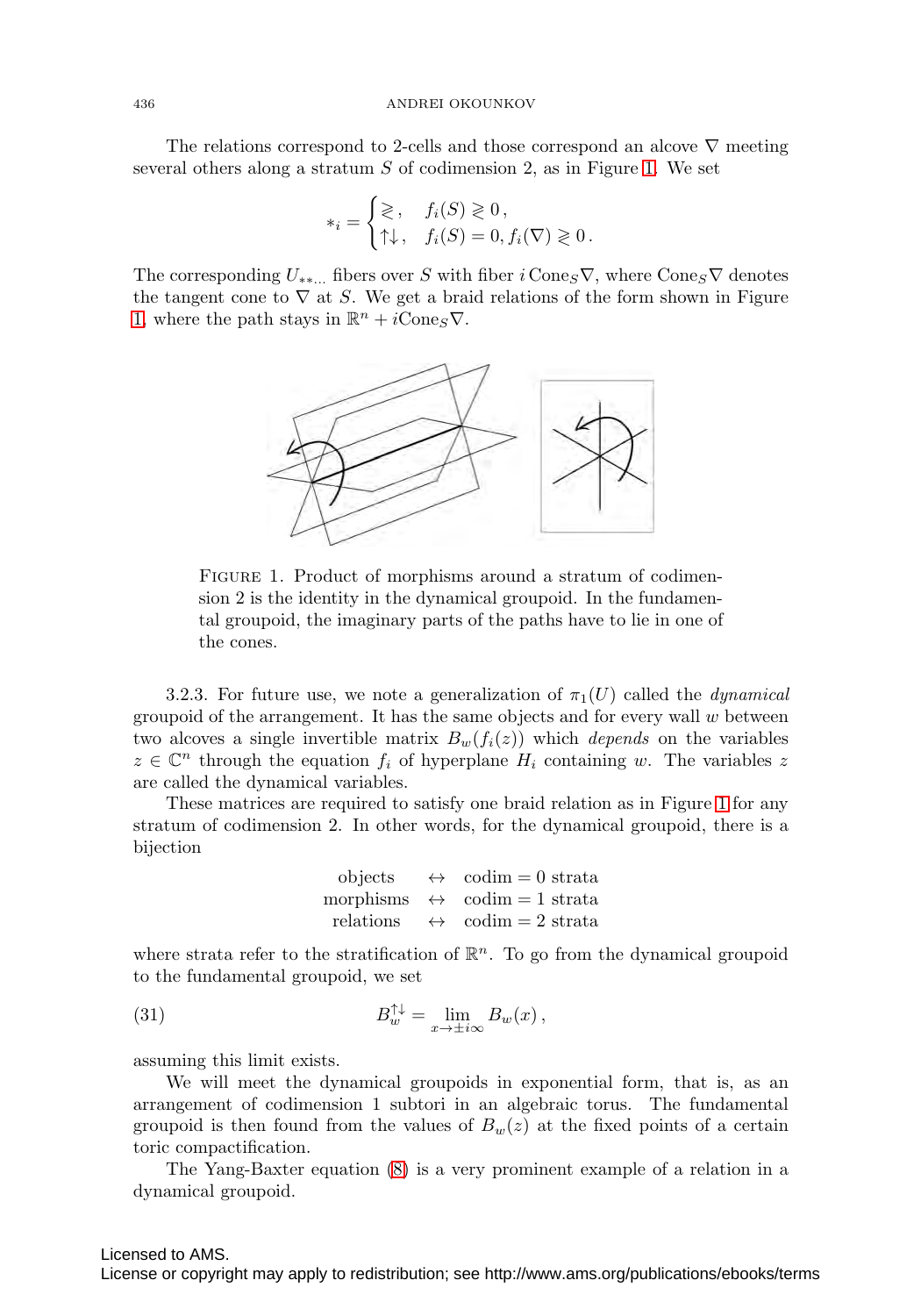<span id="page-18-3"></span>3.2.4. We now consider

$$
U = H^2(X, \mathbb{C}) \setminus
$$
Kähler arrangement

where Kähler arrangement is the affine arrangement  $(29)$  corresponding to Kähler roots  $\{\alpha\} \subset H_2(X,\mathbb{Z})$ . It is locally finite and periodic under the action of

$$
Pic(X) \cong H^2(X, \mathbb{Z}).
$$

The fundamental groupoid  $\pi_1(U)$  appears in two contexts, the relation between which is rather deep. These are:

— monodromy of the quantum differential equation [\(18\)](#page-10-3),

— autoequivalences of  $D^{\text{b}}\text{Coh}_{\text{T}} X$ ,

where  $\mathsf{T} \subset \mathrm{Aut}(X)$  is a maximal torus.

In the early days of mirror symmetry, it was conjectured by M. Kontsevich that any X and X' that have a common Kähler moduli space  $\mathfrak K$  are derived equivalent and, moreover, there is a derived equivalence for any homotopy class of paths from  $X$  to  $X'$  in the regular locus of the quantum connection. This idea became more concrete with the advent of Brigeland's theory of stability conditions [**[25](#page-34-9)**,**[26](#page-34-10)**]

More recently, it was conjectured by R. Bezrukavnikov (with perhaps some infinitesimal input from the author of these notes, which is how is often attributed in the literature, see  $\left[3, 37\right]$  $\left[3, 37\right]$  $\left[3, 37\right]$  $\left[3, 37\right]$  $\left[3, 37\right]$  that, first, this works fully equivariantly<sup>[11](#page-18-0)</sup> and, second, matches specific derived automorphisms of X obtained via quantization in characteristic  $p \gg 0$ .

<span id="page-18-4"></span>3.2.5. It is clear from definitions that the groupoid  $\pi_1(U)$  acts by monodromy, that is, analytic continuation of solutions of [\(18\)](#page-10-3). Indeed, the natural isomorphism

<span id="page-18-2"></span>(32) 
$$
H^2(X,\mathbb{C})/H^2(X,\mathbb{Z}) \cong \operatorname{Spec} \mathbb{Z}H_2(X,\mathbb{Z}) \subset \mathfrak{K}
$$

takes U to the regular locus of the quantum connection. Here  $\mathbb{Z}H_2(X,\mathbb{Z})$  is the group algebra of the lattice  $H_2(X,\mathbb{Z})$ .

Let  $z = 0_X$  be the origin in the chart  $Spec \mathbb{Z}H_2(X, \mathbb{Z})_{\text{eff}}$ . Via the monodromy of [\(18\)](#page-10-3), the fundamental group of  $U/Pic(X)$  acts on the fiber at 0. This fiber is  $H^{\bullet}_{\mathsf{T}}(X,\mathbb{C})$ , but we identify it with  $K_{\mathsf{T}}(X)\otimes\mathbb{C}$  as in the work of Iritani [[59](#page-36-11)]. Namely, one considers the map

<span id="page-18-1"></span>(33) 
$$
K_{\mathsf{T}}(X) \ni \mathscr{F} \to \mathbf{\Gamma} \cup (2\pi i)^{\frac{\deg(\cdot) - \dim_{\mathbb{C}} X}{2}} \operatorname{ch} \mathscr{F} \in H_{\mathsf{T}}^{\bullet}(X, \mathbb{C})_{\text{mero}}
$$

where

$$
\Gamma = \prod_{t_i = \text{Chern roots of } TX} \Gamma(1 + t_i),
$$

deg( $\cdot$ ) denotes the degree operator, and  $H^{\bullet}_{\mathsf{T}}(X,\mathbb{C})_{\mathrm{mero}}$  denotes meromorphic functions on the spectrum of  $H^{\bullet}_{\mathsf{T}}(X,\mathbb{C})$ . Because of the identity

$$
\Gamma(1+t)\,\Gamma(1-t) = \frac{2\pi i t}{e^{\pi i t}-e^{-\pi i t}}\,,
$$

the map [\(33\)](#page-18-1) is an analog of Mukai's map  $\mathscr{F} \to ch(\mathscr{F})$ √  $TdX$  in that it is, up to a scalar multiple, an isometry for the natural sesquilinear inner products in the source and the target. It makes the monodromy act by unitary transformations of  $K_{\mathsf{T}}(X) \otimes \mathbb{C}$ . Iritani's motivation was to find an *integral* structure in the quantum connection, and this will match nicely with what follows.

<span id="page-18-0"></span><sup>11</sup>Equivariant mirror symmetry is a notoriously convoluted subject, see for example [**[97](#page-37-16)**].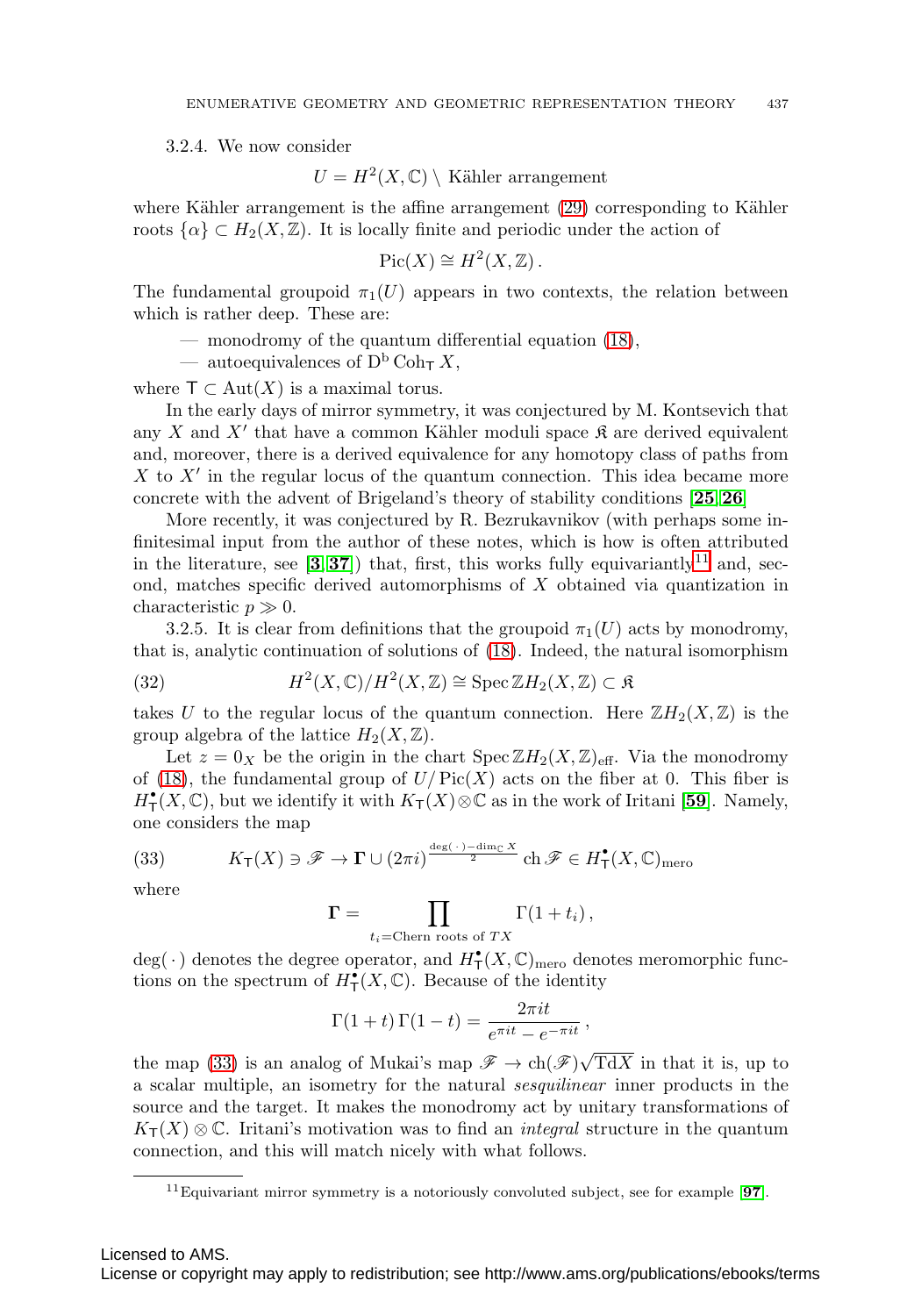We note that the  $q$ -analog of the Γ-function is the function

(34) 
$$
\Gamma_q(t) = \prod_{n \ge 0} \frac{1}{1 - q^n t}
$$

$$
= \text{tr } \mathbb{C}[\text{Maps}(\mathbb{C}(q) \to \mathbb{C}(t^{-1}))]
$$

<span id="page-19-0"></span>which is clearly relevant in enumerative K-theory of maps to X because of the second line in [\(34\)](#page-19-0). Here the equivariant weight of the source  $\mathbb{C}(q)$  and of the target  $\mathbb{C}(t^{-1})$  are indicated in parentheses. See Section 8 of [[90](#page-37-0)] for how these functions come up in the quantum difference equation for  $X$ .

3.2.6. Quantization of equivariant symplectic resolutions is a very fertile ground which is currently being explored by several teams of researchers, see for example [**[3](#page-33-2)**,**[6](#page-33-3)**,**[10](#page-34-11)**–**[15](#page-34-12)**,**[19](#page-34-8)**,**[21](#page-34-4)**,**[63](#page-36-12)**,**[70](#page-36-13)**–**[72](#page-36-14)**,**[78](#page-36-15)**].  $\mathbf{A}$ , 10–15, 19, 21, 63, 70–72, 78].<br>
A quantization of X is, first, a sheaf  $\mathscr{O}_{\widehat{X}}$  of noncommutative algebras deforming

the sheaf  $(\mathscr{O}_X, \{\cdot, \cdot\})$  of Poisson algebras and, second, the algebra  $\mathscr{X} = \Gamma(\mathscr{O}_{\widehat{X}})$ 

$$
\mathscr{X} = \Gamma\left(\mathscr{O}_{\widehat{X}}\right)
$$

of its global sections<sup>[12](#page-19-1)</sup>. In this way, very nontrivial algebras can be constructed as global section of sheaves of very standard algebras — a modern day replacement of the old dream of Gelfand and Kirillov [[47](#page-35-11)]. Whenever  $\mathscr X$  is of finite homological dimension, one has a similar global description of  $D^b$   $\mathscr{X}\text{-mod}$ .

Quantizations  $\mathscr{X}_{\lambda}$  come in families parametrized by the same data

$$
\lambda \in \text{Pic}(X) \otimes \text{ground field}
$$

as the commutative deformations. For Nakajima varieties, these can be described explicitly as so-called quantum Hamiltonian reductions [**[38](#page-35-12)**].

3.2.7. While these notes are certainly not the place to survey the many successes of quantization of symplectic resolutions, certain important features of quantizations in characteristic  $p \gg 0$ , developed by Bezrukavnikov and Kaledin, are directly related to our narrative.

For an integral quantization parameter  $\lambda$  away from certain walls, that is for

$$
\lambda \in \text{Pic}(X) \cap pU'
$$

where

 $U' = Pic(X) \otimes \mathbb{R}$  \ neighborhood of a periodic hyperplane arrangement,

the theory produces an equivalence

<span id="page-19-2"></span>(35) 
$$
D^{b} \operatorname{Coh}_{A^{(1)}, \operatorname{supp}} X^{(1)} \longleftrightarrow D^{b} \mathscr{X}_{\lambda} \operatorname{mod}_{A, \operatorname{supp}}
$$

where

$$
\mathsf{A} \subset \mathrm{Aut}(X,\omega) = \mathrm{Aut}(\mathscr{O}_{\widehat{X}_\lambda})
$$

is a maximal torus,  $X^{(1)}$  denotes Frobenius twist, and one needs to impose a certain condition on the supports of sheaves and modules in [\(35\)](#page-19-2). We will assume that the projection of the set-theoretic support to the affinization  $X_0$  is contracted to  $0 \in X_0$ by a certain 1-parameter subgroup in A; this means a version of the category  $\mathscr O$  on the quantization side.

On the commutative side, we have a larger torus  $\top \supset A$  of automorphisms, thus the quantization side gets an extra grading so that [\(35\)](#page-19-2) is promoted to a

<span id="page-19-1"></span><sup>&</sup>lt;sup>12</sup>The vanishing  $H^{i}(\mathscr{O}_{X}) = 0$  for  $i > 0$  and any symplectic resolution implies the same for <sup>12</sup>The vanishing  $H^i(\mathcal{O}_X) = 0$  for  $i > 0$  and any symple  $\mathcal{O}_{\widehat{X}}$ , which is a very valuable property in the analysis of  $\mathcal{X}$ .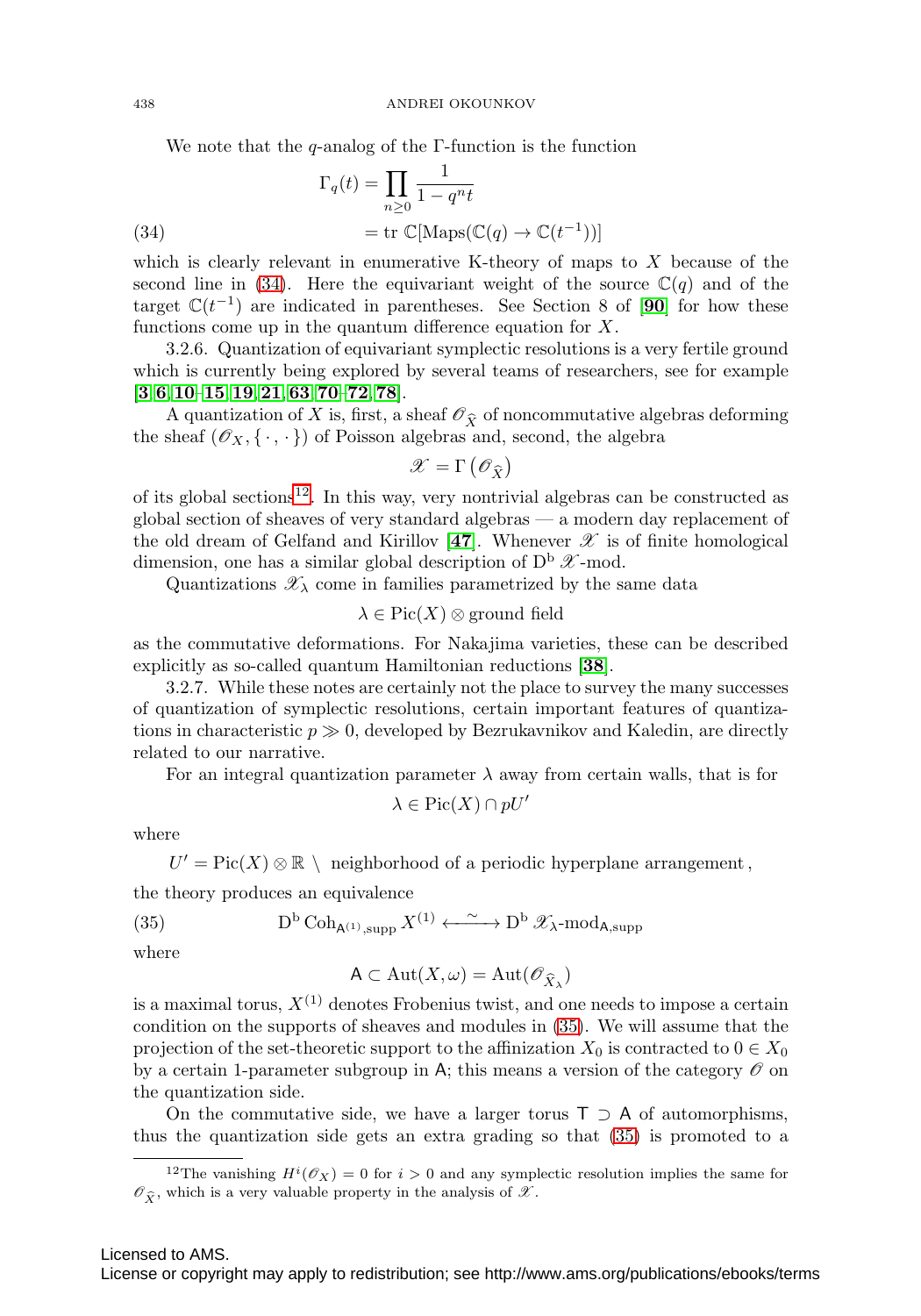T-equivariant statement. The extra grading on  $\mathscr{X}_{\lambda}$ -mod captures quite subtle representation-theoretic information. In fact, such graded lifts of representation categories are absolutely central to a lot of progress in modern representation theory, see e.g. [**[9](#page-34-13)**,**[102](#page-37-17)**].

<span id="page-20-2"></span>3.2.8. The map [\(32\)](#page-18-2) send  $U' \subset Pic(X) \otimes \mathbb{R}$  to the central torus  $|z|=1$  in  $\mathfrak{K}$  and one can associate the equivalence [\(35\)](#page-19-2) to a straight path from the point  $z = 0<sub>X</sub> \in \mathfrak{K}$ to a component of  $U'$ .

One, meaning Bezrukavnikov, conjectures that:

- the hyperplane arrangement in the definition of  $U'$  is the affine Kähler  $\rm{arrangement}^{13}$  $\rm{arrangement}^{13}$  $\rm{arrangement}^{13}$  as in Section [3.2.4,](#page-18-3)
- the equivalences [\(35\)](#page-19-2) define a representation of  $\pi_1(U)$ , and
- their action on  $K<sub>T</sub>(X)$  equals the monodromy of the quantum differential equation,

where we use Iritani's map as in Section [3.2.5](#page-18-4) to lift monodromy to K-theory.

The second part of this conjecture means the following. For  $\lambda \in pU'$ , the algebras  $\mathscr{X}_{\lambda}$  are canonically identified for all flops of X and, for two quantization parameters  $\lambda$ ,  $\lambda'$  separated by a wall w, we can consider the induced equivalence, that is, the horizontal row in the following diagram:

<span id="page-20-1"></span>

The corresponding paths fall into two homotopy classes, according to the equation of the wall being effective or minus effective in  $X$ . Therefore, one expects all  $X$  in the same class to induces the same equivalence  $B_w^{\uparrow}$ , resp.  $B_w^{\downarrow}$ , in the diagram [\(36\)](#page-20-1). For recent results in this direction, see [**[18](#page-34-14)**].

Note that shifts  $\lambda$  by the lattice  $p Pic(X)$  amount to twists of  $D<sup>b</sup> Coh(X<sup>(1)</sup>)$  by a line bundle. This gives very interesting factorizations of twists by line bundles in the group  $\mathrm{Aut} \mathrm{D}^{\mathrm{b}} \mathrm{Coh}\, X$ .

3.2.9. For representation theory of  $\mathscr{X}$ , the monodromy group plays the role of Hecke algebra in the classical Kazhdan-Lusztig theory. It packages very valuable representation-theoretic information, which e.g. includes the classification of irreducible  $\mathscr X$ -modules according to their size. The latter problem inspired further conjectures by Etingof [**[37](#page-35-10)**], which were proven in many important cases [**[15](#page-34-12)**,**[70](#page-36-13)**,**[100](#page-37-18)**]. The general statement about monodromy is currently known [**[16](#page-34-15)**] for Nakajima varieties X such that dim  $X^{\mathsf{A}} = 0$ .

As we will see, the monodromy of the quantum differential equation [\(18\)](#page-10-3) lies somewhere between the differential equation itself and its q-difference analog. Possible categorical interpretations of the quantum  $q$ -difference equations will be discussed below.

<span id="page-20-0"></span> $13$  For uniformity, it is convenient to allow walls with trivial monodromy and derived equivalences, respectively. For example, the point  $z = 1$  is not a singularity for the Hilbert scheme of points, as the pole there is cancelled by the scalar operator in [\(20\)](#page-11-0).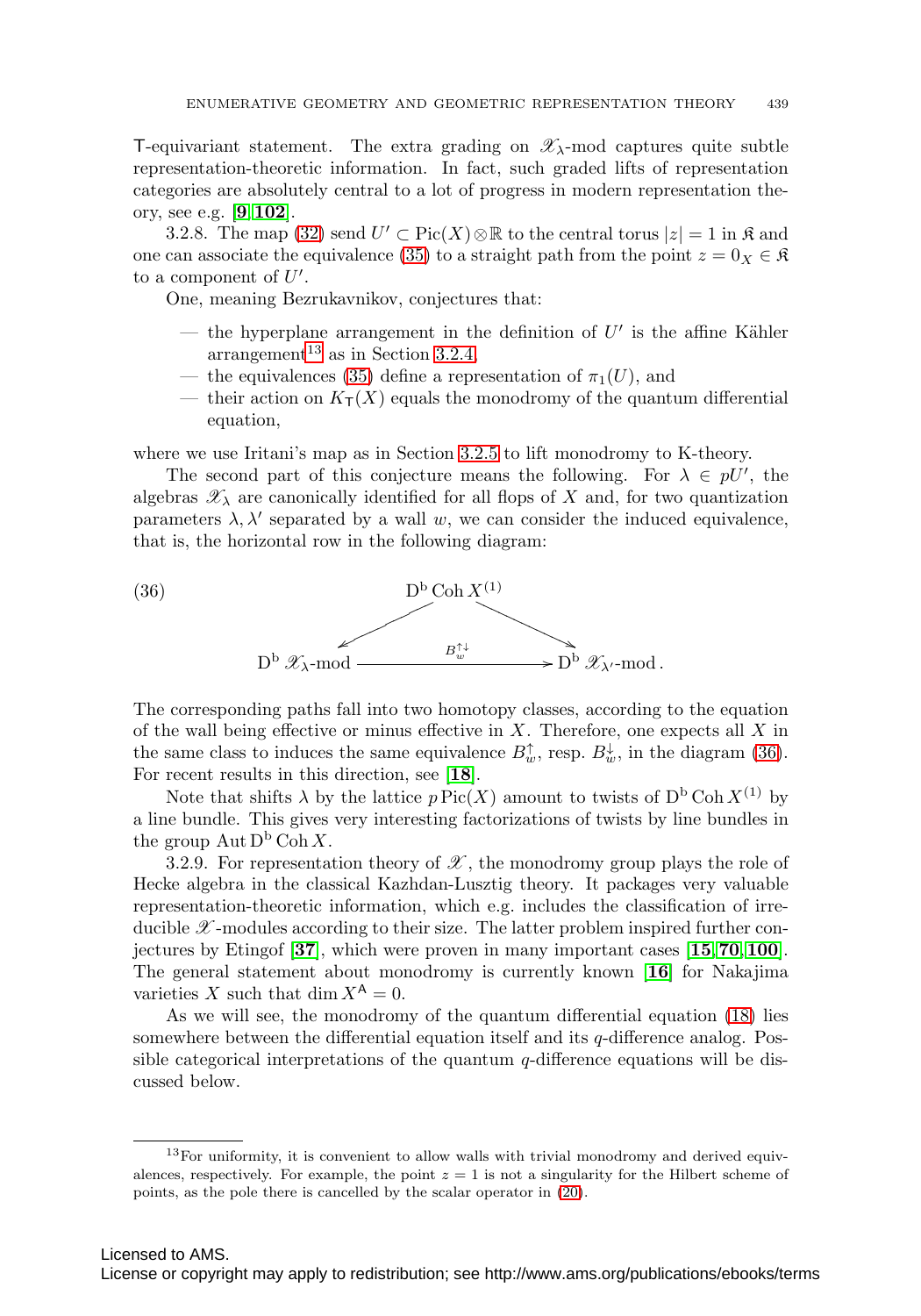#### <span id="page-21-2"></span>440 ANDREI OKOUNKOV

## **4. Stable envelopes and quantum groups**

#### **4.1. Stable envelopes.**

4.1.1. Let  $X(\mathsf{w})$  be a Nakajima variety as in [\(9\)](#page-6-0). Our goal in this section is to produce interesting correspondences in  $X(\mathbf{w}) \times X(\mathbf{w})$  which will result in actions of quantum groups and will be used to describe solutions to enumerative problems.

Note that  $X(\mathsf{w})$  is disconnected, and so a correspondence in it is really a collection of correspondences in  $X(\mathsf{w},\mathsf{v}) \times X(\mathsf{w},\mathsf{v}')$ . Even if one is interested in correspondences in  $X \times X$  for a given symplectic resolution X, it proves beneficial to use correspondences  $X \times X'$  as ingredients in the construction. In fact, perhaps the main obstacle in generalizing what is known for Nakajima varieties to general symplectic resolutions X is the shortage of natural relatives  $\{X', X'', \dots\}$  with which X could meaningfully interact.

A rare general construction that one can use is the following. Let

$$
A \subset \text{Aut}(X,\omega)
$$

be a torus, not necessarily maximal. Then a choice of a 1-parameter subgroup  $\sigma : \mathbb{C}^{\times} \to A$  determines a Lagrangian submanifold

<span id="page-21-0"></span>(37) 
$$
\text{Attr} = \left\{ (x, y), \lim_{t \to 0} \sigma(t) \cdot x = y \right\} \subset X \times X^{\mathsf{A}}.
$$

This is a very familiar concept, examples of which include e.g. conormals to Schubert cells in  $T^*G/P$  or the loci of extensions in the moduli of framed sheaves.

The choice of  $\sigma$  matters only up to the cone  $\mathfrak C$ 

$$
d\sigma\in\mathfrak{C}\subset\operatorname{Lie}\mathsf{A}
$$

cut out by the equivariant roots of X and containing  $d\sigma$ . We already saw these cones in Section [3.1.3.](#page-14-0) We will write  $\text{Attr}_{\mathfrak{C}}$  when we need to stress this dependence.

<span id="page-21-1"></span>4.1.2. The submanifold Attr cannot be used for our purposes for the simple reason of not being closed. Using it closure, and especially the structure sheaf of the closure, runs into all the usual problems with closure in algebraic geometry. These include Attr not being stable against perturbations, that is, not fitting into a family for A-equivariant deformations  $X_{\lambda}$  of X.

For generic  $\lambda \in H^2(X,\mathbb{C})$ , the deformation  $X_\lambda$  is affine and [\(37\)](#page-21-0) is closed for it. In cohomology, one gets good results by closing this cycle in the whole family, see Section 3.7 in [ $75$ ]. In the central fiber X, this gives a Lagrangian cycle

$$
Stab_{\mathfrak{C}} \subset X \times X^{\mathsf{A}}\,,
$$

called *stable envelope*, supported on the full attracting set  $\text{Attr}^f$ . By definition  $(x, y) \in \text{Attr}^f$  if x can be joined to y by a chain of closures of attracting A-orbits. With hindsight, one can recognize instances of this construction in such classical works as [**[48](#page-35-13)**].

In practice, it is much more useful to have a characterization of  $Stab_{\mathfrak{C}}$  in terms that refer to X alone instead of perturbations and closures. This becomes crucial in T-equivariant K-theory, where  $T \supset A$  is a torus which scales  $\omega$  nontrivially. Since there are no  $\mathsf{T}\text{-}\mathsf{equivariant}$  deformations of  $X$ , a perturbation argument does not yield a well-defined T-equivariant K-class. In fact, as we will see, stable envelopes in K-theory crucially depend on certain data other than just a choice of a cone C.

Licensed to AMS.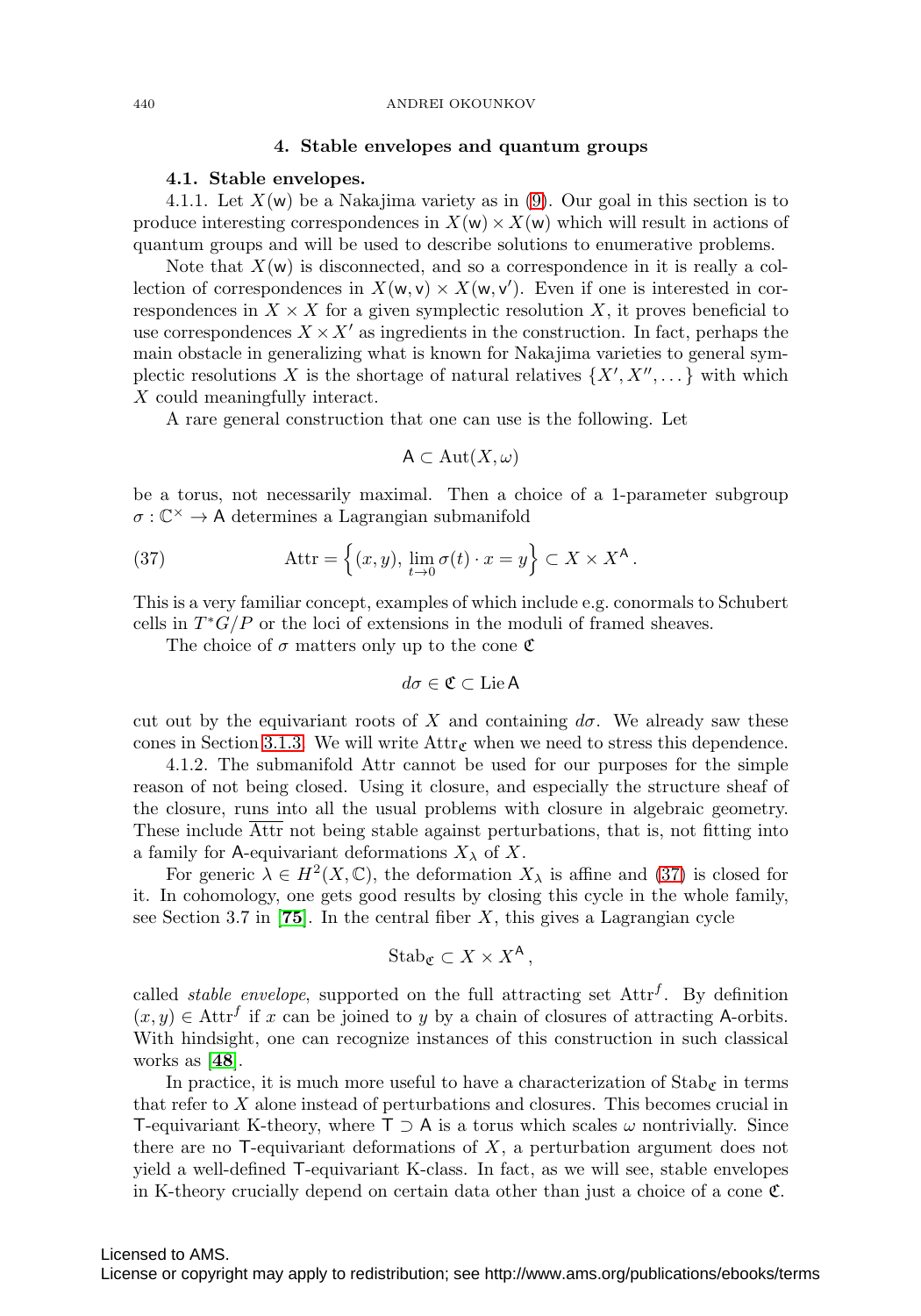4.1.3. The fixed locus has many connected components  $X^A = |F_i|$  and, by definition,

$$
\left(\text{supp }\text{Attr}_{\mathfrak{C}}^f\right)^{\mathsf{A}} = \bigsqcup_{i\geq j} F_i \times F_j ,
$$

where  $i \geq j$  refers to the partial order on components of  $X^{\mathsf{A}}$  determined by the relation of being attracted by  $\sigma$ . The main idea in definition of stable envelopes both in cohomology and K-theory is to require that

<span id="page-22-0"></span>(38) 
$$
\text{Stab}\Big|_{F_i \times F_j} \quad \text{is smaller than} \quad \text{Stab}\Big|_{F_i \times F_i},
$$

for  $i > j$  in a sense that will be made precise presently.

The torus A doesn't act on the fixed locus, so the restriction in [\(38\)](#page-22-0) in a polynomial in equivariant variables with values in  $H^{\bullet}_{\mathsf{T}/\mathsf{A}}(F_i \times F_j)$  and  $K_{\mathsf{T}/\mathsf{A}}(F_i \times F_j)$ , respectively. We denote  $\deg_A$  the degree of this polynomial, defined as follows. In cohomology, we have a polynomial on LieA, with the usual notion of degree. We require

<span id="page-22-1"></span>(39) 
$$
\deg_{\mathsf{A}} \text{Stab} \Big|_{F_i \times F_j} \quad < \quad \deg_{\mathsf{A}} \text{Stab} \Big|_{F_i \times F_i} = \frac{1}{2} \operatorname{codim} F_i \, ,
$$

and a simple argument, see Section 3 in [[75](#page-36-9)], shows that an A-invariant cycle  $Stab_{\mathfrak{C}}$ supported on  $\text{Attr}^f$ , equal to Attr near diagonal, and satisfying the degree bound [\(39\)](#page-22-1)

- is always unique;
- exists for rather general algebraic symplectic varieties  $X$ , in particular, for all symplectic resolutions;
- for symplectic resolutions, may be obtained by a specialization argument from Section [4.1.2.](#page-21-1)

It can be constructed inductively by a version of Gram-Schmidt process, the lefthand side in [\(38\)](#page-22-0) is then interpreted as the remainder of division by the righthand side. Since we are dealing with multivariate polynomials, this is somewhat nontrivial. The key observation here is that for  $A \subset Sp(2n)$ , the class of any Ainvariant Lagrangian  $L \subset \mathbb{C}^{2n}$  in  $H^{2n}_{\mathsf{A}}(\mathbb{C}^{2n})$  is a Z-multiple of the class of any fixed linear Lagrangian. A naive argument like this doesn't work in  $K_{\mathsf{A}}(\mathbb{C}^{2n})$  and things become more constrained there.

4.1.4. In K-theory, we deal with polynomials on A itself, for which the right notion of degree is given by the Newton polygon

$$
\mathrm{deg}_\mathsf{A}\sum c_\mu a^\mu=\mathrm{Convex}\hbox{ hull}\left(\{\mu,\,c_\mu\neq 0\}\right)\subset\mathsf{A}^\wedge\otimes_{\mathbb{Z}}\mathbb{R}
$$

considered up to translation. The natural ordering on Newton polygons is that by inclusion and to allow for the up-to-translation ambiguity we require stable envelopes in K-theory to satisfy the condition

<span id="page-22-2"></span>(40) 
$$
\deg_{\mathsf{A}} \text{Stab} \Big|_{F_i \times F_j} \quad \subset \quad \deg_{\mathsf{A}} \text{Stab} \Big|_{F_i \times F_i} + \text{shift}_{ij}
$$

for a certain collection of shifts

$$
\text{shift}_{ij} \in \mathsf{A}^{\wedge} \otimes_{\mathbb{Z}} \mathbb{R} \, .
$$

Condition [\(40\)](#page-22-2) is known as the window condition. The uniqueness of K-classes satisfying it is, again, immediate. However, existence, in general, is not guaranteed. If the rank of A is one, one can argue inductively using the usual division with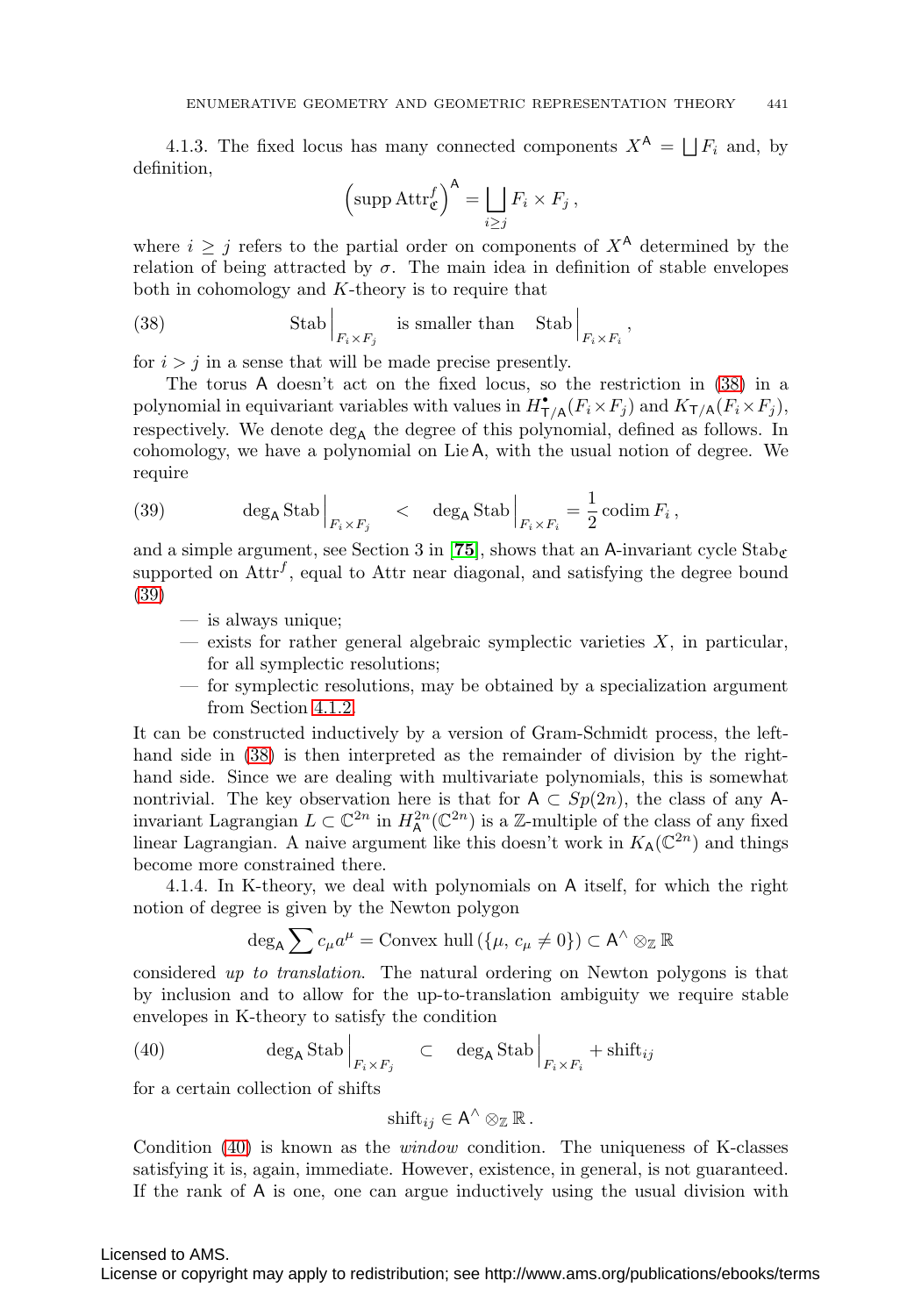remainder. However, for application we have in mind it is crucial to allow for tori of rank  $> 1$ , and for them existence can only be shown for special shifts associated to fractional line bundles on X.

Let  $\mathscr{L} \in \text{Pic}_{\mathsf{A}}(X) \otimes_{\mathbb{Z}} \mathbb{R}$  be a fractional A-linearized line bundle. Its restriction  $\mathscr{L}\Big|_{F_i}$  to a component of the fixed locus has a well-defined weight in A^  $\otimes_{\mathbb{Z}} \mathbb{R}$  and we define

$$
\text{shift}_{ij} = \text{weight} \mathscr{L} \Big|_{F_i} - \text{weight} \mathscr{L} \Big|_{F_j}.
$$

Note that the choice of linearization cancels out and the shift depends on just a fractional line bundle  $\mathscr{L} \in \text{Pic}(X) \otimes_{\mathbb{Z}} \mathbb{R}$ , called the *slope* of the stable envelope.

There is some fine print in the correct normalization of K-theoretic stable envelopes at the diagonal. It involves the notion of a polarization, see [**[90](#page-37-0)**] for details. In fact, even in cohomology, it is best to require  $Stab = \pm$  Attr near the diagonal, depending on a polarization, see [**[75](#page-36-9)**]. With such normalization and for a certain class of X that includes all symplectic resolutions, we have

THEOREM [1](#page-33-4)  $([1, 55, 76])$  $([1, 55, 76])$  $([1, 55, 76])$  $([1, 55, 76])$  $([1, 55, 76])$ . There exists unique stable envelope

(41) 
$$
\operatorname{Stab}_{\mathfrak{C},\mathscr{L}} \in K_{\mathsf{T}}(X \times X^{\mathsf{A}})
$$

for any cone  $\mathfrak C$  and any slope  $\mathscr L$  away from a certain locally finite  $Pic(X)$ -periodic rational hyperplane arrangement in  $Pic(X) \otimes_{\mathbb{Z}} \mathbb{R}$ .

Proofs in the literature deduce this from more general statements. For Nakajima varieties, the existence of more general elliptic stable envelopes is shown in [**[1](#page-33-4)**] , see Section 3.8 there for specialization to K-theory. The paper [**[55](#page-35-14)**] gives a Gram-Schmidt-style existence proof of categorical stable envelopes.

Note that for generic shifts, the inclusion in [\(40\)](#page-22-2) is necessarily strict as the inclusion of an integral polytope into a very nonintegral one. Therefore, the  $\mathscr{L}$ dependence of  $Stab_{\mathfrak{C},\mathscr{L}}$  is locally constant and can only jump if a lattice point gets on the boundary of the polytope on the right in [\(40\)](#page-22-2).

There is a direct relation between stable envelopes and the monodromy of [\(18\)](#page-10-3) proven in [**[1](#page-33-4)**] in the more general q-difference case. It implies, in particular that

,

<span id="page-23-0"></span>(42) {hyperplanes in Pic(X) 
$$
\otimes_{\mathbb{Z}} \mathbb{R}
$$
 }  $\left\{ \begin{array}{c} \text{Kähler arrangement} \\ \text{for } X \end{array} \right\}$ 

and I think that we have an equality in [\(42\)](#page-23-0) aside from trivialities like  $X = X_1 \times X_2$ with A acting on  $X_2$  only. Also note that the left-hand side in [\(42\)](#page-23-0) does not depend on C.

4.1.5. Piecewise constant dependence on a fractional line bundle should certainly activate neurons in areas of the cerebral cortex responsible for multiplier ideal sheaves and related objects. Indeed, the similarity<sup>[14](#page-23-1)</sup> goes further in that

- window conditions are preserved by proper push-forwards;
- in a normal-crossing situation (e.g. for hypertoric varieties), stable envelope is a twist of a structure sheaf by a rounding of  $\mathscr{L}$ .

In particular, Nakajima varieties are related by certain Lagrangian abelianization correspondences to smooth hypertoric varieties, see [**[56](#page-36-17)**], and this has been used to compute stable envelopes starting in [**[98](#page-37-19)**, **[101](#page-37-20)**] and all the way to the elliptic level of generality in [**[1](#page-33-4)**].

<span id="page-23-1"></span><sup>14</sup>It is easy to suspect an actual link here, and I would be grateful to experts for explaining what it is.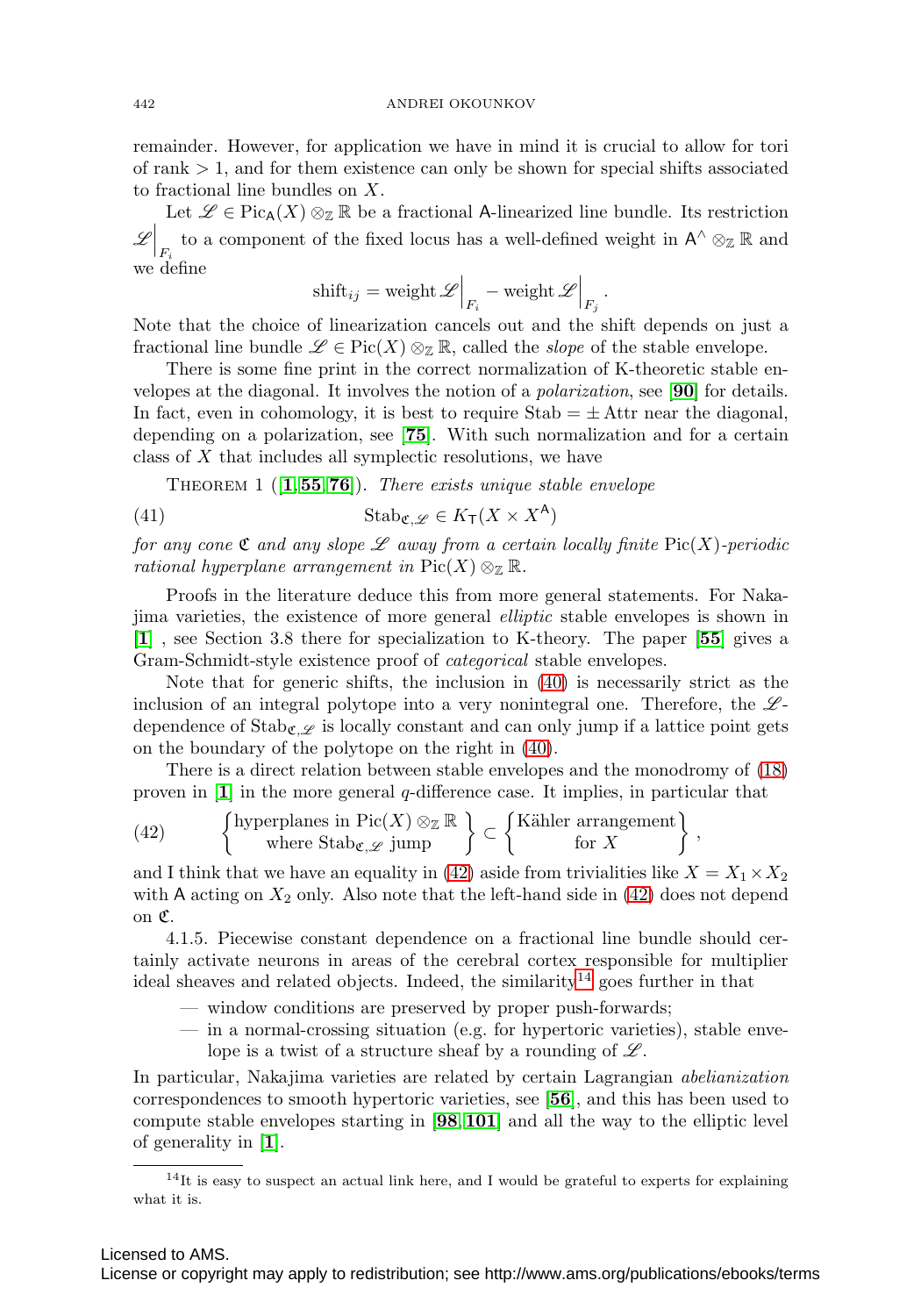4.1.6. Favorable properties of stable envelopes are shared by their categorical lifts, which are defined as functors

<span id="page-24-3"></span>(43) 
$$
\operatorname{Stab}_{\mathfrak{C},\mathscr{L}} : D^{\mathrm{b}} \operatorname{Coh}_{\mathsf{T}} X^{\mathsf{A}} \to D^{\mathrm{b}} \operatorname{Coh}_{\mathsf{T}} X
$$

satisfying the same window conditions for the derived restriction to  $X^A$ . For rkA = 1, a detailed study of these, with many applications, can be found the in the work of Halpern-Leistner [**[54](#page-35-15)**], see also [**[5](#page-33-5)**]. In this case, one doesn't need the shift to come from a line bundle. The case of tori of higher rank is considered in [**[55](#page-35-14)**].

#### **4.2. R-matrices.**

4.2.1. If a construction in algebraic geometry requires additional choices, such as the choice of a cone  $\mathfrak C$  and a slope  $\mathscr L$  in the definition of stable envelopes, then this can be viewed as a liability or as an asset. The latter point of view is gaining popularity as people find more and more applications of wall-crossing phenomena of various kind. In the case at hand, it will be beneficial to study how stable envelopes change as the we cross the wall from  $\mathfrak{C}$  to another chamber  $\mathfrak{C}' \subset \text{Lie } A$ , or as we cross a wall of the Kähler arrangement from  $\mathscr L$  to  $\mathscr L'.$ 

To formalize this, we introduce

<span id="page-24-1"></span>(44) 
$$
R^{\mathscr{L}}_{\mathfrak{C}'\leftarrow\mathfrak{C}} = \text{Stab}_{\mathfrak{C}',\mathscr{L}}^{-1} \circ \text{Stab}_{\mathfrak{C},\mathscr{L}}
$$

and similarly

<span id="page-24-2"></span>(45) 
$$
R^{\mathfrak{C}}_{\mathscr{L}' \leftarrow \mathscr{L}} = \mathrm{Stab}^{-1}_{\mathfrak{C}, \mathscr{L}'} \circ \mathrm{Stab}_{\mathfrak{C}, \mathscr{L}}.
$$

Stable envelopes are isomorphisms<sup>[15](#page-24-0)</sup> after localization, so

all R-matrices  $\subset$  End $(K_T(X^{\mathsf{A}})) \otimes \mathbb{O}(\mathsf{T})$ .

They depend on equivariant variables  $a \in A$  for the torus A which does not act on  $X^{\mathsf{A}}$ , and this is, again, a bonus. We can expand R-matrices as  $a \to 0$ , where 0 is a fixed points of a toric compactification  $\overline{A} \supset A$  that correspond to the fan  $\{\mathfrak{C}_i\}$  of chambers. The coefficients of this expansion give countably many operators acting on *integral*  $T/A$ -equivariant K-theory of  $X^A$ , that is, we can view R-matrices as interesting generating functions for correspondences in  $X^{\mathsf{A}}$ .

4.2.2. Let  $\mathfrak C$  and  $\mathfrak C'$  be separated by a wall in Lie A. This wall is of the form Lie A' for some codimension 1 subtorus  $A' \subset A$ . One shows, see Section 9.2 in [[90](#page-37-0)] that

(46) 
$$
R_{\mathfrak{C}' \leftarrow \mathfrak{C}}
$$
 for A-action on  $X = R_{\mathfrak{C}' \leftarrow \mathfrak{C}}$  for A/A'-action on  $X^{A'}$ 

and, in particular,  $R_{\mathfrak{C}' \leftarrow \mathfrak{C}}$  factors through the map  $A \to A/A'$ , that is, through the equation of the wall. This gives

PROPOSITION 4.1. Matrices  $R_{\mathfrak{C}'\leftarrow\mathfrak{C}}$  form a representation of the dynamical groupoid for the central arrangement defined by the equivariant roots of  $X$ .

Here central is used as opposite of affine: we equate equivariant roots to 0 and not to an arbitrary integer.

<span id="page-24-0"></span><sup>15</sup>The inverse of a stable envelope is a transpose of another stable envelope, see Section 9 in [**[90](#page-37-0)**].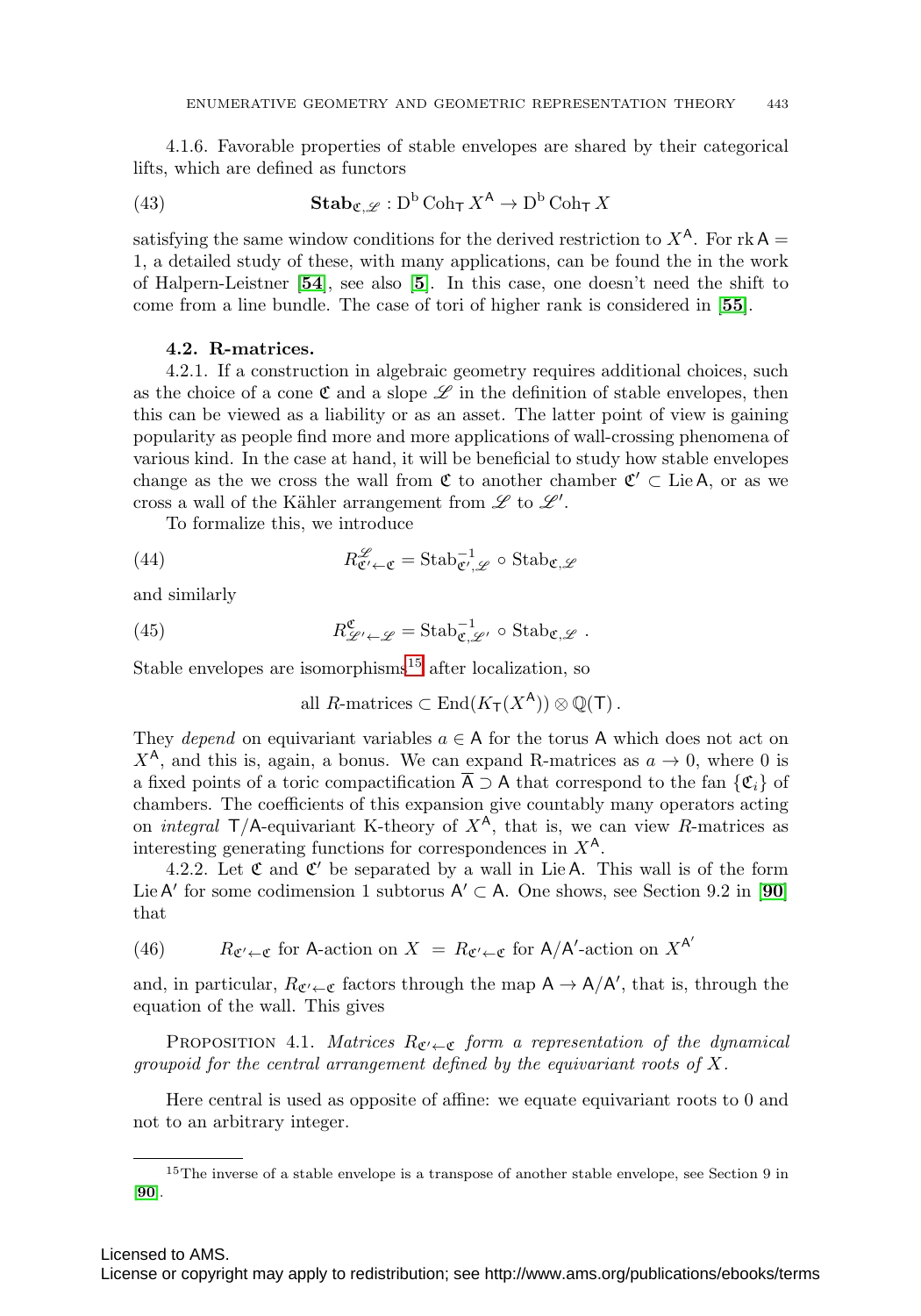4.2.3. In the situation of Section [2.2.5,](#page-9-2) the root hyperplane are  $a_i/a_j = 1$  and the groupoid relation becomes the Yang-Baxter equation.

This geometric solution of the YB equation produces a geometric action of a quantum group  $\mathscr{A} = \mathscr{U}_{\hbar}(\hat{\mathfrak{g}})$  for a certain Lie algebra  $\mathfrak{g}$  as indicated in Section [1.12.](#page-5-2) See [**[75](#page-36-9)**,**[92](#page-37-13)**] for the details of the reconstruction.

The parallel procedure in cohomology constructs a certain degeneration  $Y(\mathfrak{g})$ of  $\mathscr{U}_{\hbar}(\widehat{\mathfrak{g}})$  known as the Yangian of  $\mathfrak{g}$ . This is a Hopf algebra deformation of  $\mathscr{U}(g[t])$ and the universal enveloping of  $\mathfrak{g} \subset \mathfrak{g}[t]$ 

<span id="page-25-3"></span>
$$
\mathscr{U}(\mathfrak{g}) \subset \mathsf{Y}(\mathfrak{g})
$$

remains undeformed as a Hopf algebra.

4.2.4. The structure of  $\mathscr A$  may be analyzed using the following useful connection between R-matrices of the two kinds [\(44\)](#page-24-1) and [\(45\)](#page-24-2).

We can include  $\mathscr L$  into an infinite sequence of slopes

<span id="page-25-1"></span>(48) 
$$
\ldots, \mathcal{L}_{-2}, \mathcal{L}_{-1}, \mathcal{L}_0 = \mathcal{L}, \mathcal{L}_1, \mathcal{L}_2, \ldots
$$

that go from a point  $\mathscr{L}_{-\infty}$  on the minus ample infinity of Pic(X) to a point  $\mathscr{L}_{\infty}$ on the ample infinity of  $Pic(X)$ . A choice of such path is analogous to a choice of the factorization of the longest element in Weyl group in the usual theory.

Tautologically,

<span id="page-25-0"></span>(49) 
$$
R^{\mathcal{L}}_{(-\mathfrak{C})\leftarrow \mathfrak{C}} = \prod_{i<0}^{+\infty} R^{\mathfrak{C}}_{\mathcal{L}_{i+1}\leftarrow \mathcal{L}_i} R_{(-\mathfrak{C},\mathcal{L}_{-\infty})\leftarrow (\mathfrak{C},\mathcal{L}_{\infty})} \prod_{i\geq 0}^{+\infty} R^{\mathfrak{C}}_{\mathcal{L}_{i+1}\leftarrow \mathcal{L}_i},
$$

assuming the term in the middle makes sense, that is, infinite product converge in a suitable topology. This is indeed the case:

PROPOSITION 4.2 ([**[92](#page-37-13)**]). The operator  $R_{(-\mathfrak{C},\mathscr{L}_{-\infty}) \leftarrow (\mathfrak{C},\mathscr{L}_{\infty})}$  is well-defined and acts by an operator of multiplication in  $K_{\mathsf{T}}(X^{\mathsf{A}})$ .

In fact, this operator acts by a very specific Schur functor of the normal bundle  $N_{X/X}$  to the fixed locus.

Formula [\(49\)](#page-25-0) generalizes factorization of R-matrices constructed in the conventional theory of quantum groups, see for example [**[65](#page-36-18)**–**[67](#page-36-19)**].

Recall that  $\mathscr{U}_{\hbar}(\hat{\mathfrak{g}})$  is spanned by coefficients in  $u \in A \cong \mathbb{C}^{\times}$  of the matrix coefficients of R-matrices [\(44\)](#page-24-1). In this procedure, one can, in fact, pick out the matrix coefficients of each individual term in the factorization [\(49\)](#page-25-0) and this gives

<span id="page-25-2"></span>
$$
\mathscr{U}_{\hbar}(\mathfrak{g}_w) \hookrightarrow \mathscr{U}_{\hbar}(\mathfrak{g})
$$

for each wall  $w$  crossed by the path  $(48)$ . These deform the decomposition

<span id="page-25-4"></span>(51) 
$$
\widehat{\mathfrak{g}} = \mathfrak{g}[t^{\pm 1}] = \widehat{\mathfrak{h}} \oplus \bigoplus_{w} \mathfrak{g}_{w}, \quad \mathfrak{g}_{w} = \bigoplus_{\alpha = -n \text{ on } w} \mathfrak{g}_{\alpha} t^{n},
$$

in which the  $\mathfrak h$  part corresponds to the middle factor in [\(49\)](#page-25-0). Note that the subalgebra [\(50\)](#page-25-2) depends on

- the wall  $w$  between two alcoves and not only on the hyperplane containing
- it and, moreover, on
- the choice of the path [\(48\)](#page-25-1).

These features are already familiar from the classical theory of quantum groups. Concretely, in textbooks, quantum groups are usually presented by generators and relations and, consequently, come equipped with root subalgebras corresponding to

# Licensed to AMS.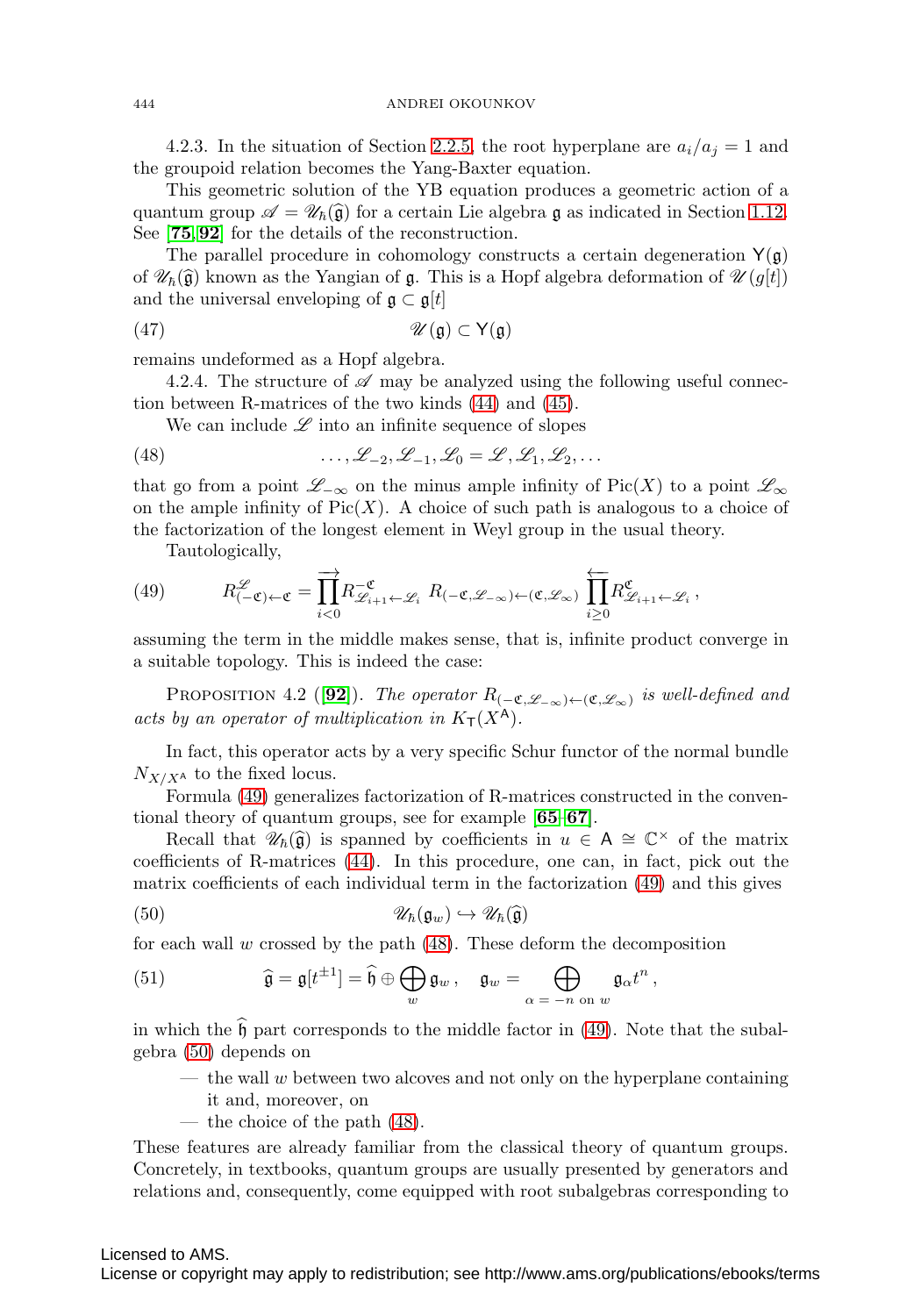simple roots. Constructing other root subalgebras requires choices just like we had to make in [\(48\)](#page-25-1).

This argument also shows that the quantum group constructed using the R-matrix [\(49\)](#page-25-0) is independent of the choice of  $\mathscr{L}$ .

#### **4.3. Enumerative operators.**

4.3.1. We go back to curve-counting in cohomology and reexamine the operator [\(17\)](#page-10-2) for Nakajima varieties. Recall the inclusion [\(47\)](#page-25-3). The root decomposition in  $(25)$  is according to the components of  $X(\mathsf{w})$ , that is,

<span id="page-26-0"></span>(52) 
$$
\mathfrak{g}_{\alpha}: H^{\bullet}(X(\mathsf{v},\mathsf{w})) \to H^{\bullet}(X(\mathsf{v}-\alpha,\mathsf{w})),
$$

and all these root spaces are finite-dimensional. In parallel to Kac-Moody theory, one shows that all roots are either positive or negative, that is,

roots of 
$$
\mathfrak{g} \subset \mathbb{N}^I \cup (-\mathbb{N})^I
$$
.

Duality [\(26\)](#page-15-2) gives a canonical element

$$
\operatorname{Casimir}_{\alpha} \in \mathfrak{g}_{-\alpha} \mathfrak{g}_{\alpha} \colon \subset \mathscr{U}(\mathfrak{g})
$$

which preserves  $H^{\bullet} X(\mathsf{v},\mathsf{w})$  and annihilates it unless  $|\alpha| \leq \mathsf{v}$  because of [\(52\)](#page-26-0). Normal ordering here means that we act by lowering operators first.

The main result of [**[75](#page-36-9)**] is the following.

<span id="page-26-1"></span>THEOREM 2. For Nakajima quiver varieties, formula [\(20\)](#page-11-0) holds with

$$
L_{\alpha} = - \operatorname{Casimir}_{\alpha}.
$$

In particular, this gives a new computations of the quantum cohomology of Hilbert schemes of ADE surfaces, first obtained in [**[74](#page-36-20)**,**[91](#page-37-21)**] by a more direct analysis.

4.3.2. The proof of Theorem [2](#page-26-1) given in [**[75](#page-36-9)**] is rather indirect. Recall that the group  $\prod GL(W_i)$  in [\(15\)](#page-8-3) acts on  $X(\mathsf{v},\mathsf{w})$ , and this action is nontrivial if  $\sum_{i} w_i >$ 1. There is a flat difference connection in the corresponding equivariant variables which commutes with the quantum connection  $(18)$ . It is constructed geometrically counting sections in certain twisted X-bundles over  $\mathbb{P}^1$ . Operators of this kind, often called shift operators, find many other applications in enumerative geometry, see for example [**[60](#page-36-21)**].

The main step of the proof identifies this commuting connection with what is known as the quantum Knizhnik-Zamolodchikov equations. These were introduced by Frenkel and Reshetikhin in [**[46](#page-35-16)**] in the context of quantum loop algebras of finite-dimensional Lie algebras. They make sense for any solution of the Yang-Baxter equation with a spectral parameter and, in particular, for our geometrically constructed R-matrices. The support and the degree conditions satisfied by stable envelopes enter the argument at this step.

The K-theoretic computation in [**[90](#page-37-0)**,**[92](#page-37-13)**], while much more involved on the technical level, follows the same general strategy: one identifies a commuting difference connection first, and uses that to constrain the connection of principal geometric interest.

4.3.3. One may phrase the answer in Theorem [2](#page-26-1) as the identification of the quantum connection [\(18\)](#page-10-3) with the trigonometric *Casimir connection* for the Yangian  $Y(g)$ . For finite-dimensional Lie algebras, such connections were studied by Toledano Laredo in [**[107](#page-38-1)**], see also the work [**[105](#page-38-2)**,**[106](#page-38-3)**] by Tarasov and Varchenko.

A connection with Yangians was expected from the ideas of Nekrasov and Shatashvili. The precise identification with the Casimir connection was suggested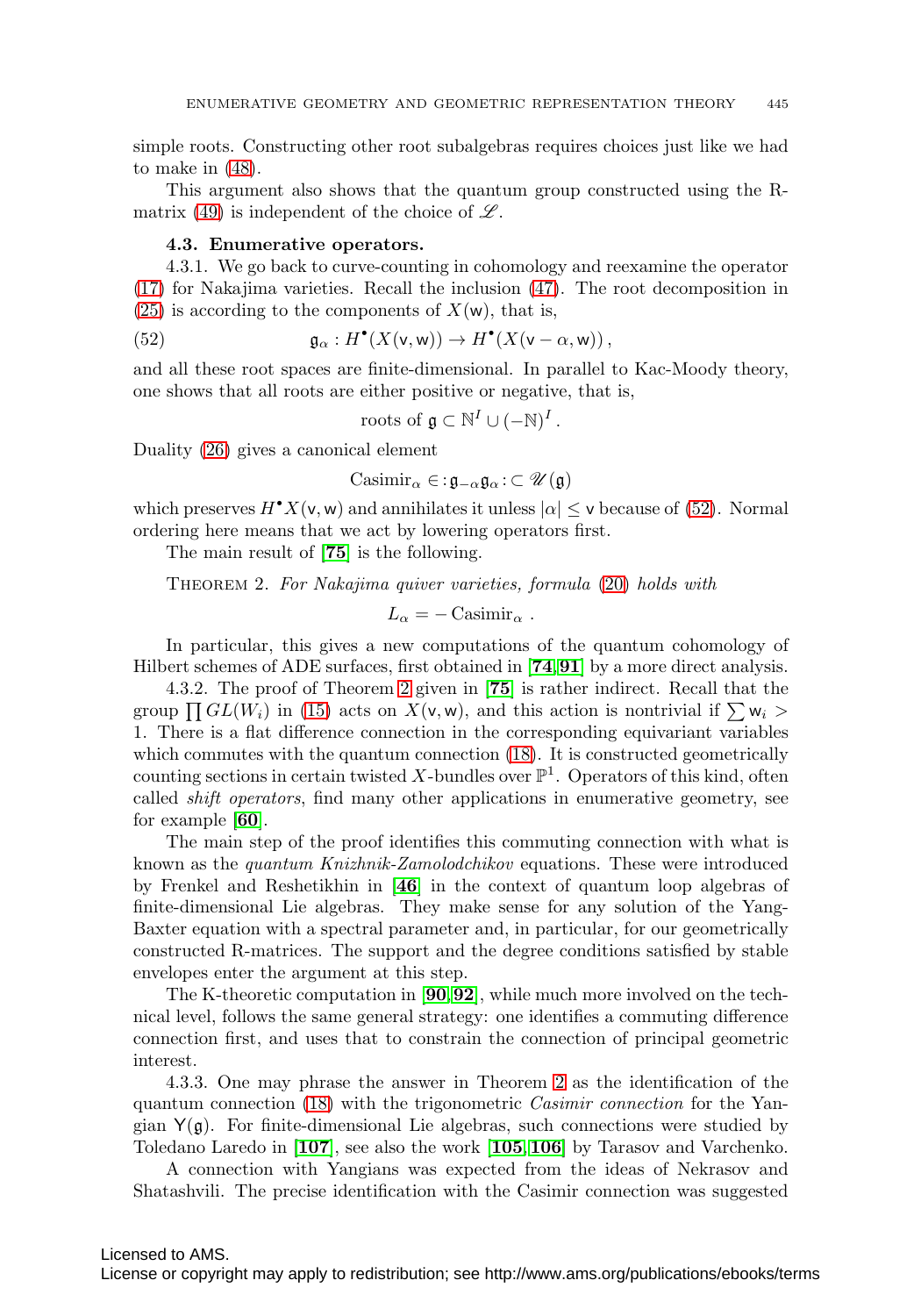by Bezrukavnikov, Etingof, and their collaborators. Back then, it was further predicted by Etingof that the correct K-theoretic version of the quantum connection should be a generalization of the dynamical Weyl group studied by Tarasov, Varchenko, Etingof, and others for finite-dimensional Lie algebras g, see e.g. [**[41](#page-35-17)**, **[104](#page-37-22)**]. Indeed, for such g, Balagovic showed [**[4](#page-33-6)**] that the dynamical q-difference equations degenerate to the Casimir connection in an appropriate limit.

At that moment in time, there was neither geometric, nor a representationtheoretic construction of the required q-difference connection.

4.3.4. Referring the reader to [**[31](#page-35-8)**] for all details, we will define a quasimap

$$
f:C\dashrightarrow X=X/\!\!/ G
$$

to a GIT quotient as a section of a bundle of prequotients  $\mathscr{P} \times_G X$ , up to isomorphism. Here  $\mathscr P$  is a principal G-bundle over C which is a part of the data and is allowed to vary. Stability conditions for quasimaps are derived from stability on  $X$ ; we will use the simplest one that requires the value of the quasimap be stable at the generic point of C.

To have an evaluation map at a specific point  $p \in C$  one introduces quasimaps relative  $p$ , formed by diagrams of the form

(53) 
$$
\begin{aligned}\n p' &\longmapsto C' - - - \frac{f}{\cdot} - \frac{\tilde{X}}{G}, \\
 \int_{p \longmapsto C} \pi \Big|_{p \longrightarrow C}\n \end{aligned}
$$

in which  $\pi$  is an isomorphism over  $C \setminus p$  and contracts a chain of rational curves joining p' to  $\pi^{-1}(C \setminus p)$ . The evaluation map records the value at p'.

For quasimaps to  $X(\mathsf{v},\mathsf{w})$ , we have  $G = \prod GL(V_i)$  and so a principal G-bundle is the same as a collection of vector bundles of ranks  $v$ . For a regular map  $f$ , these are the pullbacks  $f^*\mathscr{V}_i$  of the tautological vector bundles  $\mathscr{V}_i$  on X. We denote them by  $f^*V_i$  for all quasimaps; they are a part of the data of a quasimap.

Consider the line bundle

$$
\mathscr{L}_i = \det \mathscr{V}_i \in \mathrm{Pic}(X) .
$$

For our difference connection, we need a correspondence in  $X$  that generalizes the operator  $\otimes \mathscr{L}_i$  in  $K_\mathsf{T}(X)$ . We take

<span id="page-27-0"></span>(54) 
$$
\mathbf{M}_{\mathscr{L}_i} = \sum_d z^d \operatorname{ev}_* \left( \widehat{\mathscr{O}}_{\mathscr{M}_d} \otimes \det H^{\bullet}(f^* \mathscr{V}_i \otimes \pi^* \mathscr{O}_{p_1}) \right) \mathbf{G}^{-1},
$$

where  $\mathcal{M}_d$  is the moduli space of quasimaps

$$
(\mathbb{P}^1,0,\infty) \cong (C,p_1,p_2) \dashrightarrow \widetilde{X}/\!\!/ G
$$

of degree d and **G** is the glue matrix from [\(24\)](#page-13-0). See [**[90](#page-37-0)**] for detailed discussion of how one arrives at the definition [\(54\)](#page-27-0) and what is the geometric significance of the solutions of the corresponding q-difference equations.

4.3.5. On the algebraic side, recall the subalgebras [\(50\)](#page-25-2) associated to a wall of the K¨ahler arrangement. It is by itself a quantum group, in particular, it has its own R-matrix  $R_w$ , which is the corresponding factor in [\(49\)](#page-25-0) with a suitable normalization. This is not a quantum loop algebra, in fact it is a quantum group of rank 1. Correspondingly,  $R_w$  does not have a spectral parameter and satisfies the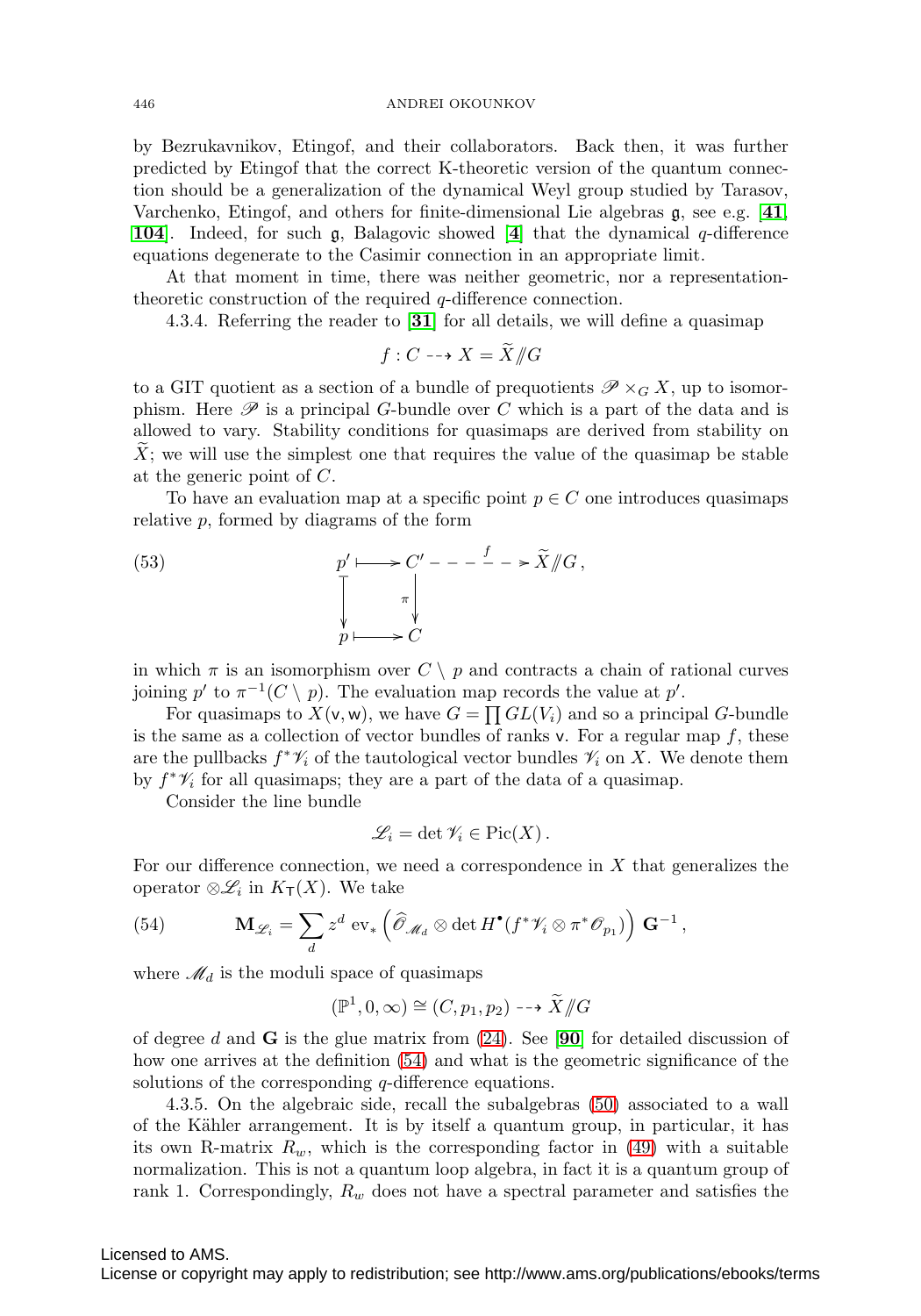$YB$  equation [\(8\)](#page-5-1) for constant (in u) operators. Examples of these wall subalgebras are  $\mathscr{U}_{\hbar}(\mathfrak{sl}(2))$  and the quantum Heisenberg algebra.

By definition, quantum Heisenberg algebra has two group-like invertible elements

$$
\Delta H = H \otimes H \,, \quad \Delta K = K \otimes K \,,
$$

of which  $K$  is central, while

$$
HE = \hbar EH \,, \quad HF = \hbar^{-1}FH \,.
$$

Here the generators  $E$  and  $F$  satisfy

$$
[E,F]=\frac{K-K^{-1}}{\hbar-\hbar^{-1}}
$$

and comultiply as follows:

$$
\Delta E = E \otimes 1 + K^{-1} \otimes E,
$$
  

$$
\Delta F = F \otimes K + 1 \otimes F.
$$

This algebra acts on  $\mathbb{Z}[x,\hbar^{\pm 1}]$  by

$$
E=x\,,\quad F=-\frac{d}{dx}\,,\quad H=\hbar^x\frac{d}{dx}\,,\quad K=\hbar\,.
$$

Its R-matrix is

$$
R = \hbar^{\Omega} \exp \left( -(\hbar - \hbar^{-1}) F \otimes E \right) ,
$$

where

$$
\Omega = -\log_{\hbar} H \otimes \log_{\hbar} H = -x \frac{d}{dx} \otimes x \frac{d}{dx}.
$$

In its geometric origin, the Z-valued operator  $\Omega$  records the codimension of the fixed locus.

For quivers of affine type, every root is either real, in which case the wall subalgebra is isomorphic to  $\mathscr{U}_{\hbar}(\mathfrak{sl}(2))$ , or has zero norm. In the latter case, all multiples of the root enter  $\mathfrak{g}_w$  in [\(51\)](#page-25-4) and  $\mathscr{U}_h(\mathfrak{g}_w)$  is a countable product of Heisenberg subalgebras, with their tori identified. For example, all root subalgebra of the algebra  $\mathscr{U}_{\hbar}(\mathfrak{gl}(1))$  associated with the quiver with one vertex and one loop are of this type. The structure of this algebra has been studied by many authors, see for example [**[29](#page-34-16)**,**[43](#page-35-18)**,**[44](#page-35-19)**,**[85](#page-37-23)**].

4.3.6. With any R-matrix, we can associate

<span id="page-28-0"></span>(55) 
$$
qKZ \text{ operator} = (z^{\log_h H} \otimes 1) R = (z^{\log_h H} \otimes 1) \hbar^{\Omega} + \dots
$$

acting in the tensor product of two  $\mathscr{U}_{\hbar}(\mathfrak{g}_w)$ -modules. Here dots stand for an uppertriangular operator.

Since  $\mathscr{U}_{\hbar}(\mathfrak{g}_w)$  is not a loop algebra, this is not a difference operator. Instead of a fundamental solution of a difference equation, we can ask for a unipotent matrix J that conjugates [\(55\)](#page-28-0) to its eigenvalues

<span id="page-28-1"></span>(56) 
$$
(z^{\log_h H} \otimes 1) R J = J (z^{\log_h H} \otimes 1) \hbar^{\Omega}.
$$

Such operator exist universally and for the quantum Heisenberg algebra it equals

$$
\mathsf{J} = \exp\left(-(\hbar - \hbar^{-1})\frac{z}{1-z}F \otimes E\right) \in \mathscr{U}_{\hbar}(\mathfrak{g}_w)^{\otimes 2}[[z]]\,.
$$

It is called the fusion operator. It gives a certain canonical way to promote the R-matrix to a rational function on the maximal torus.

#### Licensed to AMS.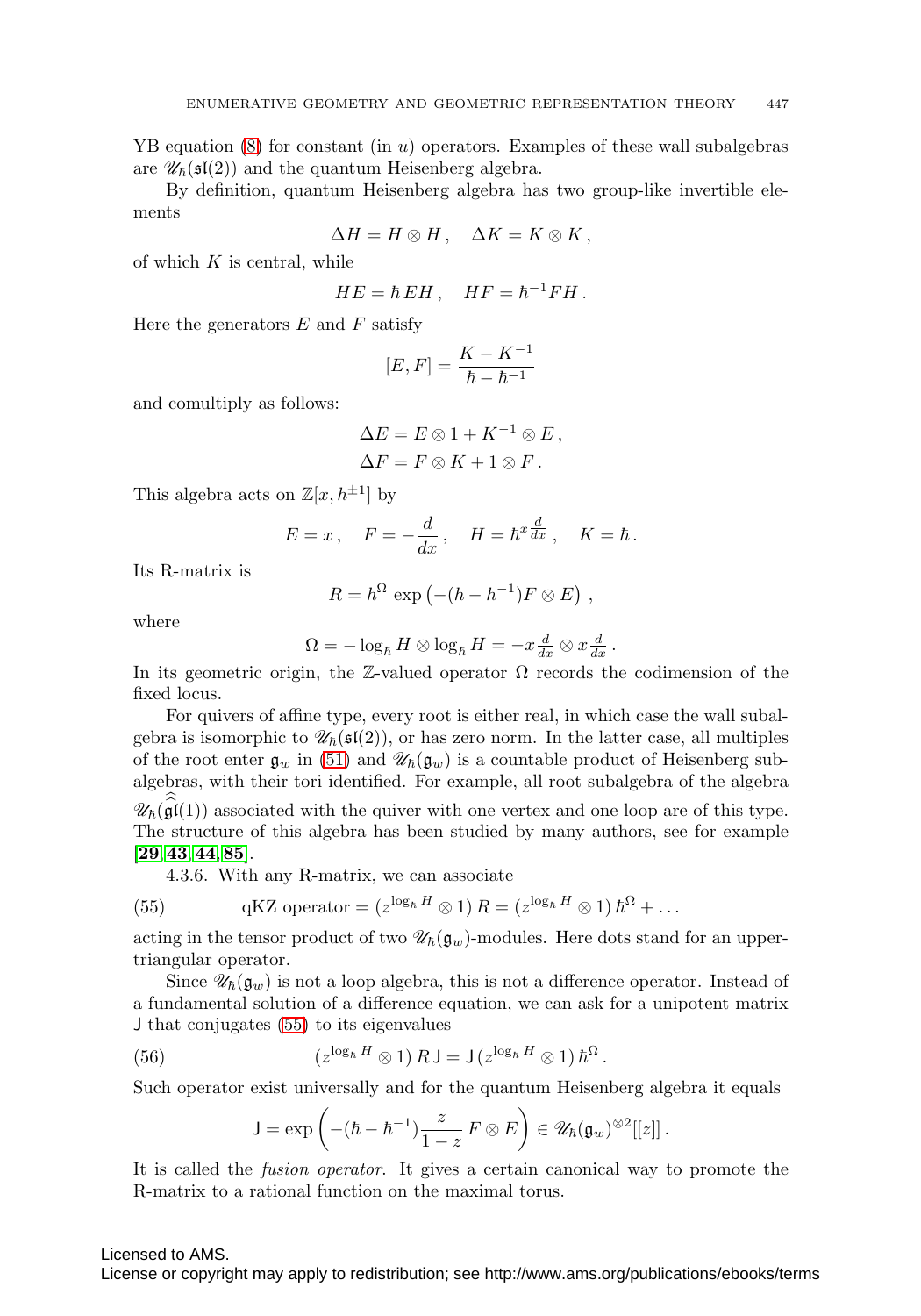We have a maximal torus

<span id="page-29-0"></span>(57) Kähler torus 
$$
\propto \mathbb{C}_q^{\times} \subset \text{Aut } \widehat{\mathfrak{g}}
$$

where

Kähler torus = Pic(X) 
$$
\otimes \mathbb{C}^{\times}
$$
 = maximal torus of  $\mathfrak{g}/\text{center}$ ,

and  $\mathbb{C}_q^{\times}$  acts naturally by automorphisms of domains of quasimaps and on  $\widehat{\mathfrak{g}}$  via the loop rotation automorphism [\(7\)](#page-5-3). The adjoint action of [\(57\)](#page-29-0) on  $\mathscr{U}_{\hbar}(\mathfrak{g}_w)$  factors through a map to its maximal torus, so J can be promoted to a function on [\(57\)](#page-29-0). Since the larger torus includes a shift by  $q$ , the equation [\(56\)](#page-28-1) is trivially promoted to a q-difference equation.

4.3.7. From the fusion operator J, one can make the following dynamical operator

<span id="page-29-1"></span>(58) 
$$
\mathsf{B}_w = \mathsf{m}\left(\left(1\otimes \mathsf{S}_w\right)\mathsf{J}_{21}^{-1}\right)
$$

where

 $m =$  multiplication,  $\mathsf{S}_w = \text{antipode of } \mathscr{U}_{\hbar}(\mathfrak{g}_w),$ 

and  $J_{21} = (12)$  J.

Compare this with the operator

$$
Casimir_{\alpha} = m r_{\alpha}, \quad r_{\alpha} \in \mathfrak{g}_{-\alpha} \otimes \mathfrak{g}_{\alpha},
$$

in which the canonical tensor **r**<sub>α</sub> is the  $\alpha$ -component of the *classical* R-matrix, see Section 4.8 in [**[75](#page-36-9)**].

This is not how the dynamical Weyl group is defined in [**[41](#page-35-17)**], but one can find a formula equivalent to [\(58\)](#page-29-1) for  $\mathfrak{g}_w = \mathfrak{sl}(2)$  there. The abstract formula (58) makes sense in complete generality, for any R-matrix.

The main result of [[92](#page-37-13)] may be summarized as follows. Let  $\nabla \subset H^2(X,\mathbb{R})$  be the Kähler alcove which coincides with the negative ample cone near zero.

<span id="page-29-2"></span>THEOREM 3. The operators  $B_w$  define a representation of the dynamical groupoid of the affine Kähler arrangement. We have

<span id="page-29-3"></span>(59) 
$$
\mathbf{M}_{\mathscr{L}} = \text{const}\mathscr{L}\dots\mathbf{B}_{w_3}\mathbf{B}_{w_2}\mathbf{B}_{w_1}
$$

where  $w_1, w_2, \ldots$  is the ordered set of wall crossed on the way from  $\nabla$  to  $\nabla - \mathscr{L}$ , and

<span id="page-29-4"></span>(60) 
$$
\mathbf{G} = \text{const} \, \mathsf{B}_{w'_1} \mathsf{B}_{w'_2} \dots
$$

where  $w'_1, w'_2, \ldots$  are the walls crossed on the way from  $\nabla$  to  $-\nabla$ .

In other words, the operators  $M_{\mathscr{L}}$  come from the lattice part of the dynamical groupoid, while the glue matrix **G** is the dynamical analog of the longest element of the finite Weyl group.

The constant factor ambiguity in Theorem [3](#page-29-2) is of the same nature as the diagonal ambiguity in [\(20\)](#page-11-0).

Licensed to AMS.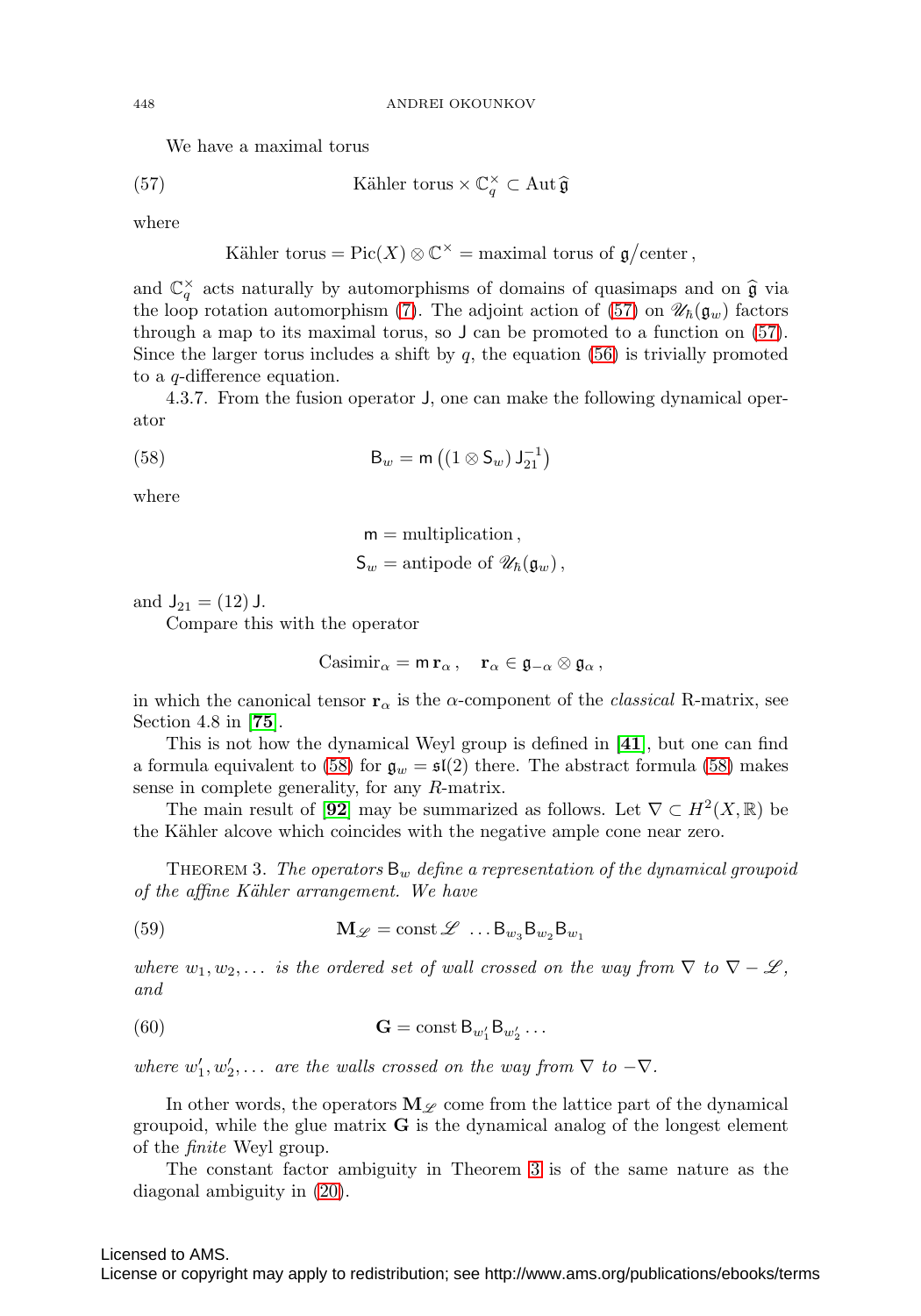4.3.8. The factorizations of the operators  $M_{\mathscr{L}}$  provided by Theorem [3](#page-29-2) generalize the additive decomposition [\(20\)](#page-11-0) of the operators of the quantum differential connection.

It is certainly natural to expect parallel factorizations and a dynamical groupoid action for an arbitrary symplectic resolution  $X$ . Note that if factorizations of the required kind exists, they are unique and determine the whole structure.

Some speculations of what this might look like will be offered below. One should bear in mind, however, that both the quasimap moduli spaces and the operators  $\mathbf{M}_{\mathscr{L}}$ , **G** depend on the choice of the presentation [\(23\)](#page-12-2). This can be seen in example [\(28\)](#page-15-0).

4.3.9. The knowledge of the quantum difference equation opens the door to the reconstruction of the K-theoretic DT theory of ADE fibrations and toric varieties in the same way as it was done in cohomology [**[73](#page-36-6)**]. For a technical introduction to the subject, see e.g. [**[90](#page-37-0)**].

<span id="page-30-0"></span>4.3.10. As in cohomology, one can define a flat q-difference connection on the space of equivariant parameters by counting twisted quasimaps to  $X$ . For twisted quasimaps, the spaces  $W_i$ ,  $Q_{ij}$  from Section [2.2.1](#page-8-4) and their duals  $\hbar^{-1} \otimes W_i^{\vee}$ ,  $\hbar^{-1} \otimes$  $Q_{i,j}^{\vee}$  form fixed but possibly nontrivial bundles over the domain C of the quasimap. The  $\hbar^{-1}$ -weight here may also be twisted, that is, replaced by a line bundle on C.

On general grounds, the quantum  $q$ -difference connection commutes with these shift operators. A key step in in the proof Theorem [3](#page-29-2) it to find the quantum Knizhnik-Zamolodchikov connection among the shift operators. See Section 10 of [**[90](#page-37-0)**] for details.

If we don't shift  $\hbar$ , that is, if we restrict ourselves to twisting by a maximal torus  $A \subset Aut(X, \omega)$ , then the resulting q-difference connection is a connection with regular singularities on the toric variety  $\overline{A}$  defined by the fan of cones  $\{\mathfrak{C}\}\subset\mathrm{Lie}\,\mathsf{A}.$ Dually, the quantum difference connection is a connection with regular singularities on  $\mathfrak{K}$ , which is a toric variety defined by the fan of ample cones. These two connections commute but are not regular jointly — this will be important below.

The two connections are conjectured to be exchanged by symplectic duality, up-to an explicit gauge transformation.

## **5. Further directions**

#### **5.1. Categorical dynamical groupoid.**

5.1.1. The operators  $B_w$  of the dynamical groupoid from Theorem [3](#page-29-2) are normalized so that  $B_w|_{z=0} = 1$  where  $0 = 0_X \in \mathfrak{K}$  is the origin in the space of Kähler variables for  $X$ . This is natural from the curve-counting point of view. One can choose a more symmetric normalization, in which the specialization to K-theoretic Bezrukavnikov's groupoid from Section [3.2.8](#page-20-2) is the standard [\(31\)](#page-17-1). In that normalization, one takes the factorization of  $\mathscr L$  provided by Bezrukavnikov's theory and distributes it over the factors in [\(59\)](#page-29-3).

5.1.2. It is natural to ask for a categorical lift of the dynamical groupoid. The dependence on the Kähler variables may be treated either formally or not formally. In the formal treatment, we introduce an extra grading by the characters  $H_2(X,\mathbb{Z})$ of the Käher torus, otherwise nothing is changed.

The functors  $B_w$  from the triangle [\(36\)](#page-20-1) are *perverse equivalences* as in the work of Rouquier and collaborators [**[34](#page-35-20)**], see [**[3](#page-33-2)**,**[71](#page-36-22)**,**[72](#page-36-14)**]. This means, in particular, that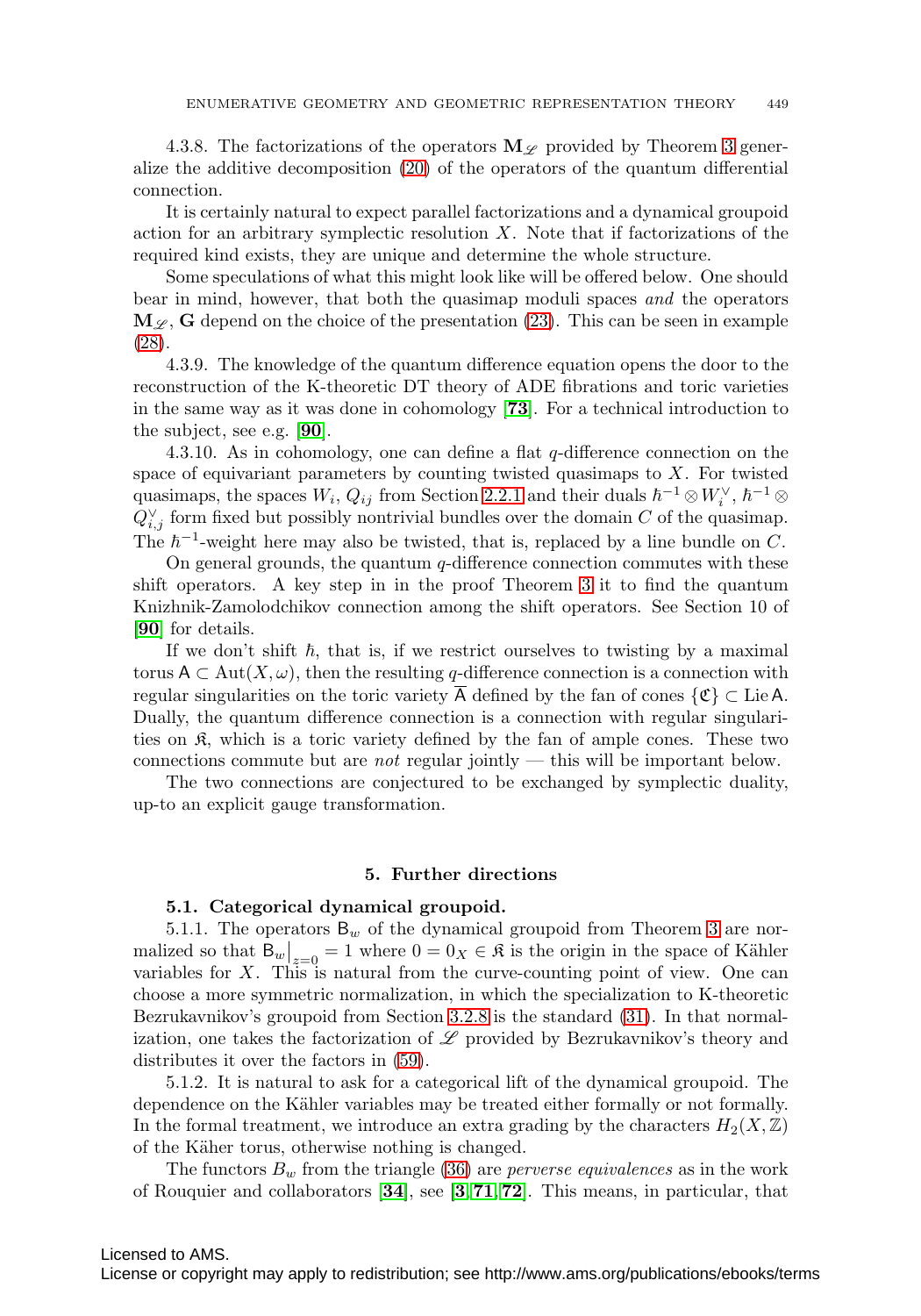the category

$$
D^b \mathscr{X}_{\lambda} \text{-mod} = \mathscr{C} \supset \mathscr{C}_1 \supset \mathscr{C}_2 \supset \cdots \supset \mathscr{C}_k
$$

has a finite filtration by thick subcategories such that the action of  $B_w$  on each successive quotient  $\mathcal{C}_i/\mathcal{C}_{i+1}$  is a shift of homological degree and equivariant grading.

From [\(59\)](#page-29-3) and [\(60\)](#page-29-4) it is natural to expect the dynamical lift  $B_w(z)$  to be the glue matrix  $\mathbf{G}_{\mathscr{C}_i/\mathscr{C}_{i+1}}$  on each successive quotient, with a shift as before. This requires a geometric realization of the quotient category  $\mathbf{G}_{\mathscr{C}_i/\mathscr{C}_{i+1}}$ . In fact, if one wants to use quasimaps to define the glue matrix as in [\(24\)](#page-13-0), one needs a presentation

$$
\mathscr{C}_i/\mathscr{C}_{i+1} \cong \mathrm{D^b\,Coh}_{\mathrm{reductive}}\left(\begin{matrix}\mathrm{lci\;affine}\\\mathrm{prequotient}\end{matrix}\right)\Big/\mathrm{unstable}\,.
$$

Perhaps such presentation for each possible quotient may be obtained from a GIT presentation  $(23)$  for X itself. Perhaps there are ways to define the curve-counting operators which are more general than those based on quasimap spaces. In any case, it will require some additional data, as our running example [\(28\)](#page-15-0) shows.

## **5.2. Elliptic theory.**

<span id="page-31-1"></span>5.2.1. The Yang-Baxter equation [\(8\)](#page-5-1) has a generalization, in which the matrix  $R(u)$  is allowed to depend on a variable z in the maximal torus for the corresponding group. This is known as the dynamical Yang-Baxter equations and it has very interesting solutions in elliptic functions of  $u$  and  $z$ . These have to do with the theory of elliptic quantum groups, which was started by Felder [**[45](#page-35-21)**] and has since grown into a very rich subject.

As anticipated in [**[49](#page-35-22)**] at the dawn of the subject, one gets elliptic quantum groups by lifting the constructions of the geometric representation theory to equivariant elliptic cohomology.

Elliptic stable envelopes were constructed in [**[1](#page-33-4)**]. Their main conceptual difference with both K-theoretic and categorical stable envelopes is the following. While stable envelopes from Section [4](#page-21-2) have a piecewise constant dependence on the slope  $\mathscr{L}$  ∈ Pic(X)  $\otimes_Z \mathbb{R}$ , elliptic stable envelopes depend *analytically* on their dynamical variable

$$
z \in \operatorname{Pic}(X) \otimes_{\mathbb{Z}} E, \quad E = \mathbb{C}^{\times}/q^{\mathbb{Z}}.
$$

The piecewise constant dependence is recovered in the  $q \to 0$  limit<sup>[16](#page-31-0)</sup> if

$$
-\Re\frac{\ln z}{\ln q}\to\mathscr{L}.
$$

It is, of course, well-known that elliptic functions have a piecewise analytic asymptotics as the elliptic curve degenerates.

The walls across which K-theoretic stable envelopes jump played an absolutely key role in the preceding discussion. In the elliptic theory, walls become poles and all alcoves melt into a single elliptic function. The only remaining discrete data is the choice of a cone  $\mathfrak{C} \subset \mathrm{Lie}\,\mathsf{A}$ , and the choice of the ample cone in  $H^2(X,\mathbb{R})$  if one thinks about all flops of  $X$  at the same time. Note that this data is now symmetric on the two sides of the symplectic duality.

<span id="page-31-0"></span><sup>&</sup>lt;sup>16</sup>Using modularity of elliptic stable envelopes, one can replace the  $q \to 0$  limit by  $q \to 1$ . The important part is that the elliptic curve E degenerates to a nodal rational curve.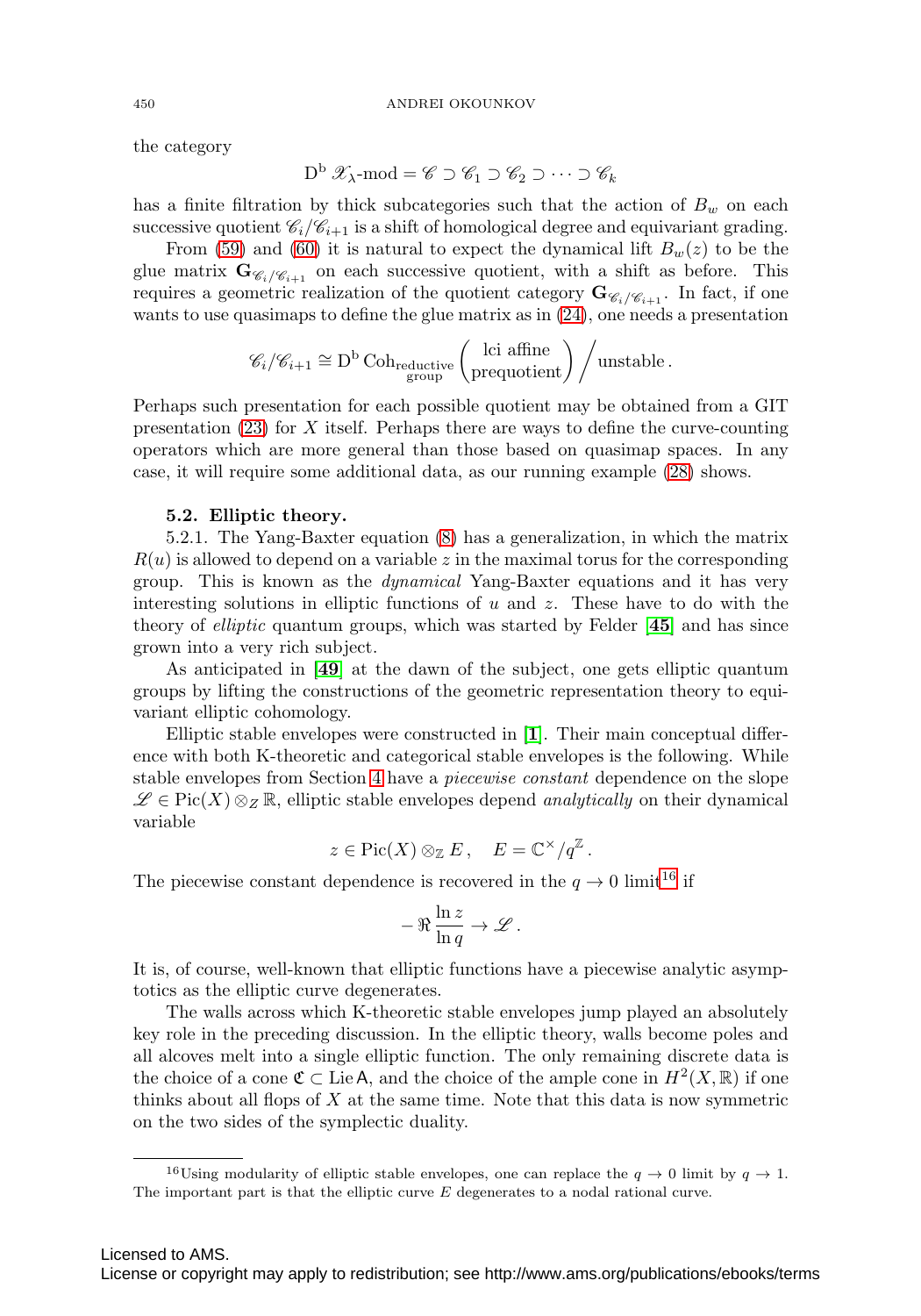5.2.2. A categorical lift of elliptic stable envelopes along the lines of [\(43\)](#page-24-3) should incorporate their dependence on the Kähler variables  $z$  together with the elliptic modulus q. A few paragraphs ago we discussed adding such extra variables formally. A real need to incorporate these variables arises in certain categories of boundary conditions, see [**[64](#page-36-23)**] for a general introduction to the topic.

Recall that the Nakajima varieties may be interpreted as the Higgs branches of the moduli spaces of vacua in certain supersymmetric gauge theories. K-theoretic counts of quasimaps  $C \dashrightarrow X$ , where C is a Riemann surface, may then be interpreted as supersymmetric indices in 3-dimensional gauge theories with spacetime  $C \times S^1$ .

A boundary condition in such theory is a coupling of the bulk gauge theory to some (0, 2)-supersymmetric theory on  $\partial C \times S^1$ . The Hilbert space of the boundary theory is graded by

## Kähler torus of  $X =$  Center of the gauge group

together with the action of q by rotations of  $\partial C$ . These Hilbert spaces form a sheaf over X and taking their graded index one gets an element of  $K_T(X)(z)[q]]$ which represents the  $q$ -expansion of an elliptic function. This is how elliptic stable envelopes should appear from a functor

(61) boundary condition  
in gauge theory for 
$$
X^A
$$
  $\longrightarrow$  in gauge theory for X

as will be discussed in [**[2](#page-33-7)**].

Note that elliptic stable envelopes depend only on  $X$  itself and not on its presentation as a Nakajima variety.

5.2.3. While the monodromy of a differential equation gives a representation of the fundamental group of its regular locus, the monodromy of a  $q$ -difference equation in z is a collection of elliptic matrices in z that relate different fundamental solutions. In particular,  $q$ -connections with regular singularities on a toric variety produce elliptic connection matrices for any pair of fixed points. For us, those are labeled by a pair of birational symplectic resolutions  $X$  for the Kähler  $q$ -connection or by a pair of cones in Lie A for the equivariant q-connection.

This difference in how monodromy packages the information is parallel to the differences highlighted in Section [5.2.1](#page-31-1) and, in fact, elliptic stable envelopes give a very powerful tool for the analysis of the monodromy.

5.2.4. Recall from Section [4.3.10](#page-30-0) that the Kähler and equivariant connections are regular separately but not jointly. This can never happen for differential equations by a deep result of Deligne [**[36](#page-35-23)**], but can happen very easily for q-difference equations as illustrated by the following system:

$$
f(qz, a) = af(z, a), \quad f(z, qa) = zf(z, a).
$$

This proves to be a feature and not a bug, for the following reason.

Let  $0_X \in \mathfrak{K}$  be the origin in the Kähler moduli space for X and choose a point  $0_A \in A$  on the infinity of the equivariant torus. Quasimap counting produces solutions of both Kähler and equivariant equations known as vertex functions, or I-functions in the mirror symmetry vernacular. These are born as power series in z, the terms in which record the contribution of quasimaps of different degrees. In particular, vertex functions are holomorphic in z in a punctured neighborhood of  $0_X$ . However, they have poles in a accumulating to  $0_A$ .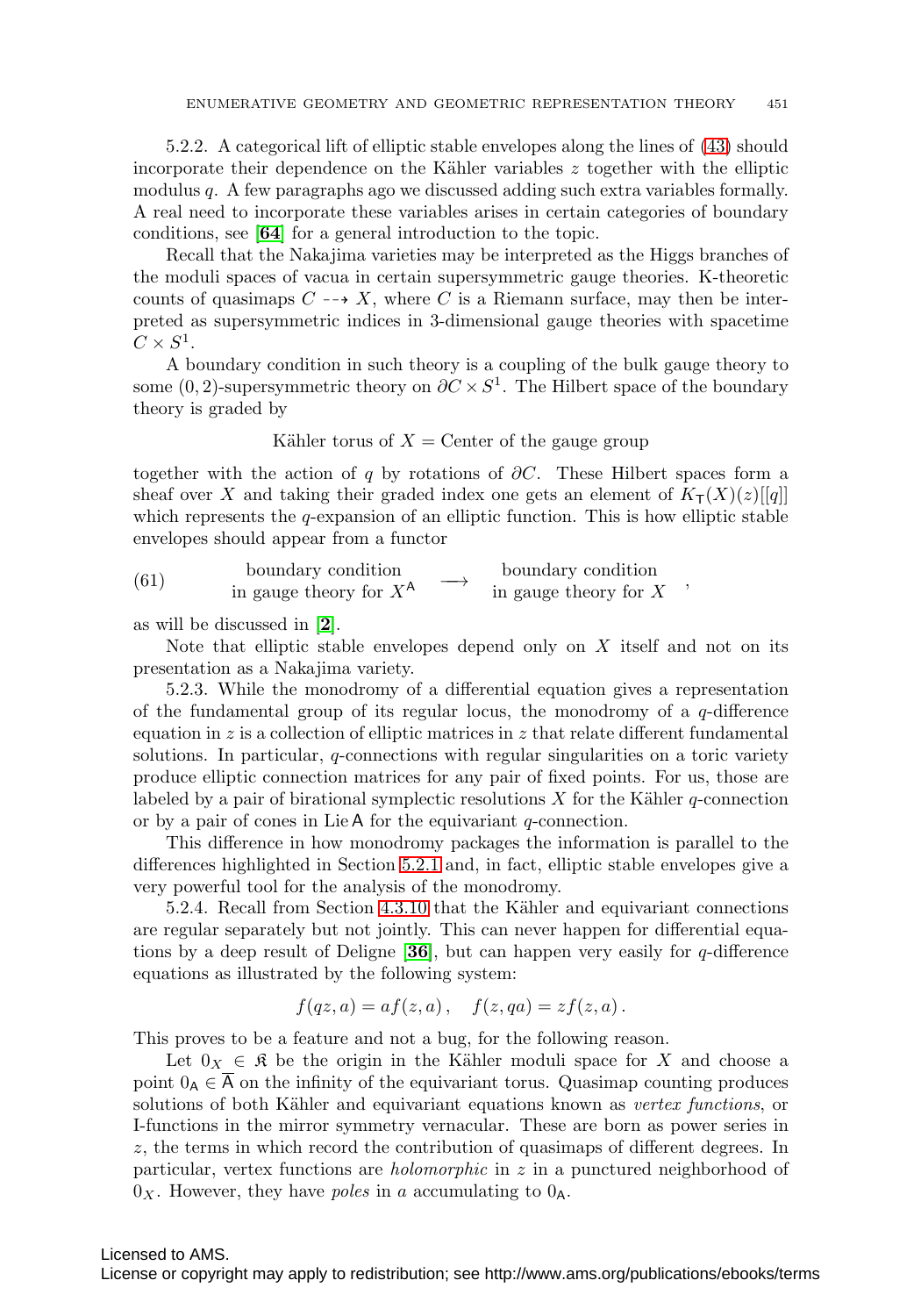#### 452 ANDREI OKOUNKOV

We can call these the z-solutions, and there are the dual a-solutions that are holomorphic in a punctured neighborhood of  $0_A$ . The connection matrix between the z-solutions and the a-solutions is an elliptic matrix in both  $z$  and  $a$ . It may be called the pole subtraction matrix because it may be, in principle, computed by canceling the unwanted poles. It may be compared to a monodromy matrix, or to a Stokes matrix, except there is no analytic continuation involved, or sectors. One of the main results of [**[1](#page-33-4)**] is the identification of pole subtraction matrices with stable envelopes. Note they depend on the same discrete data, namely a choice of  $(0_X, 0_A) \in \mathfrak{K} \times \overline{A}$ , and act in the direction

<span id="page-33-8"></span>(62) 
$$
K_T(X^A) \otimes \text{functions}(z, a, \hbar, q) \to K_T(X) \otimes \text{same functions}.
$$

K-theories in the source and the target of [\(62\)](#page-33-8) are naturally identified with initial conditions for a-solutions and z-solutions, respectively.

5.2.5. A combination of two steps of the form

| fundamental       | elliptic stable envelope | fundamental      |
|-------------------|--------------------------|------------------|
| solution at $0_A$ |                          | solution at $0x$ |

connect any two fixed points of  $\mathfrak K$  or  $\overline{\mathsf A}$ . As a result, elliptic stable envelopes:

- compute the monodromy of the equivariant equations,
- intertwine the monodromy of the Kähler equations for X and  $X^{\mathsf{A}}$ .

The second constraint is particularly powerful for Nakajima varieties, as it determines the behavior of the monodromy with respect to tensor product.

5.2.6. We recall that Kähler difference equations depend not only on  $X$  but also on a presentation of X as a Nakajima variety. In particular, even if  $X^A$  is a bunch of points, its Kähler difference equation may still be a nontrivial abelian difference equation. As a result, even through elliptic stable envelopes depend on X only, the monodromy depends on its quiver presentation.

5.2.7. One of the main results of [**[16](#page-34-15)**] is the identification of the categorical stable envelopes [\(43\)](#page-24-3) with the parabolic induction functors for the quantizations under the derived equivalences [\(35\)](#page-19-2). In particular, in the case dim  $X^A = 0$ , this gives a complete control on the action of the triangles [\(36\)](#page-20-1) in K-theory and thus lets one proof the conjectures of Section [3.2.8](#page-20-2) in the case of isolated fixed points.

#### **References**

- <span id="page-33-4"></span>[1] M. Aganagic and A. Okounkov, *Elliptic stable envelopes*,  $arXiv:1604.00423$ .
- <span id="page-33-7"></span>[2] Ignasi Mundet i Riera, 2006 Fields Medal: Andrei Okounkov (Catalan), SCM Not. **23** (2007), 47–49. M[R2444140](http://www.ams.org/mathscinet-getitem?mr=2444140)
- <span id="page-33-2"></span>[3] Rina Anno, Roman Bezrukavnikov, and Ivan Mirković, Stability conditions for Slodowy slices and real variations of stability (English, with English and Russian summaries), Mosc. Math. J. **15** (2015), no. 2, 187–203, 403. M[R3427420](http://www.ams.org/mathscinet-getitem?mr=3427420)
- <span id="page-33-6"></span>[4] Martina Balagović, Degeneration of trigonometric dynamical difference equations for quantum loop algebras to trigonometric Casimir equations for Yangians, Comm. Math. Phys. **334** (2015), no. 2, 629–659, DOI 10.1007/s00220-014-2284-6. M[R3306599](http://www.ams.org/mathscinet-getitem?mr=3306599)
- <span id="page-33-5"></span>[5] M. Ballard, D. Favero and L. Katzarkov, Variation of geometric invariant theory quotients and derived categories, arXiv:1203.6643.
- <span id="page-33-3"></span>[6] G. Bellamy, C. Dodd, K. McGerty, and T. Nevins, Categorical Cell Decomposition of Quantized Symplectic Algebraic Varieties, arXiv:1311.6804.
- <span id="page-33-1"></span>[7] Arnaud Beauville, Symplectic singularities, Invent. Math. **139** (2000), no. 3, 541–549, DOI 10.1007/s002229900043. M[R1738060](http://www.ams.org/mathscinet-getitem?mr=1738060)
- <span id="page-33-0"></span>[8] K. Behrend and B. Fantechi, The intrinsic normal cone, Invent. Math. **128** (1997), no. 1, 45–88, DOI 10.1007/s002220050136. M[R1437495](http://www.ams.org/mathscinet-getitem?mr=1437495)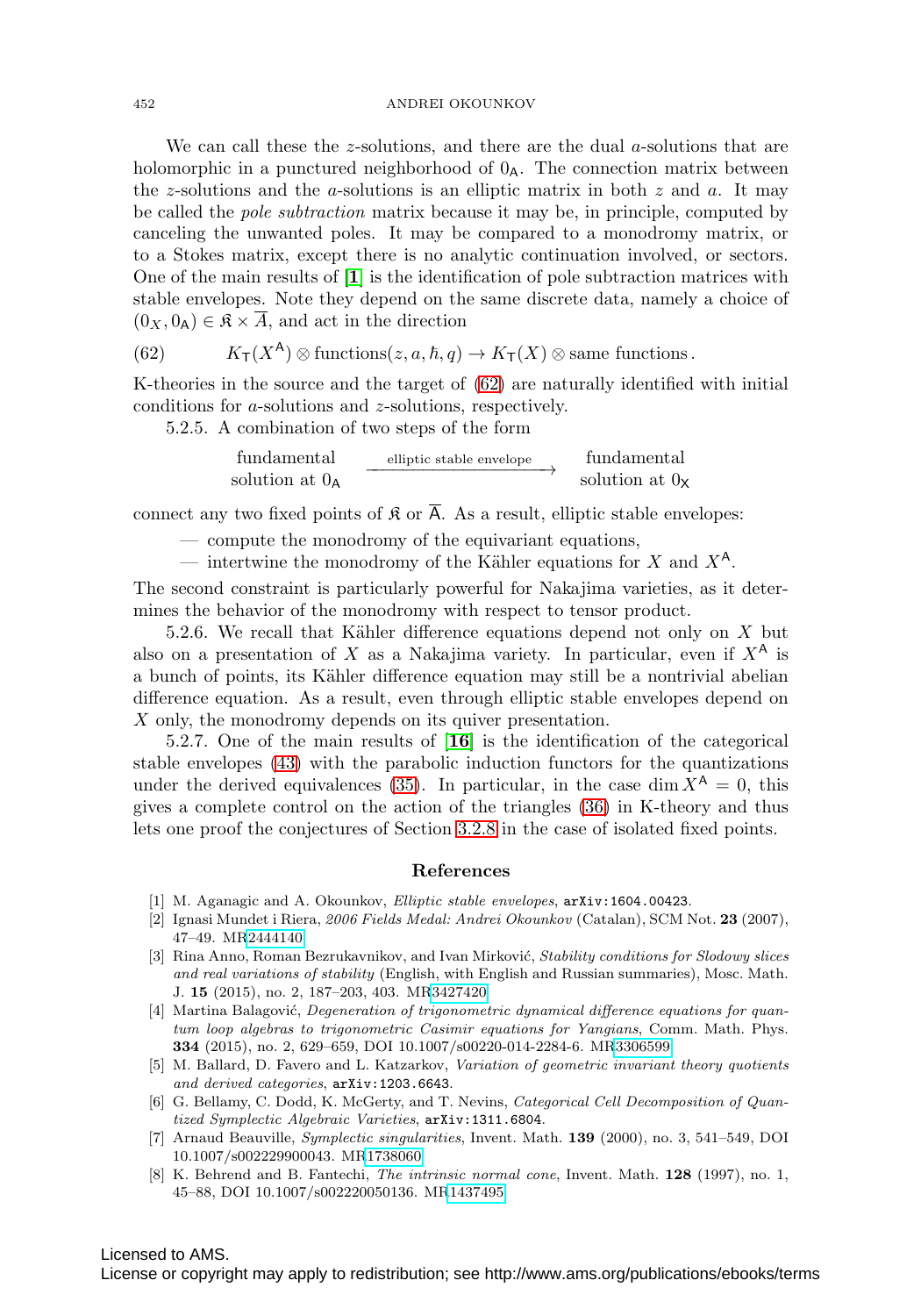- <span id="page-34-13"></span>[9] Alexander Beilinson, Victor Ginzburg, and Wolfgang Soergel, Koszul duality patterns in representation theory, J. Amer. Math. Soc. **9** (1996), no. 2, 473–527, DOI 10.1090/S0894- 0347-96-00192-0. M[R1322847](http://www.ams.org/mathscinet-getitem?mr=1322847)
- <span id="page-34-11"></span>[10] Roman Bezrukavnikov and Michael Finkelberg, Wreath Macdonald polynomials and the categorical McKay correspondence, Camb. J. Math. **2** (2014), no. 2, 163–190, DOI 10.4310/CJM.2014.v2.n2.a1. With an appendix by Vadim Vologodsky. M[R3295916](http://www.ams.org/mathscinet-getitem?mr=3295916)
- [11] Roman Bezrukavnikov, Michael Finkelberg, and Victor Ginzburg, Cherednik algebras and Hilbert schemes in characteristic p, Represent. Theory **10** (2006), 254–298, DOI 10.1090/S1088-4165-06-00309-8. With an appendix by Pavel Etingof. M[R2219114](http://www.ams.org/mathscinet-getitem?mr=2219114)
- [12] R. Bezrukavnikov and D. Kaledin, Fedosov quantization in algebraic context (English, with English and Russian summaries), Mosc. Math. J. **4** (2004), no. 3, 559–592, 782. M[R2119140](http://www.ams.org/mathscinet-getitem?mr=2119140)
- [13] R. Bezrukavnikov and D. Kaledin, Fedosov quantization in positive characteristic, J. Amer. Math. Soc. **21** (2008), no. 2, 409–438, DOI 10.1090/S0894-0347-07-00585-1. M[R2373355](http://www.ams.org/mathscinet-getitem?mr=2373355)
- [14] Roman Bezrukavnikov and Ivan Mirković, Representations of semisimple Lie algebras in prime characteristic and the noncommutative Springer resolution, Ann. of Math. (2) **178** (2013), no. 3, 835–919, DOI 10.4007/annals.2013.178.3.2. With an appendix by Eric Sommers. M[R3092472](http://www.ams.org/mathscinet-getitem?mr=3092472)
- <span id="page-34-12"></span>[15] R. Bezrukavnikov and I. Losev, *Etingof conjecture for quantized quiver varieties*, 1309.1716.
- <span id="page-34-15"></span>[16] R. Bezrukavnikov and A. Okounkov, in preparation.
- <span id="page-34-0"></span>[17] Jan de Boer, Kentaro Hori, Hirosi Ooguri, and Yaron Oz, Mirror symmetry in threedimensional gauge theories, quivers and D-branes, Nuclear Phys. B **493** (1997), no. 1-2, 101–147, DOI 10.1016/S0550-3213(97)00125-9. M[R1454291](http://www.ams.org/mathscinet-getitem?mr=1454291)
- <span id="page-34-14"></span>[18] D. Boger, A Parameterization of D equivalences of coherent sheaves of symplectic resolutions of a given symplectic singularity, arXiv:1601.02448.
- <span id="page-34-8"></span>[19] Tom Braden, Nicholas Proudfoot, and Ben Webster, Quantizations of conical symplectic resolutions I: local and global structure (English, with English and French summaries), Astérisque **384** (2016), 1-73. M[R3594664](http://www.ams.org/mathscinet-getitem?mr=3594664)
- <span id="page-34-3"></span>[20] Tom Braden, Anthony Licata, Nicholas Proudfoot, and Ben Webster, Gale duality and Koszul duality, Adv. Math. **225** (2010), no. 4, 2002–2049, DOI 10.1016/j.aim.2010.04.011. M[R2680198](http://www.ams.org/mathscinet-getitem?mr=2680198)
- <span id="page-34-4"></span>[21] Tom Braden, Anthony Licata, Nicholas Proudfoot, and Ben Webster, Quantizations of conical symplectic resolutions (English, with English and French summaries), Astérisque 384 (2016), iii–iv. M[R3594663](http://www.ams.org/mathscinet-getitem?mr=3594663)
- [22] Hiraku Nakajima, Towards a mathematical definition of Coulomb branches of 3-dimensional  $\mathcal{N} = 4$  gauge theories, I, Adv. Theor. Math. Phys. **20** (2016), no. 3, 595–669, DOI 10.4310/ATMP.2016.v20.n3.a4. M[R3565863](http://www.ams.org/mathscinet-getitem?mr=3565863)
- <span id="page-34-5"></span>[23] A. Braverman, M. Finkelberg, H. Nakajima, Coulomb branches of 3d  $\mathcal{N}=4$  quiver gauge theories and slices in the affine Grassmannian, arXiv:1604.03625.
- <span id="page-34-6"></span>[24] Alexander Braverman, Davesh Maulik, and Andrei Okounkov, Quantum cohomology of the Springer resolution, Adv. Math. **227** (2011), no. 1, 421–458, DOI 10.1016/j.aim.2011.01.021. M[R2782198](http://www.ams.org/mathscinet-getitem?mr=2782198)
- <span id="page-34-9"></span>[25] Tom Bridgeland, Spaces of stability conditions, Algebraic geometry—Seattle 2005. Part 1, Proc. Sympos. Pure Math., vol. 80, Amer. Math. Soc., Providence, RI, 2009, pp. 1–21, DOI 10.1090/pspum/080.1/2483930. M[R2483930](http://www.ams.org/mathscinet-getitem?mr=2483930)
- <span id="page-34-10"></span>[26] Tom Bridgeland, Stability conditions on triangulated categories, Ann. of Math. (2) **166** (2007), no. 2, 317–345, DOI 10.4007/annals.2007.166.317. M[R2373143](http://www.ams.org/mathscinet-getitem?mr=2373143)
- <span id="page-34-1"></span>[27] Mathew Bullimore, Tudor Dimofte, and Davide Gaiotto, The Coulomb Branch of  $3d\mathcal{N}=4$ Theories, Comm. Math. Phys. **354** (2017), no. 2, 671–751, DOI 10.1007/s00220-017-2903-0. M[R3663621](http://www.ams.org/mathscinet-getitem?mr=3663621)
- <span id="page-34-2"></span>[28] Mathew Bullimore, Tudor Dimofte, Davide Gaiotto, and Justin Hilburn, Boundaries, mirror symmetry, and symplectic duality in  $3d \mathcal{N} = 4$  gauge theory, J. High Energy Phys. **10** (2016), 108, front matter+191. M[R3578533](http://www.ams.org/mathscinet-getitem?mr=3578533)
- <span id="page-34-16"></span>[29] Igor Burban and Olivier Schiffmann, On the Hall algebra of an elliptic curve, I, Duke Math. J. **161** (2012), no. 7, 1171–1231, DOI 10.1215/00127094-1593263. M[R2922373](http://www.ams.org/mathscinet-getitem?mr=2922373)
- <span id="page-34-7"></span>[30] Neil Chriss and Victor Ginzburg, Representation theory and complex geometry, Modern Birkhäuser Classics, Birkhäuser Boston, Inc., Boston, MA, 2010. Reprint of the 1997 edition. M[R2838836](http://www.ams.org/mathscinet-getitem?mr=2838836)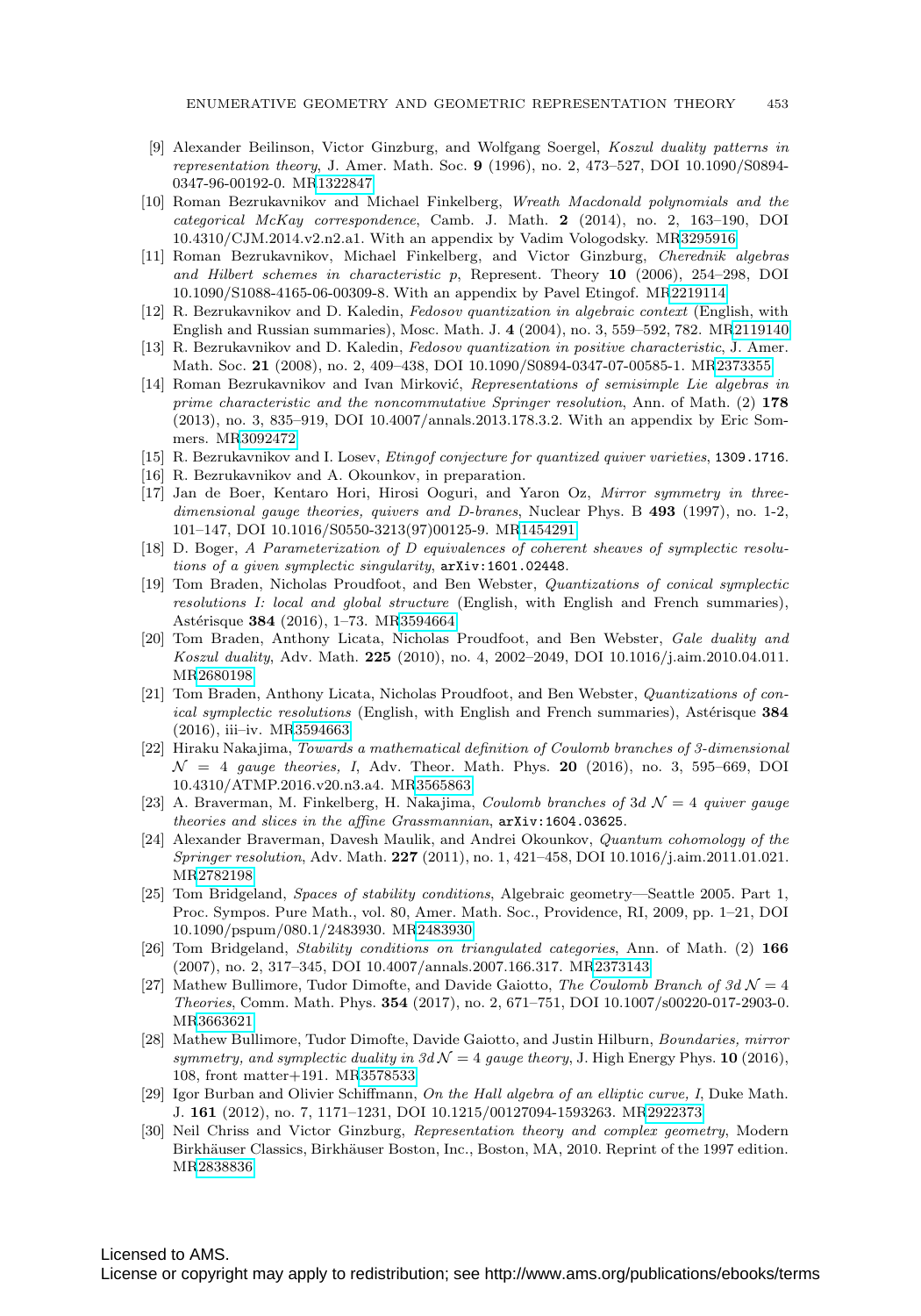- <span id="page-35-8"></span>[31] Ionut Ciocan-Fontanine, Bumsig Kim, and Davesh Maulik, Stable quasimaps to GIT quotients, J. Geom. Phys. **75** (2014), 17–47, DOI 10.1016/j.geomphys.2013.08.019. M[R3126932](http://www.ams.org/mathscinet-getitem?mr=3126932)
- <span id="page-35-0"></span>[32] Ionut Ciocan-Fontanine and Mikhail Kapranov, Virtual fundamental classes via dgmanifolds, Geom. Topol. **13** (2009), no. 3, 1779–1804, DOI 10.2140/gt.2009.13.1779. M[R2496057](http://www.ams.org/mathscinet-getitem?mr=2496057)
- <span id="page-35-5"></span>[33] David A. Cox and Sheldon Katz, Mirror symmetry and algebraic geometry, Mathematical Surveys and Monographs, vol. 68, American Mathematical Society, Providence, RI, 1999. M[R1677117](http://www.ams.org/mathscinet-getitem?mr=1677117)
- <span id="page-35-20"></span>[34] David A. Craven and Raphaël Rouquier, Perverse equivalences and Broué's conjecture, Adv. Math. **248** (2013), 1–58, DOI 10.1016/j.aim.2013.07.010. M[R3107506](http://www.ams.org/mathscinet-getitem?mr=3107506)
- <span id="page-35-9"></span>[35] Pierre Deligne, Les immeubles des groupes de tresses généralisés (French), Invent. Math. **17** (1972), 273–302, DOI 10.1007/BF01406236. M[R0422673](http://www.ams.org/mathscinet-getitem?mr=0422673)
- <span id="page-35-23"></span>[36] Pierre Deligne, *Equations differentielles à points singuliers réquliers* (French), Lecture Notes in Mathematics, Vol. 163, Springer-Verlag, Berlin-New York, 1970. M[R0417174](http://www.ams.org/mathscinet-getitem?mr=0417174)
- <span id="page-35-10"></span>[37] Pavel Etingof, Symplectic reflection algebras and affine Lie algebras (English, with English and Russian summaries), Mosc. Math. J. **12** (2012), no. 3, 543–565, 668–669. M[R3024822](http://www.ams.org/mathscinet-getitem?mr=3024822)
- <span id="page-35-12"></span>[38] Pavel Etingof, Calogero-Moser systems and representation theory, Zurich Lectures in Ad-vanced Mathematics, European Mathematical Society (EMS), Zürich, 2007. M[R2296754](http://www.ams.org/mathscinet-getitem?mr=2296754)
- <span id="page-35-3"></span>[39] Pavel Etingof, Shlomo Gelaki, Dmitri Nikshych, and Victor Ostrik, Tensor categories, Mathematical Surveys and Monographs, vol. 205, American Mathematical Society, Providence, RI, 2015. M[R3242743](http://www.ams.org/mathscinet-getitem?mr=3242743)
- <span id="page-35-4"></span>[40] Pavel Etingof and Olivier Schiffmann, Lectures on quantum groups, 2nd ed., Lectures in Mathematical Physics, International Press, Somerville, MA, 2002. M[R2284964](http://www.ams.org/mathscinet-getitem?mr=2284964)
- <span id="page-35-17"></span>[41] P. Etingof and A. Varchenko, Dynamical Weyl groups and applications, Adv. Math. **167** (2002), no. 1, 74–127, DOI 10.1006/aima.2001.2034. M[R1901247](http://www.ams.org/mathscinet-getitem?mr=1901247)
- <span id="page-35-1"></span>[42] Barbara Fantechi and Lothar Göttsche, Riemann-Roch theorems and elliptic genus for virtually smooth schemes, Geom. Topol. **14** (2010), no. 1, 83–115, DOI 10.2140/gt.2010.14.83. M[R2578301](http://www.ams.org/mathscinet-getitem?mr=2578301)
- <span id="page-35-18"></span>[43] B. Feigin, E. Feigin, M. Jimbo, T. Miwa, and E. Mukhin, *Quantum continuous*  $\mathfrak{gl}_{\infty}$ : semiinfinite construction of representations, Kyoto J. Math. **51** (2011), no. 2, 337–364, DOI 10.1215/21562261-1214375. M[R2793271](http://www.ams.org/mathscinet-getitem?mr=2793271)
- <span id="page-35-19"></span>[44] B. Feigin, E. Feigin, M. Jimbo, T. Miwa, and E. Mukhin, *Quantum continuous*  $\mathfrak{gl}_{\infty}$ : tensor products of Fock modules and W<sub>n</sub>-characters, Kyoto J. Math. **51** (2011), no. 2, 365–392, DOI 10.1215/21562261-1214384. M[R2793272](http://www.ams.org/mathscinet-getitem?mr=2793272)
- <span id="page-35-21"></span>[45] Giovanni Felder, Conformal field theory and integrable systems associated to elliptic curves, Proceedings of the International Congress of Mathematicians, Vol. 1, 2 (Zürich, 1994), Birkhäuser, Basel, 1995, pp. 1247-1255. M[R1404026](http://www.ams.org/mathscinet-getitem?mr=1404026)
- <span id="page-35-16"></span>[46] I. B. Frenkel and N. Yu. Reshetikhin, Quantum affine algebras and holonomic difference equations, Comm. Math. Phys. **146** (1992), no. 1, 1–60. M[R1163666](http://www.ams.org/mathscinet-getitem?mr=1163666)
- <span id="page-35-11"></span>[47] I. M. Gelfand and A. A. Kirillov, Sur les corps liés aux algèbres enveloppantes des algèbres de Lie (French), Inst. Hautes Etudes Sci. Publ. Math. **31** (1966), 5–19. M[R0207918](http://www.ams.org/mathscinet-getitem?mr=0207918)
- <span id="page-35-13"></span>[48] V. Ginsburg, Characteristic varieties and vanishing cycles, Invent. Math. **84** (1986), no. 2, 327–402, DOI 10.1007/BF01388811. M[R833194](http://www.ams.org/mathscinet-getitem?mr=833194)
- <span id="page-35-22"></span>[49] V. Ginzburg, M. Kapranov, and E. Vasserot, Elliptic Algebras and Equivariant Elliptic Cohomology, arXiv:q-alg/9505012.
- <span id="page-35-2"></span>[50] Alexander Givental, On the WDVV equation in quantum K-theory, Michigan Math. J. **48** (2000), 295–304, DOI 10.1307/mmj/1030132720. M[R1786492](http://www.ams.org/mathscinet-getitem?mr=1786492)
- <span id="page-35-6"></span>[51] Alexander Givental and Yuan-Pin Lee, Quantum K-theory on flag manifolds, finitedifference Toda lattices and quantum groups, Invent. Math. **151** (2003), no. 1, 193–219, DOI 10.1007/s00222-002-0250-y. M[R1943747](http://www.ams.org/mathscinet-getitem?mr=1943747)
- [52] Alexander Givental and Valentin Tonita, The Hirzebruch-Riemann-Roch theorem in true genus-0 quantum K-theory, Symplectic, Poisson, and noncommutative geometry, Math. Sci. Res. Inst. Publ., vol. 62, Cambridge Univ. Press, New York, 2014, pp. 43–91. M[R3380674](http://www.ams.org/mathscinet-getitem?mr=3380674)
- <span id="page-35-7"></span>[53] A. Givental, *Permutation-equivariant quantum K-theory*, I–VIII, available form the arXiv.
- <span id="page-35-15"></span>[54] Daniel Halpern-Leistner, The derived category of a GIT quotient, J. Amer. Math. Soc. **28** (2015), no. 3, 871–912, DOI 10.1090/S0894-0347-2014-00815-8. M[R3327537](http://www.ams.org/mathscinet-getitem?mr=3327537)
- <span id="page-35-14"></span>[55] D. Halpern-Leistner, D. Maulik and A. Okounkov, in preparation.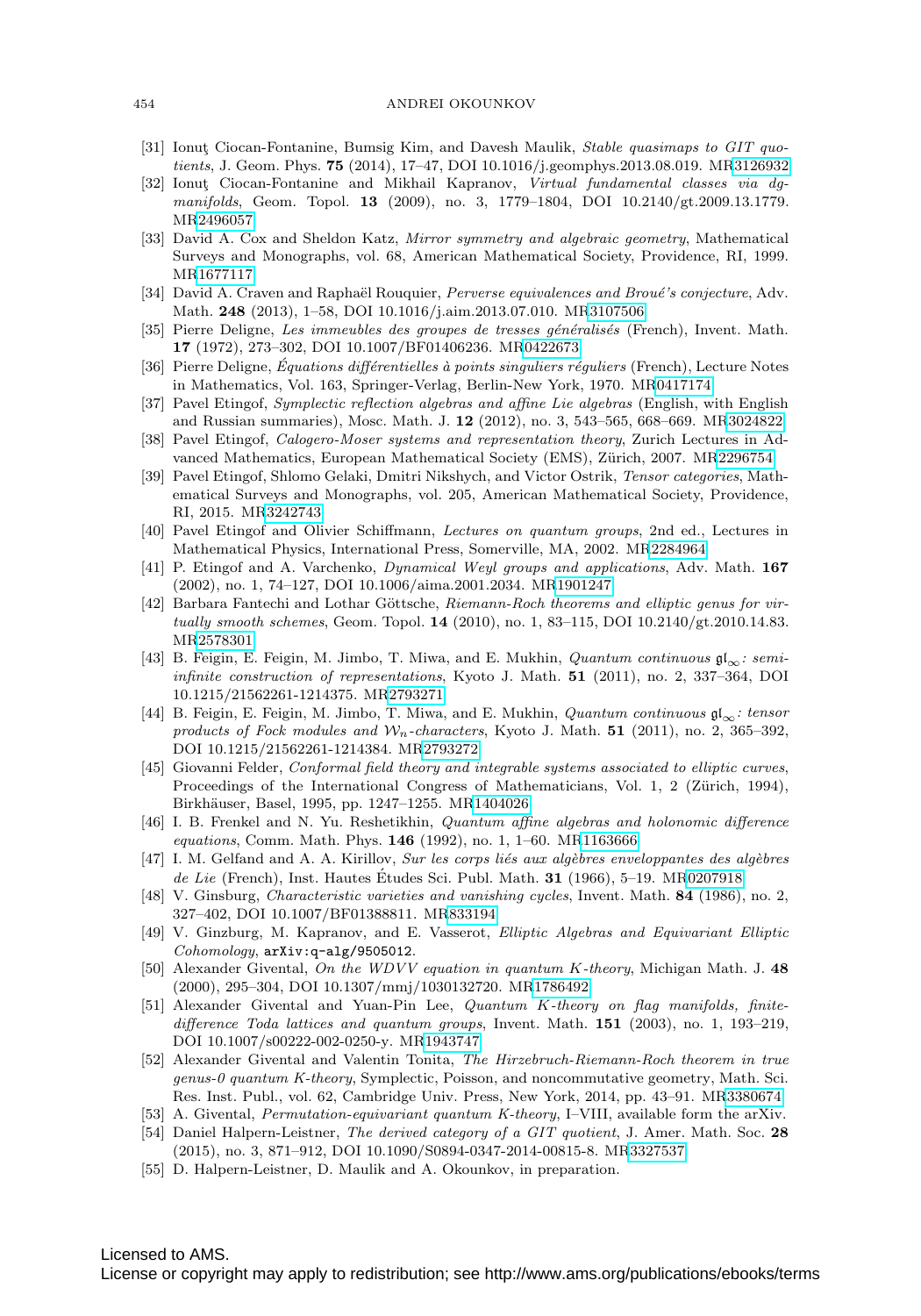- <span id="page-36-17"></span>[56] Tamás Hausel and Nicholas Proudfoot, Abelianization for hyperkähler quotients, Topology **44** (2005), no. 1, 231–248, DOI 10.1016/j.top.2004.04.002. M[R2104010](http://www.ams.org/mathscinet-getitem?mr=2104010)
- <span id="page-36-0"></span>[57] D. Huybrechts, Fourier-Mukai transforms in algebraic geometry, Oxford Mathematical Monographs, The Clarendon Press, Oxford University Press, Oxford, 2006. M[R2244106](http://www.ams.org/mathscinet-getitem?mr=2244106)
- <span id="page-36-2"></span>[58] K. Intriligator and N. Seiberg, Mirror symmetry in three-dimensional gauge theories, Phys. Lett. B **387** (1996), no. 3, 513–519, DOI 10.1016/0370-2693(96)01088-X. M[R1413696](http://www.ams.org/mathscinet-getitem?mr=1413696)
- <span id="page-36-11"></span>[59] Hiroshi Iritani, An integral structure in quantum cohomology and mirror symmetry for toric orbifolds, Adv. Math. **222** (2009), no. 3, 1016–1079, DOI 10.1016/j.aim.2009.05.016. M[R2553377](http://www.ams.org/mathscinet-getitem?mr=2553377)
- <span id="page-36-21"></span>[60] Hiroshi Iritani, Shift operators and toric mirror theorem, Geom. Topol. **21** (2017), no. 1, 315–343, DOI 10.2140/gt.2017.21.315. M[R3608715](http://www.ams.org/mathscinet-getitem?mr=3608715)
- <span id="page-36-1"></span>[61] D. Kaledin, Geometry and topology of symplectic resolutions, Algebraic geometry—Seattle 2005. Part 2, Proc. Sympos. Pure Math., vol. 80, Amer. Math. Soc., Providence, RI, 2009, pp. 595–628, DOI 10.1090/pspum/080.2/2483948. M[R2483948](http://www.ams.org/mathscinet-getitem?mr=2483948)
- <span id="page-36-7"></span>[62] D. Kaledin, Symplectic singularities from the Poisson point of view, J. Reine Angew. Math. **600** (2006), 135–156, DOI 10.1515/CRELLE.2006.089. M[R2283801](http://www.ams.org/mathscinet-getitem?mr=2283801)
- <span id="page-36-12"></span>[63] Dmitry Kaledin, Derived equivalences by quantization, Geom. Funct. Anal. **17** (2008), no. 6, 1968–2004, DOI 10.1007/s00039-007-0623-x. M[R2399089](http://www.ams.org/mathscinet-getitem?mr=2399089)
- <span id="page-36-23"></span>[64] Anton Kapustin, Topological field theory, higher categories, and their applications, Proceedings of the International Congress of Mathematicians. Volume III, Hindustan Book Agency, New Delhi, 2010, pp. 2021–2043. M[R2827874](http://www.ams.org/mathscinet-getitem?mr=2827874)
- <span id="page-36-18"></span>[65] A. N. Kirillov and N. Reshetikhin, q-Weyl group and a multiplicative formula for universal R-matrices, Comm. Math. Phys. **134** (1990), no. 2, 421–431. M[R1081014](http://www.ams.org/mathscinet-getitem?mr=1081014)
- [66] V. N. Tolstoĭ and S. M. Khoroshkin, Universal R-matrix for quantized nontwisted affine Lie algebras (Russian), Funktsional. Anal. i Prilozhen. **26** (1992), no. 1, 85–88, DOI 10.1007/BF01077085; English transl., Funct. Anal. Appl. **26** (1992), no. 1, 69–71. M[R1163029](http://www.ams.org/mathscinet-getitem?mr=1163029)
- <span id="page-36-19"></span>[67] S. Z. Levendorskiĭ and Ya. S. Soĭbel'man, Some applications of the quantum Weyl groups, J. Geom. Phys. **7** (1990), no. 2, 241–254, DOI 10.1016/0393-0440(90)90013-S. M[R1120927](http://www.ams.org/mathscinet-getitem?mr=1120927)
- <span id="page-36-5"></span>[68] M. Levine and R. Pandharipande, Algebraic cobordism revisited, Invent. Math. **176** (2009), no. 1, 63–130, DOI 10.1007/s00222-008-0160-8. M[R2485880](http://www.ams.org/mathscinet-getitem?mr=2485880)
- <span id="page-36-4"></span>[69] Jun Li and Baosen Wu, Good degeneration of Quot-schemes and coherent systems, Comm. Anal. Geom. **23** (2015), no. 4, 841–921, DOI 10.4310/CAG.2015.v23.n4.a5. M[R3385781](http://www.ams.org/mathscinet-getitem?mr=3385781)
- <span id="page-36-13"></span>[70] I. Losev, Etingof conjecture for quantized quiver varieties II: affine quivers, arXiv:1405.4998.
- <span id="page-36-22"></span>[71] I. Losev, On categories  $\mathcal O$  for quantized symplectic resolutions,  $arXiv:1502.00595$ .
- <span id="page-36-14"></span>[72] I. Losev, Wall-crossing functors for quantized symplectic resolutions: perversity and partial Ringel dualities, 1604.06678.
- <span id="page-36-6"></span>[73] D. Maulik, A. Oblomkov, A. Okounkov, and R. Pandharipande, Gromov-Witten/Donaldson-Thomas correspondence for toric 3-folds, Invent. Math. **186** (2011), no. 2, 435–479, DOI 10.1007/s00222-011-0322-y. M[R2845622](http://www.ams.org/mathscinet-getitem?mr=2845622)
- <span id="page-36-20"></span>[74] Davesh Maulik and Alexei Oblomkov, Quantum cohomology of the Hilbert scheme of points on An-resolutions, J. Amer. Math. Soc. **22** (2009), no. 4, 1055–1091, DOI 10.1090/S0894- 0347-09-00632-8. M[R2525779](http://www.ams.org/mathscinet-getitem?mr=2525779)
- <span id="page-36-9"></span>[75] D. Maulik and A. Okounkov, Quantum Groups and Quantum Cohomology, arXiv:1211.1287.
- <span id="page-36-16"></span>[76] D. Maulik and A. Okounkov, unpublished.
- <span id="page-36-10"></span>[77] Michael B. McBreen and Daniel K. Shenfeld, Quantum cohomology of hypertoric varieties, Lett. Math. Phys. **103** (2013), no. 11, 1273–1291, DOI 10.1007/s11005-013-0639-0. M[R3095147](http://www.ams.org/mathscinet-getitem?mr=3095147)
- <span id="page-36-15"></span>[78] Kevin McGerty and Thomas Nevins, Derived equivalence for quantum symplectic resolutions, Selecta Math. (N.S.) **20** (2014), no. 2, 675–717, DOI 10.1007/s00029-013-0142-6. M[R3177930](http://www.ams.org/mathscinet-getitem?mr=3177930)
- <span id="page-36-8"></span>[79] K. McGerty and T. Nevins, Kirwan surjectivity for quiver varieties, arXiv:1610.08121.
- <span id="page-36-3"></span>[80] Hiraku Nakajima, Towards a mathematical definition of Coulomb branches of 3-dimensional  $\mathcal{N} = 4$  gauge theories, I, Adv. Theor. Math. Phys. **20** (2016), no. 3, 595–669, DOI 10.4310/ATMP.2016.v20.n3.a4. M[R3565863](http://www.ams.org/mathscinet-getitem?mr=3565863)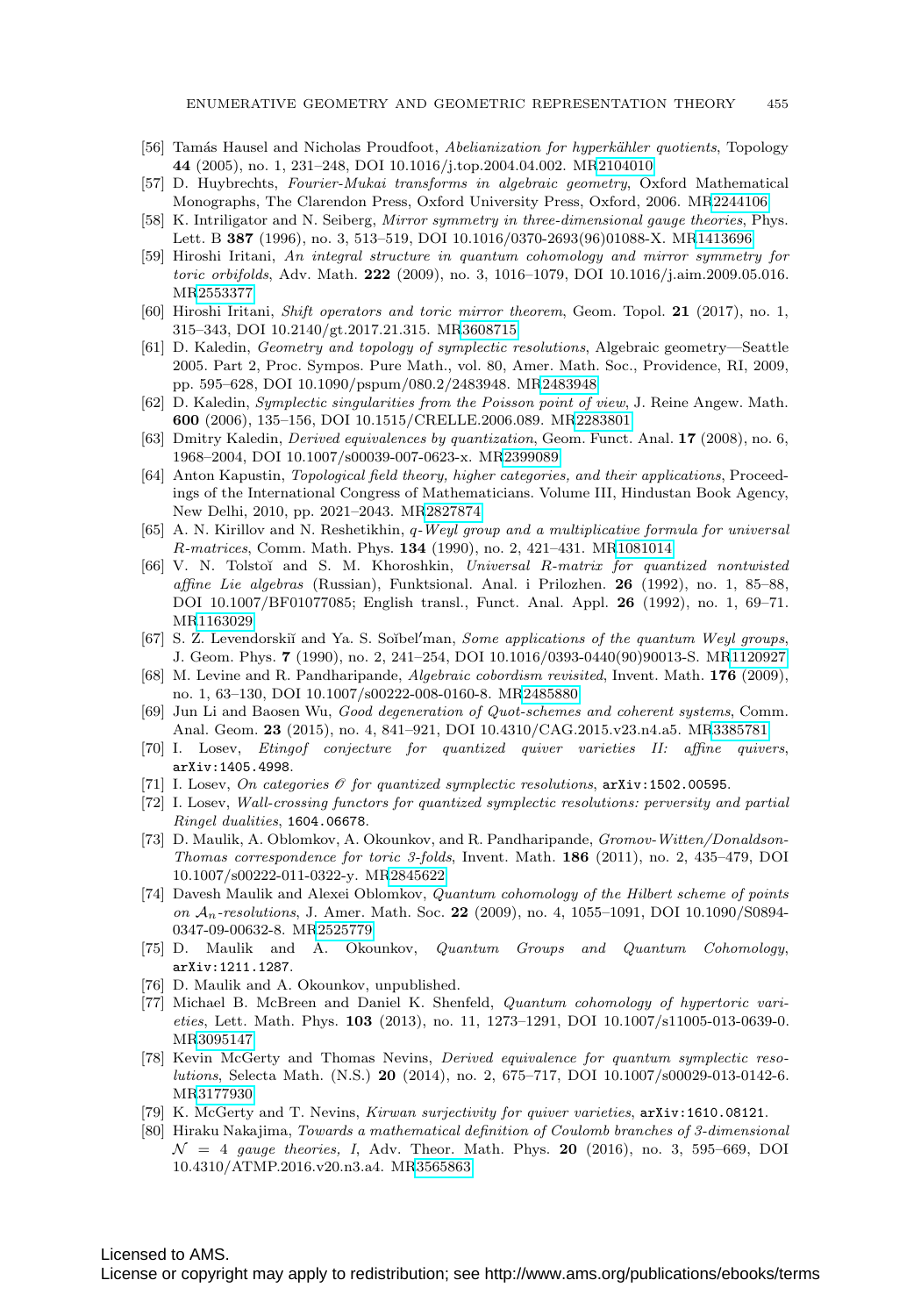#### 456 ANDREI OKOUNKOV

- <span id="page-37-6"></span>[81] Hiraku Nakajima, Instantons on ALE spaces, quiver varieties, and Kac-Moody algebras, Duke Math. J. **76** (1994), no. 2, 365–416, DOI 10.1215/S0012-7094-94-07613-8. M[R1302318](http://www.ams.org/mathscinet-getitem?mr=1302318)
- <span id="page-37-7"></span>[82] Hiraku Nakajima, Quiver varieties and Kac-Moody algebras, Duke Math. J. **91** (1998), no. 3, 515–560, DOI 10.1215/S0012-7094-98-09120-7. M[R1604167](http://www.ams.org/mathscinet-getitem?mr=1604167) **539** (2001),
- <span id="page-37-11"></span>[83] Yoshinori Namikawa, Extension of 2-forms and symplectic varieties, J. Reine Angew. Math. **539** (2001), 123–147, DOI 10.1515/crll.2001.070. M[R1863856](http://www.ams.org/mathscinet-getitem?mr=1863856)
- <span id="page-37-14"></span>[84] Yoshinori Namikawa, Poisson deformations of affine symplectic varieties, II, Kyoto J. Math. **50** (2010), no. 4, 727–752, DOI 10.1215/0023608X-2010-012. M[R2740692](http://www.ams.org/mathscinet-getitem?mr=2740692)
- <span id="page-37-23"></span>[85] Andrei Negut, The shuffle algebra revisited, Int. Math. Res. Not. IMRN **22** (2014), 6242– 6275, DOI 10.1093/imrn/rnt156. M[R3283004](http://www.ams.org/mathscinet-getitem?mr=3283004)
- <span id="page-37-2"></span>[86] Nikita Nekrasov, **Z**-theory: chasing m/f theory (English, with English and French summaries), C. R. Phys. **6** (2005), no. 2, 261–269, DOI 10.1016/j.crhy.2004.12.011. Strings 04. Part II. M[R2121727](http://www.ams.org/mathscinet-getitem?mr=2121727)
- <span id="page-37-1"></span>[87] Nikita Nekrasov and Andrei Okounkov, Membranes and sheaves, Algebr. Geom. **3** (2016), no. 3, 320–369, DOI 10.14231/AG-2016-015. M[R3504535](http://www.ams.org/mathscinet-getitem?mr=3504535)
- <span id="page-37-3"></span>[88] Nikita A. Nekrasov and Samson L. Shatashvili, Supersymmetric vacua and Bethe ansatz, Nuclear Phys. B Proc. Suppl. **192/193** (2009), 91–112, DOI 10.1016/j.nuclphysbps.2009.07.047. M[R2570974](http://www.ams.org/mathscinet-getitem?mr=2570974)
- <span id="page-37-4"></span>[89] N. Nekrasov and S. Shatashvili, Quantum integrability and supersymmetric vacua, Prog. Theor. Phys. Suppl. **177**(2009), 105–119.
- <span id="page-37-0"></span>[90] A. Okounkov, Lectures on K-theoretic computations in enumerative geometry, arXiv:1512.07363.
- <span id="page-37-21"></span>[91] A. Okounkov and R. Pandharipande, Quantum cohomology of the Hilbert scheme of points in the plane, Invent. Math. **179** (2010), no. 3, 523–557, DOI 10.1007/s00222-009-0223-5. M[R2587340](http://www.ams.org/mathscinet-getitem?mr=2587340)
- <span id="page-37-13"></span>[92] A. Okounkov and A. Smirnov, Quantum difference equations for Nakajima varieties, arXiv:1602.09007.
- <span id="page-37-8"></span>[93] R. Pandharipande and A. Pixton, Descendents on local curves: rationality, Compos. Math. **149** (2013), no. 1, 81–124, DOI 10.1112/S0010437X12000498. M[R3011879](http://www.ams.org/mathscinet-getitem?mr=3011879)
- <span id="page-37-9"></span>[94] Rahul Pandharipande and Aaron Pixton, Descendent theory for stable pairs on toric 3-folds, J. Math. Soc. Japan **65** (2013), no. 4, 1337–1372, DOI 10.2969/jmsj/06541337. M[R3127827](http://www.ams.org/mathscinet-getitem?mr=3127827)
- <span id="page-37-12"></span>[95] R. Pandharipande and R. P. Thomas, Curve counting via stable pairs in the derived category, Invent. Math. **178** (2009), no. 2, 407–447, DOI 10.1007/s00222-009-0203-9. M[R2545686](http://www.ams.org/mathscinet-getitem?mr=2545686)
- <span id="page-37-15"></span>[96] M. Salvetti, Topology of the complement of real hyperplanes in **C**<sup>N</sup> , Invent. Math. **88** (1987), no. 3, 603–618, DOI 10.1007/BF01391833. M[R884802](http://www.ams.org/mathscinet-getitem?mr=884802)
- <span id="page-37-16"></span>[97] Paul Seidel and Jake P. Solomon, Symplectic cohomology and q-intersection numbers, Geom. Funct. Anal. **22** (2012), no. 2, 443–477, DOI 10.1007/s00039-012-0159-6. M[R2929070](http://www.ams.org/mathscinet-getitem?mr=2929070)
- <span id="page-37-19"></span>[98] A. Smirnov, Polynomials associated with fixed points on the instanton moduli space, arXiv:1404.5304.
- <span id="page-37-10"></span>[99] A. Smirnov, Rationality of capped descendent vertex in K-theory, arXiv:1612.01048, and in preparation.
	- Math. Soc. **25**(2012), 959–1031.
- <span id="page-37-18"></span>[100] P. Shan and E. Vasserot, Heisenberg algebras and rational double affine Hecke algebras, J. Amer. Math. Soc. **25** (2012), no. 4, 959–1031, DOI 10.1090/S0894-0347-2012-00738-3. M[R2947944](http://www.ams.org/mathscinet-getitem?mr=2947944)
- <span id="page-37-20"></span>[101] Daniel Shenfeld, Abelianization of stable envelopes in symplectic resolutions, ProQuest LLC, Ann Arbor, MI, 2013. Thesis (Ph.D.)–Princeton University. M[R3192995](http://www.ams.org/mathscinet-getitem?mr=3192995)
- <span id="page-37-17"></span>[102] Wolfgang Soergel, Gradings on representation categories, Proceedings of the International Congress of Mathematicians, Vol. 1, 2 (Zürich, 1994), Birkhäuser, Basel, 1995, pp. 800–806. M[R1403980](http://www.ams.org/mathscinet-getitem?mr=1403980)
- <span id="page-37-5"></span>[103] Changjian Su, Equivariant quantum cohomology of cotangent bundle of  $G/P$ , Adv. Math. **289** (2016), 362–383, DOI 10.1016/j.aim.2015.11.026. M[R3439689](http://www.ams.org/mathscinet-getitem?mr=3439689)
- <span id="page-37-22"></span>[104] V. Tarasov and A. Varchenko, Difference equations compatible with trigonometric KZ differential equations, Internat. Math. Res. Notices **15** (2000), 801–829, DOI 10.1155/S1073792800000441. M[R1780748](http://www.ams.org/mathscinet-getitem?mr=1780748)